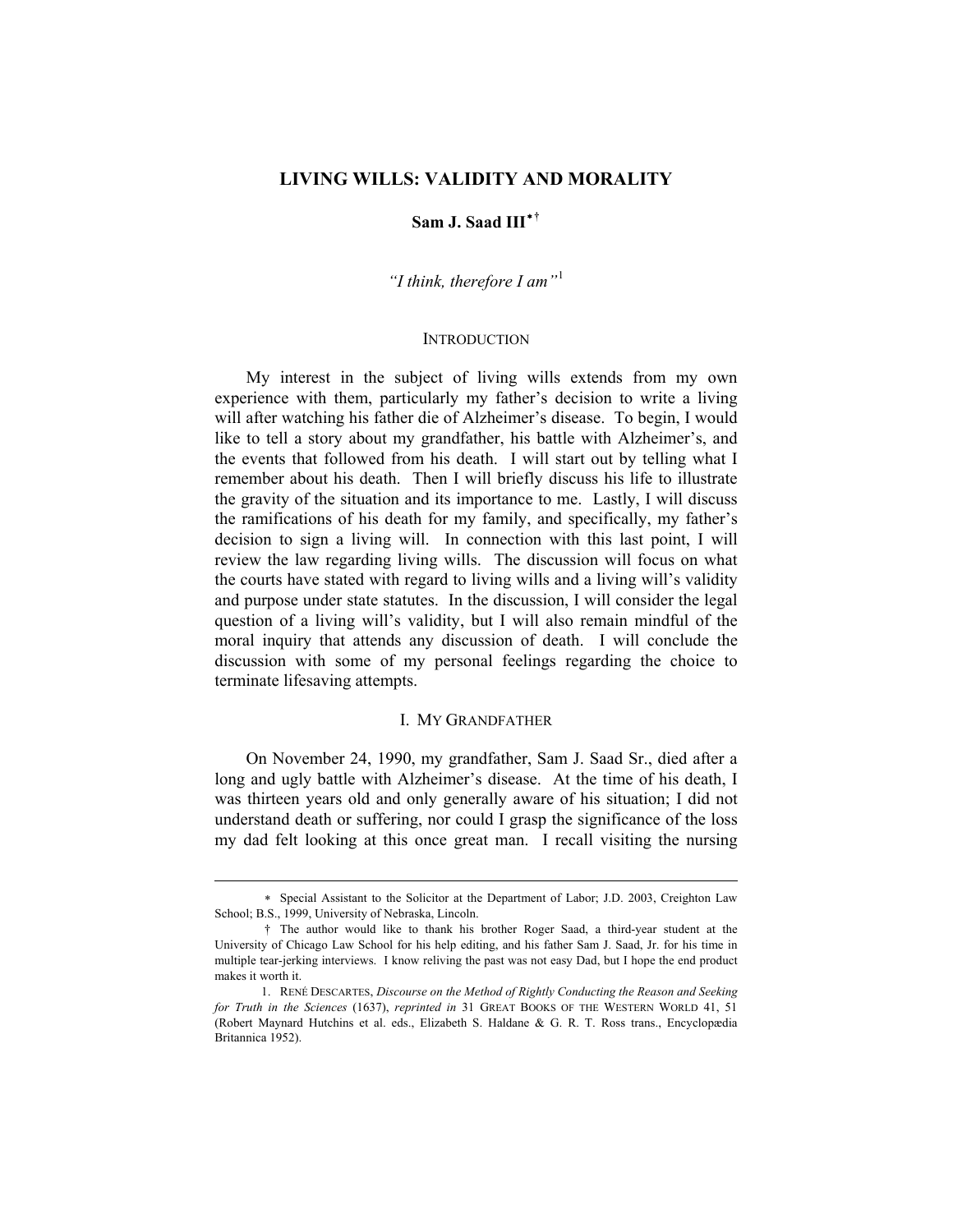home attached to Immanuel Hospital several times and seeing Gidi (Arabic for grandfather, pronounced jīdee) lying in bed with all of the various tubes running down his throat, up his nose, and many wires attached to him. I also recall his face; I always noticed how dry his lips were. I asked the nurse about his lips. Apparently, the tubes used to feed him prevented Gidi from licking them. Gidi was not dead or unconscious. He could still hear when I talked to him, and he could still respond to my questions. I do not know if Alzheimer's disease erased his memory of me. I would like to believe it did not because he was able to communicate with me, but Gidi could not talk; he communicated only by smiles and simple gestures. He would respond to my touch and my voice with smiles or other affirmations, but it was clear that he had lost nearly all of the depth and prowess he once possessed.

 When I was young, Gidi drove himself to our house to have dinner with us. He would laugh and talk, and I never knew that he suffered from an illness as vile and terribly debilitating as Alzheimer's. I do not think anyone in our family knew, or could have known, he was ill before he entered a nursing home. Later, after his death, my parents and my aunts (his daughters) would talk about how he seemed more distant and less attentive before he entered the nursing home. At the time, they thought it was because Siti (Arabic for grandmother, pronounced sītee) had recently died, and Gidi was lonely. No one thought he suffered from any disease beyond old age and a broken heart.

 To really understand the pain of watching Gidi suffer, and the gravity of my father's decision to sign a living will, I need to talk about Gidi's life and his background. He immigrated to the United States from Lebanon in 1910. He came through Mexico and moved to Chicago, Illinois. Gidi learned English by memorizing the dictionary. He told us later that he did this so no one would be able to use a word he did not know. He educated himself by taking correspondence courses while he was working for the Maytag Company selling washing machines. One story I heard about his sales efforts was about how he would sell a machine to farmers' wives. Gidi would carry the washing machine into the farmer's basement and do a load of laundry for the wife. Then, he would "sell the heck out of the machine," so he did not have to carry it back out. Gidi ended up as a sales manager for Maytag, and I recall a plaque on his wall saying he was a member of the "million dollar" club. Later, I found out that Gidi and others like him made Maytag the company it is today.

 When my father was growing up, Gidi lived in one of the finest houses in River Forest, Illinois, one of the richest suburbs of Chicago. My father was the youngest of four children and had a very close relationship with his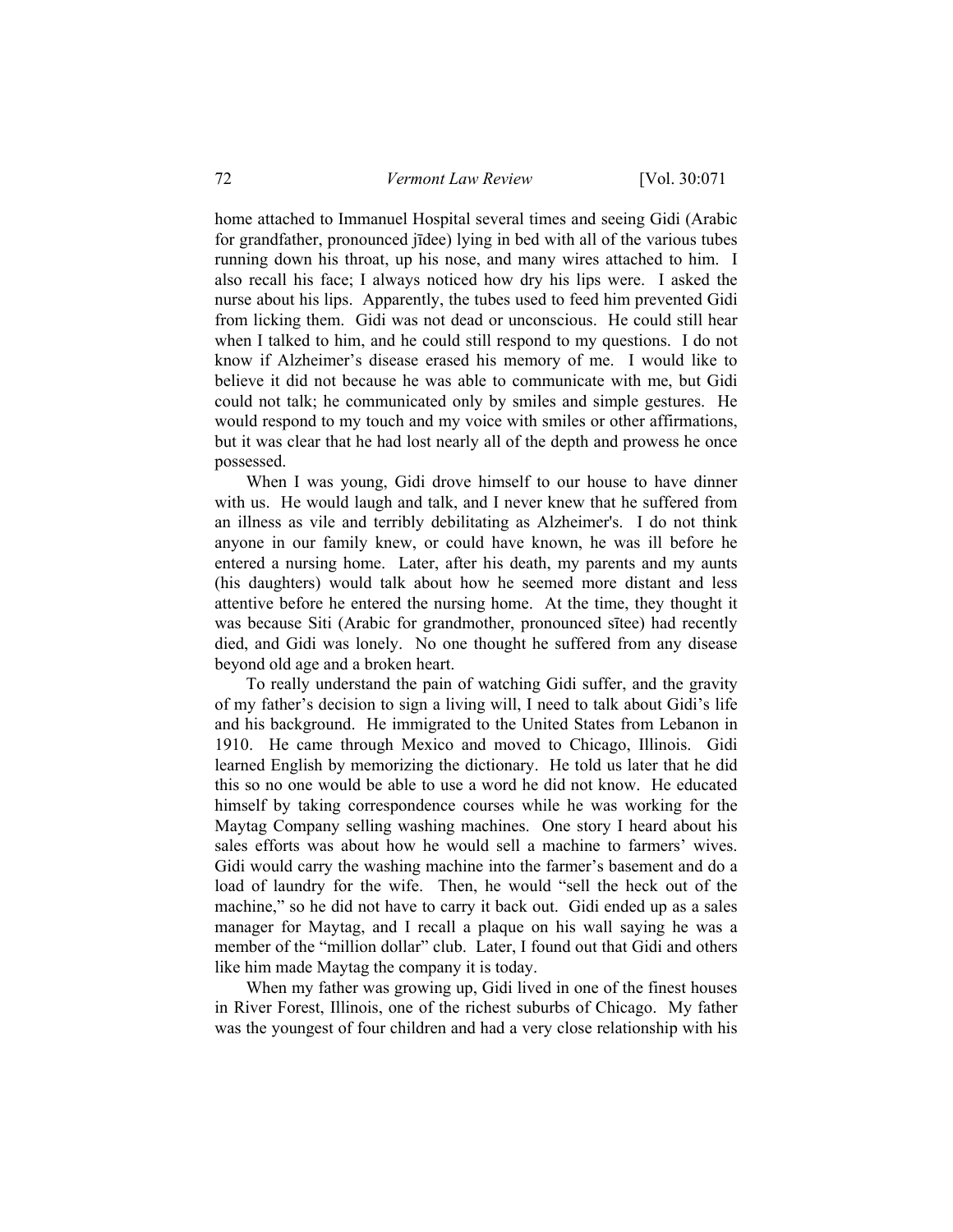father. Everything Gidi achieved in life was through hard work and ingenuity. My father described Gidi's attitude as one of "can-do, no quitting."<sup>[2](#page-2-0)</sup>

 Against this background came my father's pain in watching his father die. When Gidi could no longer sustain himself, my father had to agonize over the question of what this powerful, intellectual giant would do. From my point of view, my father had to look at a man who had achieved so much but now lay in bed helpless, able to breathe, with a beating heart; but unable to eat, and with a mind totally degenerated from Alzheimer's. My father had to decide what to do with no direction from Gidi. Because Gidi was such a fighter, and because he would have starved to death if removed from the machines, my father decided not to turn off the artificial hydration and nutrition.<sup>[3](#page-2-1)</sup> The question for me now is what can the law do to ensure that I do not suffer the same pain and heartache that my father felt, and, more broadly, what can the law do to ensure that no one has to suffer that level of pain and anguish? It is in light of my own personal experience that I will discuss the law of living wills.

## II. THE LAW OF LIVING WILLS

 All States have enacted legislation setting standards on what constitutes a valid advance directive, one type of which is a living will, and what is required to execute one.<sup>[4](#page-2-2)</sup> Even before statutory enactments however, the courts had already constructed a common law regarding advanced directives including the landmark court case of *In re Quinlan*. [5](#page-2-3) The first step in discussing a person's right to die is laying out the basic concepts of the law. The second step is a discussion of the case law and statutes. Because of the closeness of the living will issue to me, I will concentrate on that document and leave discussions of other advance directives for later. For this discussion, the focus will be on cases from various states covering different periods in the evolution of the right to die debate and, as an illustration, the Nebraska statutes with the Nebraska legislature's discussion of the right to die. The Nebraska Act is very similar to the Uniform Rights of the Terminally Ill Act, which some states have adopted, and the

<span id="page-2-0"></span><sup>2.</sup> I reference certain portions of this article to a series of interviews I conducted with my father, Sam J. Saad, Jr., primarily in 2003 but beginning shortly after my grandfather's death. [hereinafter Sam J. Saad, Jr. interviews].

<sup>3.</sup> *Id.*

<span id="page-2-3"></span><span id="page-2-2"></span><span id="page-2-1"></span><sup>4.</sup> *See* 63 AM. JUR. *Trials* § 3 (1997) ("All states now have some legislation addressing endof-life decisionmaking and advance[] directives.").

<sup>5.</sup> *In re* Quinlan, 355 A.2d 647 (N.J. 1976).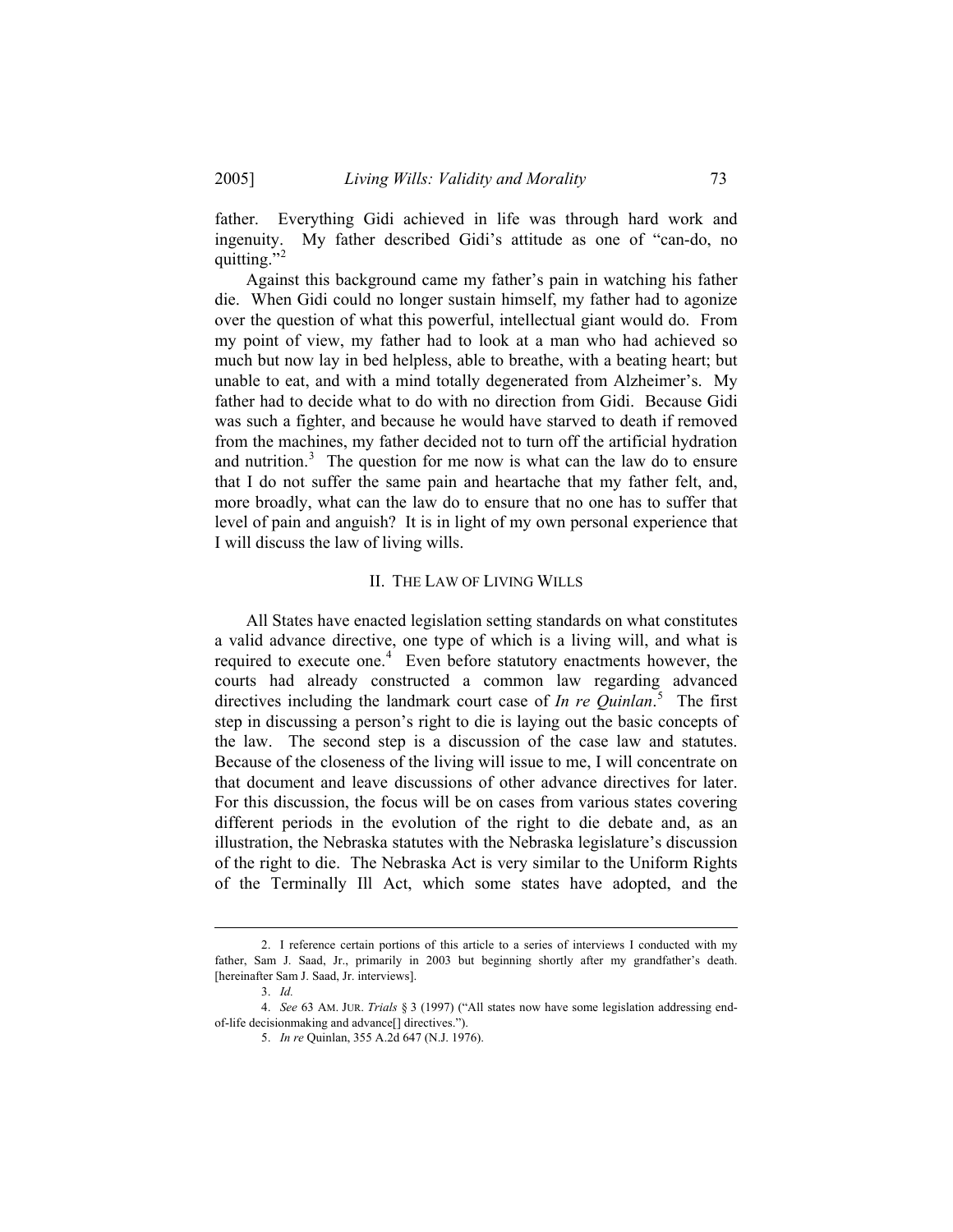legislators' concerns appear similar to those of other states.<sup>[6](#page-3-0)</sup> Looking at the case law and legislative enactments provides a summary of the law regarding living wills but with life and death at stake in these decisions there must be a deeper analysis. The last and most important step will be an examination of the morality of such laws that compares legislative intent, judicial reasoning, and public opinion to reach a consensus on the morality of the right to die. This part of the discussion will focus on the legislative debates, the legal arguments enunciated in judicial opinions, and commentary from outside the legal field.

# *A. Basic Concepts of the Right to Die*

 There are many parts of the right to die debate and several terms that need defining. A living will is an advance health care directive that is a directive "either states and instructions regarding directive "either states and instructions regarding future medical treatment in the event of incapacity or appoint[ing] someone to act as a proxy."<sup>[7](#page-3-1)</sup> A living will is "[a]n instrument . . . by which a person states the intention to refuse medical treatment and to release healthcare providers from all liability if the person becomes both terminally ill and unable to communicate such a refusal."<sup>[8](#page-3-2)</sup> A terminal condition has been defined as "'an incurable condition caused by injury or illness that reasonable medical judgment finds would cause death imminently, so that the application of life-sustaining procedures serve only to postpone the moment of death."<sup>[9](#page-3-3)</sup> Life-sustaining or life-prolonging procedures are medical procedures or treatments that use artificial means to supplant the body's vital functions and serve only to prolong the terminally ill patient's death.[10](#page-3-4) Some, including various authorities within the Catholic Church, refer to these measures as extraordinary means.<sup>[11](#page-3-5)</sup> The issue arises when a

<span id="page-3-0"></span><sup>6.</sup> Bretton J. Horttor, *A Survey of Living Will and Advanced Health Care Directives*, 74 N.D. L. REV. 233, 236–38 (1998) (listing some of the states that have adopted the Uniform Rights of the Terminally Ill Act including Nebraska).

<span id="page-3-1"></span><sup>7.</sup> LAWRENCE A. FROLIK & ALISON MCCHRYSTAL BARNES, ELDERLAW: CASES AND MATERIALS 567 (2d ed. 1999).

<sup>8.</sup> BLACK'S LAW DICTIONARY 945–46 (7th ed. 1999).

<span id="page-3-3"></span><span id="page-3-2"></span><sup>9.</sup> FROLIK & BARNES, *supra* note 7, at 569 (quoting WIS. STAT. ANN. § 154.01(8) (West 1997)).

<sup>10.</sup> *Id.* at 571 (citing VA. CODE ANN. § 54.1-2982 (2005)).

<span id="page-3-5"></span><span id="page-3-4"></span><sup>11.</sup> *See* JON B. EISENBERG, USING TERRI: THE RELIGIOUS RIGHT'S CONSPIRACY TO TAKE AWAY OUR RIGHTS 53–67 (2005) (discussing the Catholic Church's evolving and sometimes polarized views on the proper care to give someone in a persistent vegetative state); DIOCESE OF WORCESTER, FREQUENTLY ASKED QUESTIONS ABOUT ARTIFICIAL NUTRITION AND HYDRATION (2005), *available at* http://www.worcesterdiocese.org/bishopsoffice/ANH-atatement.pdf (explaining that extraordinary means of preserving life, such as artificial nutrition and hydration, can be withdrawn when the burdens outweigh the benefits, and specifically when death is imminent).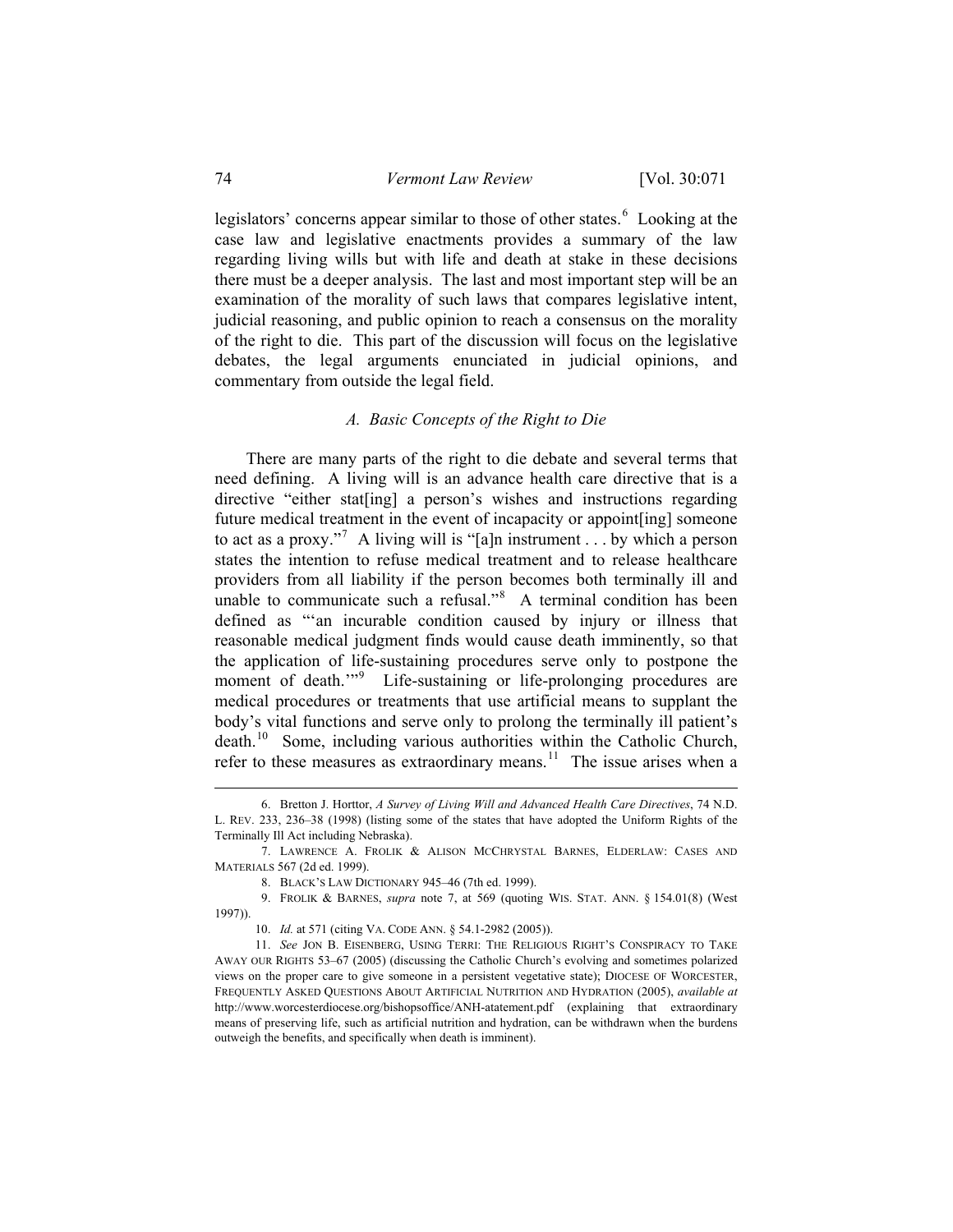patient is in a persistent vegetative state, which means only the patient's vegetative neurological functions occur without any higher cognitive functions.<sup>[12](#page-4-0)</sup>

 The law regarding living wills attempts to balance several state interests against every person's "right to be let alone."<sup>[13](#page-4-1)</sup> In determining the outcome of cases involving the effectuation of living wills, the courts generally apply a balancing test.<sup>[14](#page-4-2)</sup> The courts consider the right to selfdetermination found in the common law and the U.S. Constitution and balance that right against four state interests.<sup>[15](#page-4-3)</sup> The first state interest, the preservation of life, focuses on the sanctity of life and on individual dignity and worth.<sup>[16](#page-4-4)</sup> The second state interest, protection of third parties, focuses primarily on a person's choice to refuse treatment that would harm an unborn or minor child.<sup>[17](#page-4-5)</sup> The third state interest, preventing suicide, relates

 $\overline{a}$ 

13. Olmstead v. United States, 277 U.S. 438, 478 (1928) (Brandeis, J., dissenting), *overruled by* Katz v. United States, 389 U.S. 347, 353 (1967), *and* Berger v. New York, 388 U.S. 41, 64 (1967) (Douglas, J., concurring); *see also* Cruzan v. Dir., Mo. Dep't of Health, 497 U.S. 261, 282 (1990) (weighing the state's interest in preserving human life against the individual's interest).

<span id="page-4-2"></span>14. *See, e.g.*, John F. Kennedy Mem'l Hosp., Inc. v. Bludworth, 452 So. 2d 921, 924 (Fla. 1984) (balancing the state's interest in preserving life against the curability of the condition in the case of a terminally ill and comatose patient who had executed a living will); Delio v. Westchester County Med. Ctr., 516 N.Y.S.2d 677, 691–92 (App. Div. 1987) (balancing an individual's right to refuse treatment against four categories of state interests); Saunders v. State, 492 N.Y.S.2d 510, 514 (Sup. Ct. 1985) (balancing the state's interests with the right to self-determination).

<span id="page-4-3"></span>15. *In re* Conroy, 486 A.2d 1209, 1221–23 (N.J. 1985) (discussing the state's interest in preserving life and the common law and constitutional origins of a patient's right to reject life-sustaining medical treatment); *see also infra* notes 75–108 and accompanying text (detailing the balancing test performed by the court in *In re* Conroy).

16. *In re* Conroy, 486 A.2d at 1223.

<span id="page-4-5"></span><span id="page-4-4"></span>17. *Compare In re* President & Dirs. of Georgetown Coll., Inc., 331 F.2d 1000, 1002, 1006, 1008–10 (D.C. Cir. 1964) (granting a writ that allowed the hospital to give blood transfusions to a Jehovah's Witness with a minor child), *with* St. Mary's Hosp. v. Ramsey, 465 So. 2d 666, 668–69 (Fla. Dist. Ct. App. 1985) (allowing a Jehovah's Witness to refuse treatment even though he was the father of a minor child).

<span id="page-4-0"></span><sup>12.</sup> *In re* Quinlan, 355 A.2d 647, 654–55 (N.J. 1976). One of the experts in *Quinlan* discussed the difference between the vegetative and cognitive functions of the brain. The New Jersey Supreme Court reprinted portions of the testimony as follows:

We have an internal vegetative regulation which controls body temperature which controls breathing, which controls to a considerable degree blood pressure, which controls to some degree heart rate, which controls chewing, swallowing and which controls sleeping and waking. We have a more highly developed brain which is uniquely human which controls our relation to the outside world, our capacity to talk, to see, to feel, to sing, to think. Brain death necessarily must mean the death of both of these functions of the brain, vegetative and the sapient. Therefore, the presence of any function which is regulated or governed or controlled by the deeper parts of the brain which in laymen's terms might be considered purely vegetative would mean that the brain is not biologically dead.

<span id="page-4-1"></span>*Id.*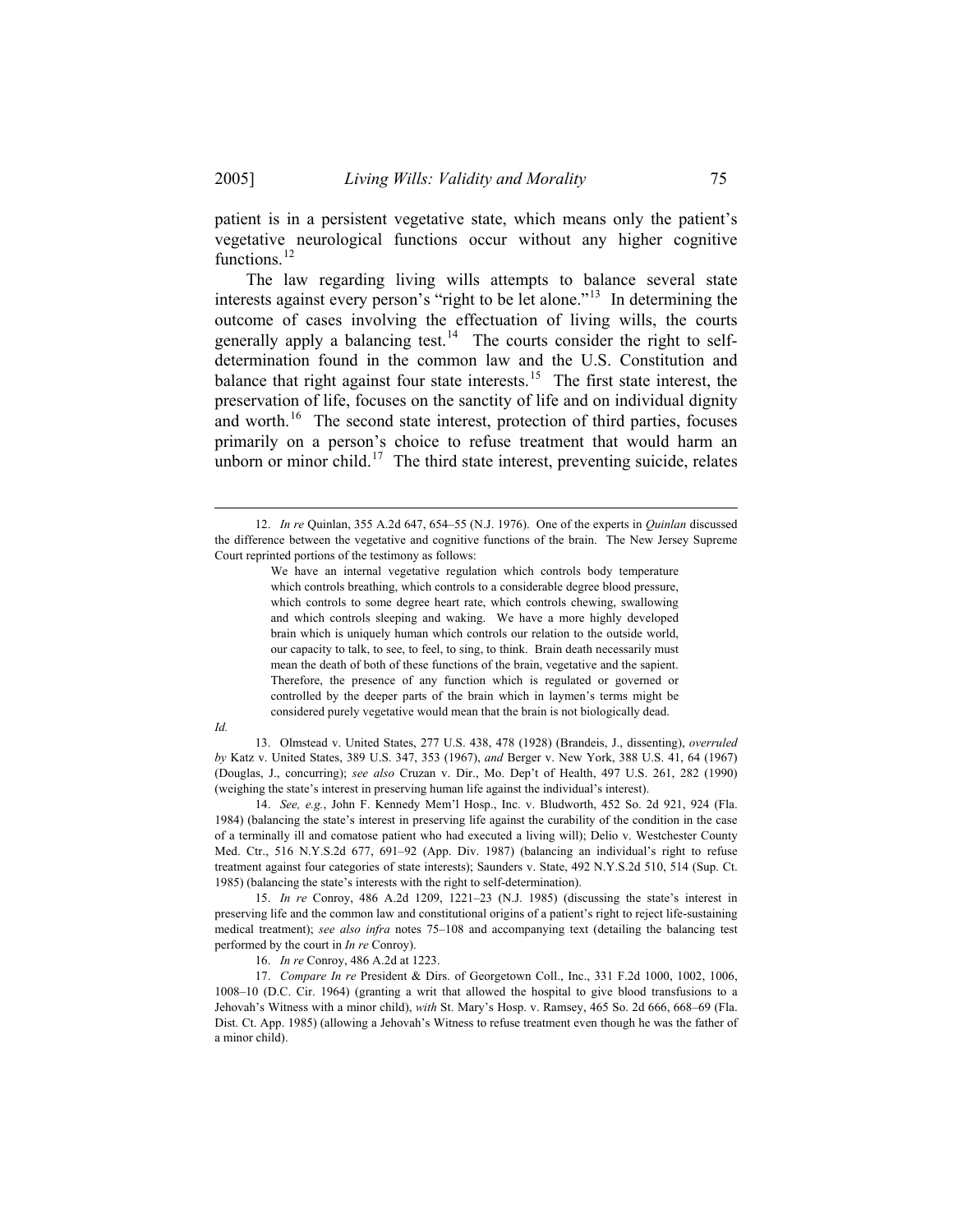back to the state's interest in preserving life.<sup>[18](#page-5-0)</sup> This interest appears separately in the debate about living wills and the right to die because many people argue that removing life support is tantamount to suicide when parties in a position to preserve human life do not do everything possible. However, early on the courts rejected that argument stating that the withdrawal of treatment is not an act of suicide but an omission resulting in a preordained outcome.<sup>[19](#page-5-1)</sup> The fourth state interest, maintaining the ethical integrity of the medical profession, is the least persuasive state interest and is often dismissed because the ethics of the medical profession do not require doctors to intervene at all costs.<sup>[20](#page-5-2)</sup> Moreover, in many cases, by the time the right to die issue arises, the doctor's only duty to his patient is to provide comfort and ease dying. $^{21}$  $^{21}$  $^{21}$ 

 Against these four state interests is the right of a person to self-determination, the right to control one's own body.<sup>[22](#page-5-4)</sup> In the great majority of cases, the state will lose because its asserted interests cannot surmount the great importance the courts place on an individual's right to liberty and privacy.<sup>[23](#page-5-5)</sup> The Supreme Court initially elaborated on the importance of liberty in *Union Pacific Railway Co. v. Botsford* stating "[n]o right is held more sacred, or is more carefully guarded, by the common law, than the right of every individual to the possession and control of his own person, free from all restraint or interference of others, unless by clear and unquestionable authority of law. $n^{24}$  $n^{24}$  $n^{24}$  Moreover, the specific right to determine what happens to one's self has been a cornerstone of American jurisprudence since at least 1914, when then Judge Benjamin Cardozo stated: "Every human being of adult years and sound mind has a right to determine what shall be done with his own body; and a surgeon who

<sup>18.</sup> *In re* Conroy, 486 A.2d at 1224.

<span id="page-5-1"></span><span id="page-5-0"></span><sup>19.</sup> *See* Superintendent of Belchertown State Sch. v. Saikewicz, 370 N.E.2d 417, 423, 426 n.11 (Mass. 1977) (describing situations where refusing medical treatment does not equal suicide); *In re*  Conroy, 486 A.2d at 1224 ("[D]eclining life-sustaining medical treatment may not properly be viewed as an attempt to commit suicide. . . . Refusing medical intervention merely allows the disease to take its natural course . . . ."); *see also Saunders*, 492 N.Y.S.2d at 514 (noting that all fifty states have laws prohibiting suicide).

<span id="page-5-2"></span><sup>20.</sup> *In re* Conroy, 486 A.2d at 1224–25; *see In re* Quinlan, 355 A.2d 647, 668–69 (N.J. 1976) (emphasizing the difficulties involved with physicians making ethical judgments and the court's limitations in confirming these decisions).

<sup>21.</sup> *In re* Conroy, 486 A.2d at 1225 (citing *In re* Quinlan, 355 A.2d at 667).

<sup>22.</sup> *Id.* at 1222–23; *Saunders*, 492 N.Y.S.2d at 514.

<span id="page-5-6"></span><span id="page-5-5"></span><span id="page-5-4"></span><span id="page-5-3"></span><sup>23.</sup> In *In re* Conroy, the New Jersey Supreme Court postulated that because "the 'sanctity of individual free choice and self-determination [are] fundamental constituents of life,' the value of life may [actually] be lessened rather than increased 'by the failure to allow a competent human . . . the right of choice.'" *In re* Conroy, 486 A.2d at 1223–24 (first alteration in original) (quoting *Saikewicz*, 370 N.E.2d at 426).

<sup>24.</sup> Union Pac. Ry. Co. v. Botsford, 141 U.S. 250, 251 (1891).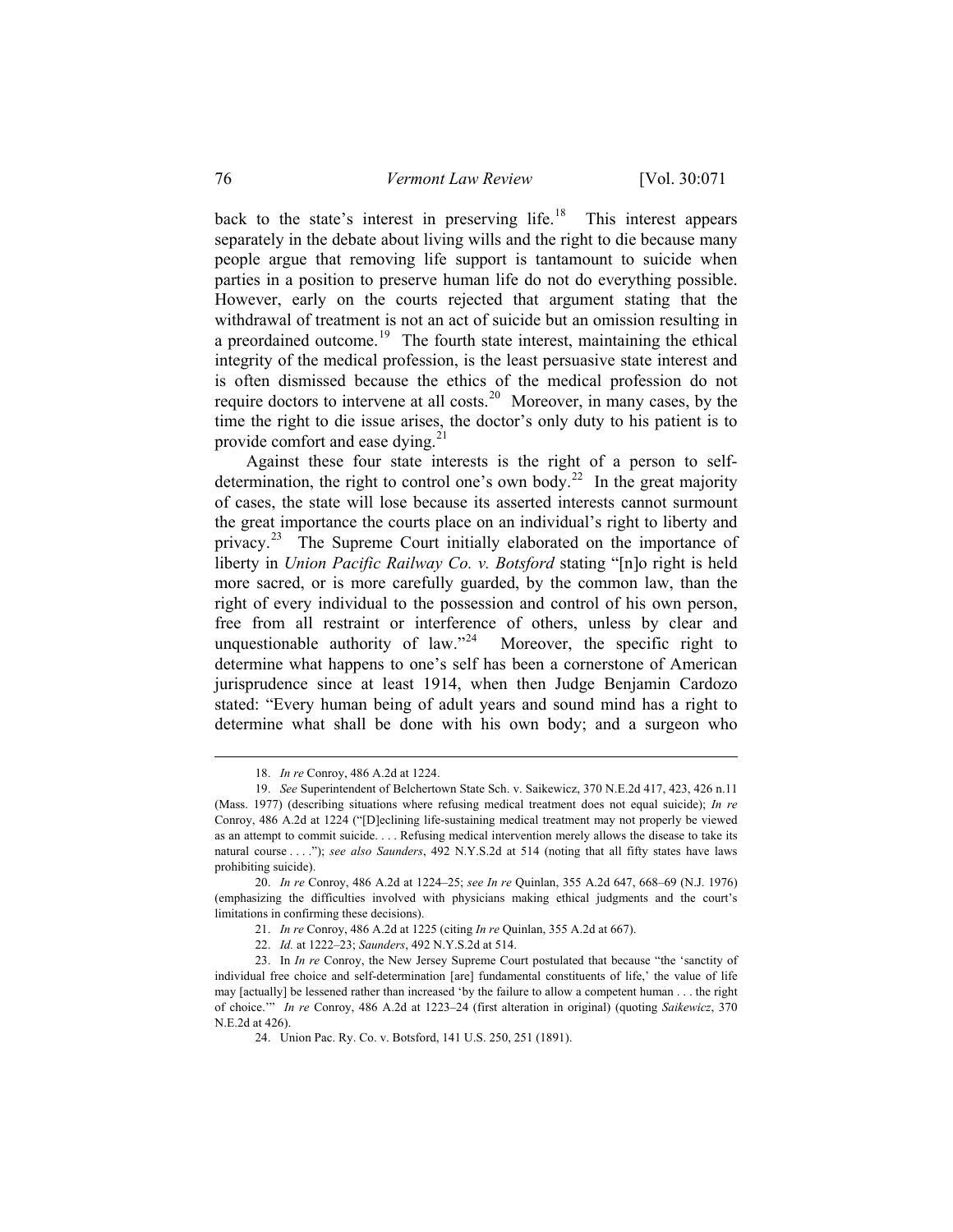performs an operation without his patient's consent commits an assault, for which he is liable in damages."<sup>[25](#page-6-0)</sup>

 Judge Cardozo's statement could be considered the foundation for the current right to die debate.<sup>[26](#page-6-1)</sup> The principles articulated in *Botsford* and by Justice Cardozo have formed the foundation of the right-to-selfdetermination side of the balancing test. Because these principles are so firm in American jurisprudence, the courts almost unanimously find that a patient may refuse treatment even in the face of death.

 However, the issue becomes much harder when patients are no longer competent to make the decision regarding the right to die and have not previously articulated their wishes. The situation normally presents itself in the form of elderly people adjudged incompetent or so sick that they can no longer communicate. This was my grandfather's situation. It is in this context that the living will has its greatest importance because, as will be shown, a living will is the legally recognized method of communicating one's wishes when faced with death. What follows is the development of the case law showing the development and refinement of the right to die. Thereafter, some of the state statutes currently in effect will be examined to show how they have responded to the judiciary's need for guidance.

#### *B. Living Wills and the Courts*

 The courts have been grappling with the concept of individual autonomy and its various nuances throughout the twentieth century.<sup>[27](#page-6-2)</sup> However, it was not until 1976, when Karen Ann Quinlan's father decided to remove the respirator from his comatose daughter that the courts began to focus on the right to die.<sup>[28](#page-6-3)</sup> Previously, the right to die had not been an issue because people would get sick and die with little fanfare or surprise. This might still be the case if it were not for technological advancements in medicine. Now, doctors have the capability to hook people up to a machine that enables their heart to beat; allows them to breathe, to eat, to process blood, and even defecate while completely comatose or while in a persistent

<span id="page-6-0"></span><sup>25.</sup> Schloendorff v. Soc'y of N.Y. Hosp., 105 N.E. 92, 92–93 (N.Y. 1914) (citations omitted). Judge Cardozo was elevated to the U.S. Supreme Court in 1932.

<span id="page-6-1"></span><sup>26.</sup> *Cf.* Bennan v. Parsonnet, 83 A. 948, 949 (N.J. 1912) (noting the common law rule that a patient is "the final arbiter as to whether he shall take his chances with the operation or take his chances of living without it") (quoting 1 EDGAR B. KINKEAD, COMMENTARIES ON THE LAW OF TORTS § 375, at 736 (1903)).

<span id="page-6-3"></span><span id="page-6-2"></span><sup>27.</sup> *See Botsford*, 141 U.S. at 251 (recognizing the common law right of individuals to possess and control their own bodies).

<sup>28.</sup> *In re* Quinlan, 355 A.2d 647, 651, 654 (N.J. 1976).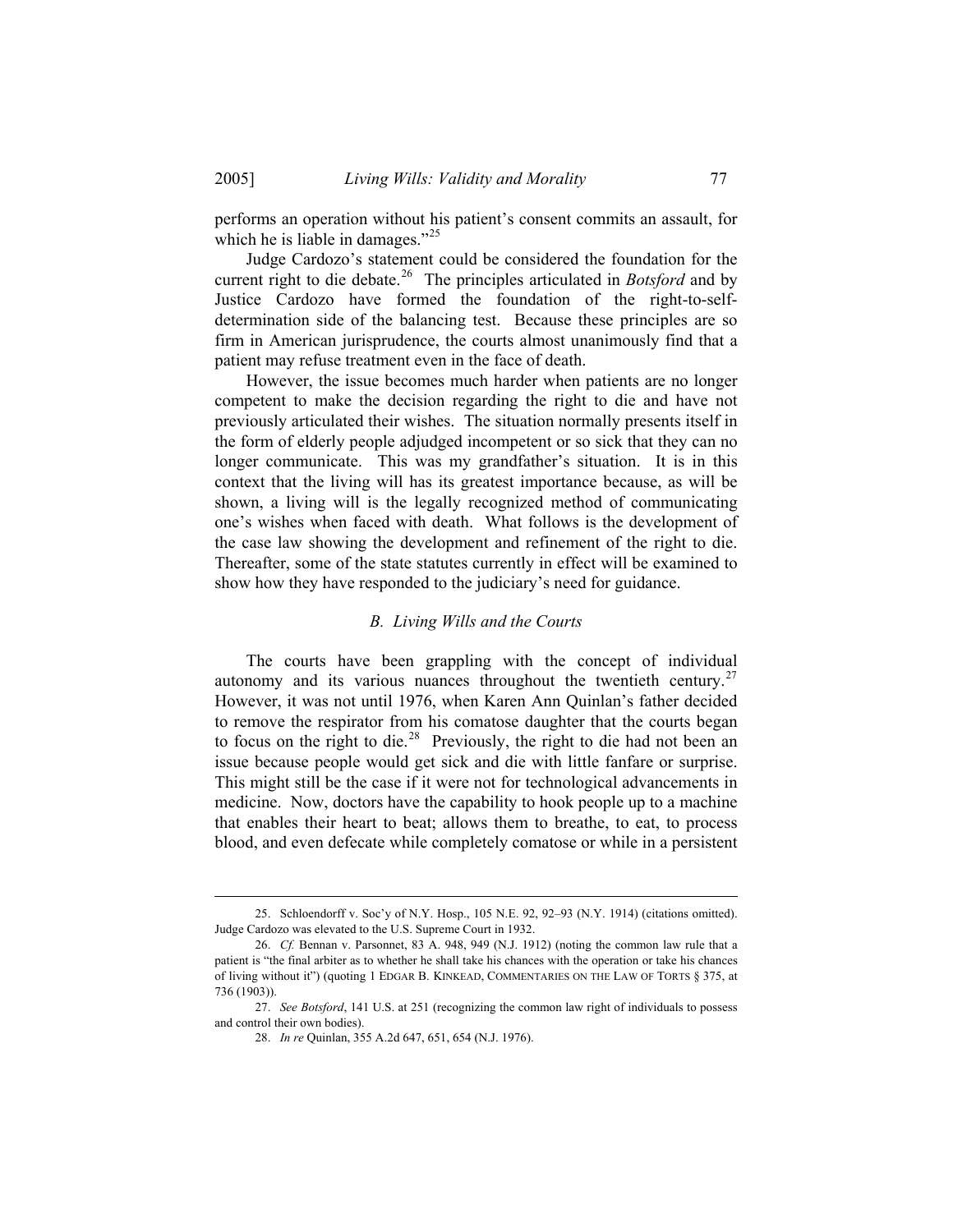vegetative state.<sup>[29](#page-7-0)</sup>

 Considering the patient's circumstances, the families involved, and the medical community's response to the situation, the courts have endeavored to set up standards for deciding each case. The first case focusing on the right to die was *In re Quinlan* in 1976.<sup>[30](#page-7-1)</sup> The Supreme Court did not step in until 1990, when the Court decided *Cruzan v. Director*, *Missouri Department of Health*. [31](#page-7-2) In *Cruzan*, the Supreme Court held that the States could decide the standards by which an incompetent person's wishes should be carried out.<sup>[32](#page-7-3)</sup> In the period between 1976 and 1990, the courts shouldered the responsibility of defining the right to die and determining who has this right. The following cases illustrate the difficulty the courts have had in dealing with an individual's right to die.

# 1. From *Quinlan* to *Cruzan*

*In re Quinlan* was the first case to decide a patient's right to die.<sup>[33](#page-7-4)</sup> In *Quinlan*, the New Jersey Supreme Court had to decide whether Karen Ann's father could remove her from ventilator tubes allegedly ending her ability to breathe.<sup>[34](#page-7-5)</sup> Mr. Quinlan's opposition included Karen's doctors, her *guardian ad litem*, the hospital, the county prosecutor, and the New Jersey Attorney General.<sup>[35](#page-7-6)</sup> Mr. Quinlan based his appeal on equity, constitutional rights to privacy, the free exercise of religion, and protection from cruel and unusual punishment.<sup>[36](#page-7-7)</sup> The New Jersey Supreme Court took as fact, based on a trial stipulation, that Karen was alive as defined under the legal standards recognized in New Jersey, but that she was incompetent. $37$ 

<span id="page-7-0"></span><sup>29.</sup> *See* Compassion in Dying v. Wash., 79 F.3d 790, 811–12 (9th Cir. 1996) (discussing the ability of medical technology to diagnose disease and sustain life better now than ever before); *see also*  PRESIDENT'S COMM'N FOR THE STUDY OF ETHICAL PROBLEMS IN MED. & BIOMED. & BEHAVIORAL RESEARCH, DECIDING TO FOREGO LIFE-SUSTAINING TREATMENT 16–18 (1983) (describing the changing causes of death and circumstances surrounding the dying process) [hereinafter STUDY OF ETHICAL PROBLEMS].

<sup>30.</sup> *In re* Quinlan, 355 A.2d at 651.

<sup>31.</sup> Cruzan v. Dir., Mo. Dep't of Health, 497 U.S. 261 (1990).

<sup>32.</sup> *Id.* at 280.

<span id="page-7-4"></span><span id="page-7-3"></span><span id="page-7-2"></span><span id="page-7-1"></span><sup>33.</sup> *See In re* Quinlan, 355 A.2d at 664 (stating that the patient's right to privacy can overcome the state's interest in preserving life); FROLIK & BARNES, *supra* note 7, at 579 (stating that the New Jersey Supreme Court "ushered in the modern era").

<span id="page-7-8"></span><span id="page-7-7"></span><span id="page-7-6"></span><span id="page-7-5"></span><sup>34.</sup> *In re* Quinlan, 355 A.2d at 651, 656; *cf.* William E. Phipps, *Defining Death: Ethical, Moral, and Legal Factors*, USA TODAY, Jan. 1996, at 34, 34 (noting that Karen Ann lived ten years after the removal of life support).

<sup>35.</sup> *In re* Quinlan, 355 A.2d at 651.

<sup>36.</sup> *Id.* at 653.

<sup>37.</sup> *Id.* at 652–53.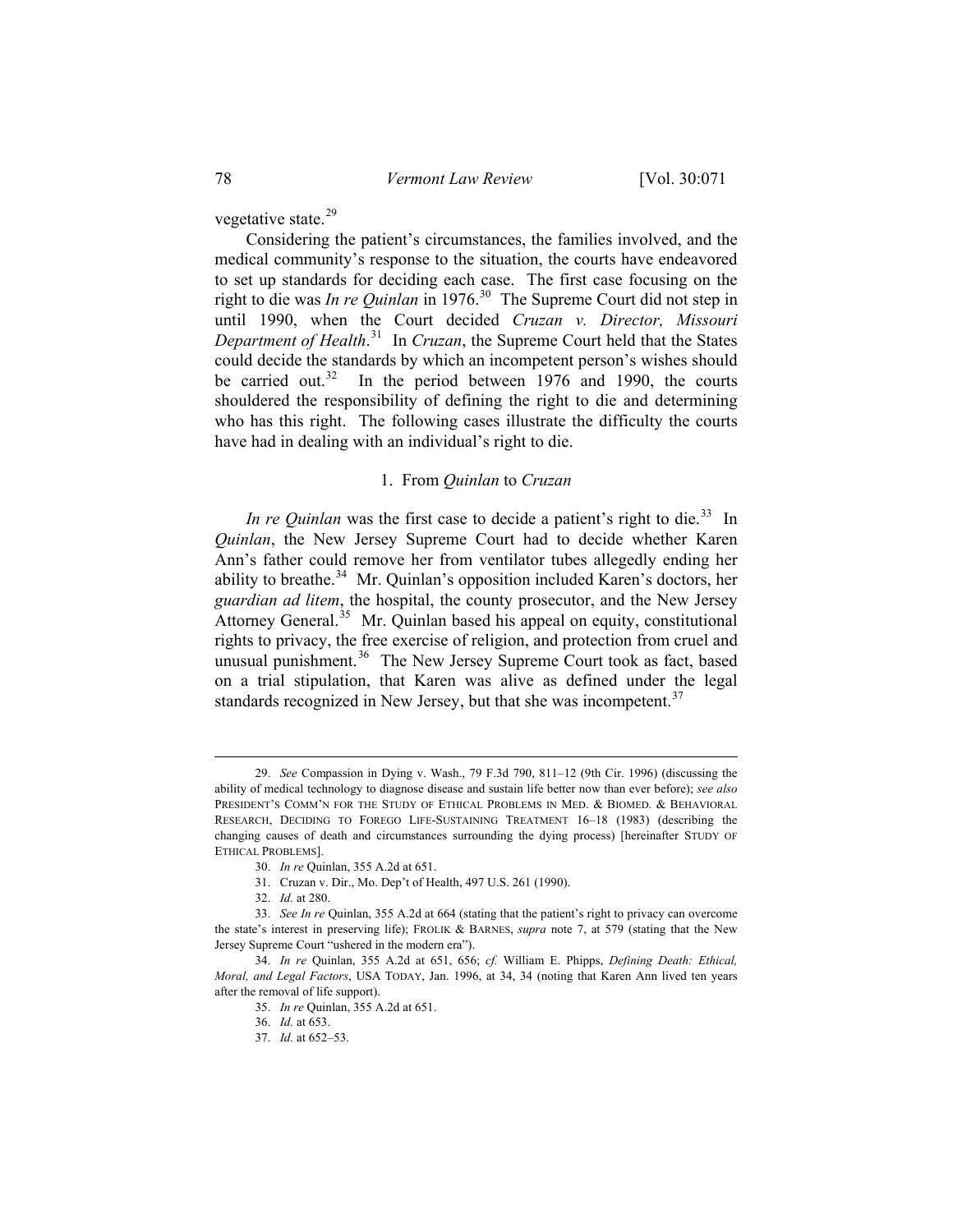Karen's condition was, and still is, something of a mystery.<sup>[38](#page-8-0)</sup> She stopped breathing twice during the night of April 15, 1975, and received CPR.[39](#page-8-1) Her friends took her to the hospital where on arrival she required a respirator to breath and suffered from anoxia, which is a lack of oxygen in the blood stream.<sup>[40](#page-8-2)</sup> She was unconscious on arrival and never awoke from her coma.<sup>[41](#page-8-3)</sup> Karen was in a persistent vegetative state.<sup>[42](#page-8-4)</sup>

 The New Jersey Supreme Court had a very difficult question to consider because the court essentially had a new issue to address: the definition of death. $43$  The court looked at three disciplines for guidance: religion, law, and medicine.<sup>[44](#page-8-6)</sup> The New Jersey Supreme Court addressed each of Mr. Quinlan's arguments separately, beginning with the right to the free exercise of religion.<sup> $45$ </sup> The court recognized the right of an individual to the free exercise of religion, but found extensive authority limiting such free exercise when the court had to weigh the public interest in the preservation of life against the "religious 'neutrality'" displayed by the church.[46](#page-8-8) However, because Mr. Quinlan held deep religious convictions, the viewpoint of the Roman Catholic Church was relevant to show his competence as a guardian, thus the court spent some time examining the Church's views on artificial life-sustaining measures.<sup>[47](#page-8-9)</sup> The court recognized the medical and religious implications of the decision Mr. Quinlan was making, but maintained that they were relevant only to Mr. Quinlan's ability to act as his daughter's guardian and that the law would have to decide Karen's case.<sup>[48](#page-8-10)</sup> The Roman Catholic Church conceded that it relied on medical standards to define death and not its own religious edicts but determined that terminating "extraordinary means of treatment" was not euthanasia.<sup>[49](#page-8-11)</sup> The Church argued that a patient held the ultimate decision whether to receive treatment and that because the treatment was extraordinary, the patient had no obligation to accept the treatment.<sup>[50](#page-8-12)</sup> Additionally, Mr. Quinlan's duty was to follow the patient's presumed

<span id="page-8-7"></span><span id="page-8-6"></span><span id="page-8-5"></span><span id="page-8-4"></span><span id="page-8-3"></span><span id="page-8-2"></span><span id="page-8-1"></span><span id="page-8-0"></span><sup>38.</sup> *See id.* at 653–54 (describing the mysterious circumstances surrounding the onset of Karen Ann's condition).

<sup>39.</sup> *Id.*

<sup>40.</sup> *Id.* at 654.

<sup>41.</sup> *Id.*

<sup>42.</sup> *Id.* at 655.

<sup>43.</sup> *Id.* at 656.

<sup>44.</sup> *Id.* at 659.

<span id="page-8-8"></span><sup>45.</sup> *Id.* at 661.

<sup>46.</sup> *Id.*

<span id="page-8-9"></span><sup>47.</sup> *Id.* at 658–59.

<span id="page-8-10"></span><sup>48.</sup> *Id.* at 660.

<span id="page-8-11"></span><sup>49.</sup> *Id.* at 658 (internal quotation marks omitted) (citation omitted).

<span id="page-8-12"></span><sup>50.</sup> *Id.* at 659 (citation omitted).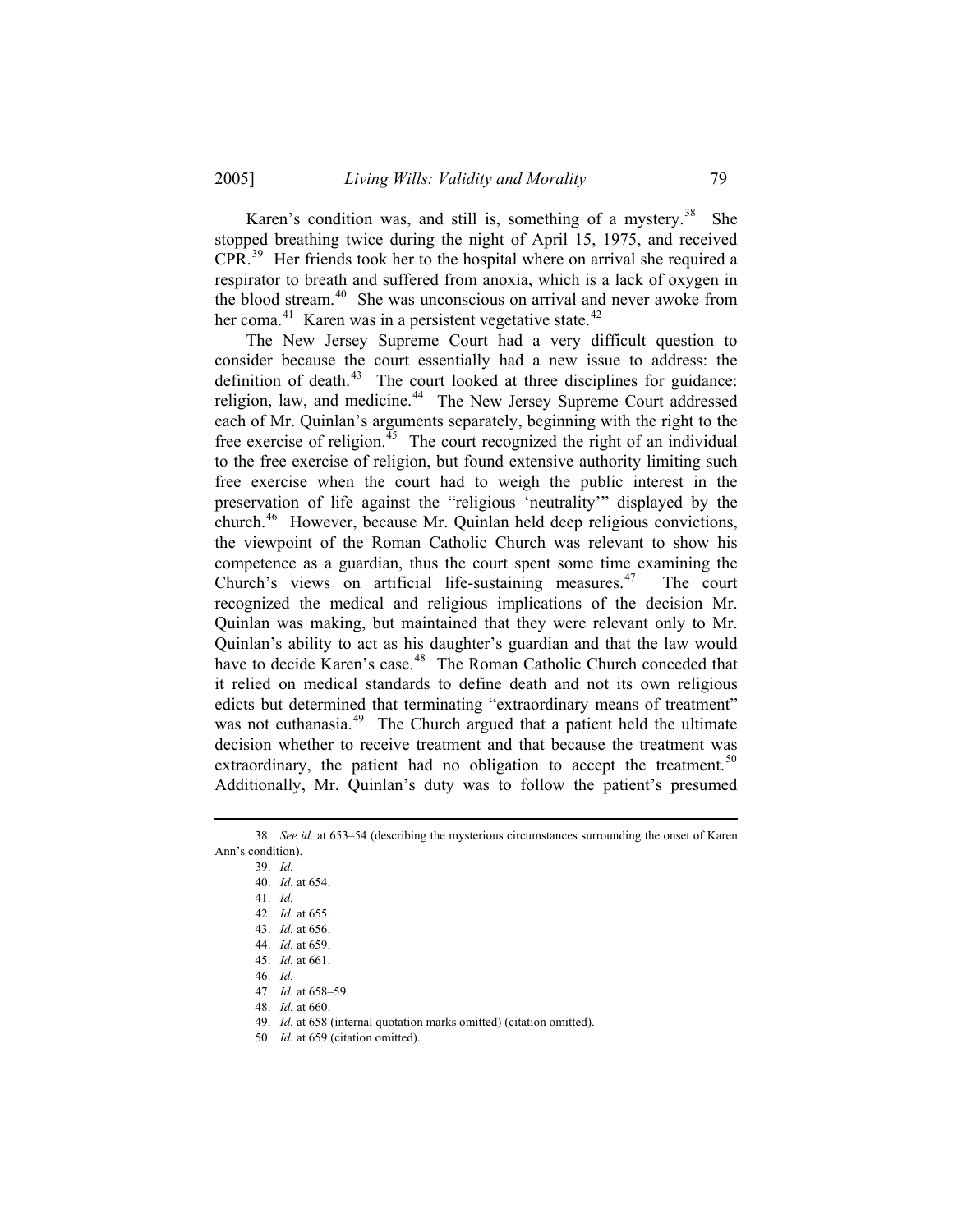wishes, and the Church only bound him to using ordinary means to sustain his daughter's life.<sup>[51](#page-9-0)</sup> In addition, the Church argued that interruption of resuscitation would only be an "indirect cause of the cessation of life" and therefore Mr. Quinlan's choice was moral as defined by the Catholic Church. $52$ 

 Next, the New Jersey Supreme Court looked at Karen's legal rights, beginning with the right to privacy, which concerned the court greatly.<sup>[53](#page-9-2)</sup> The court first noted that had Karen been lucid enough, even for a brief moment, to understand her condition and express her will, then her wishes would control her fate and no state interest would have been compelling enough to force Karen to "endure the unendurable."<sup>[54](#page-9-3)</sup> Since Karen's choice was not explicit, the court initially attempted to discern her choice.<sup>[55](#page-9-4)</sup> However, the court was not able to determine that choice based on the evidence provided.<sup>[56](#page-9-5)</sup> Mr. Quinlan's only evidence were insufficiently probative statements made by Karen to her friends expressing her wish not to be kept alive. $57$  Therefore, the court was forced to allow Karen's guardian under the circumstance, her father, and her family to decide for her because the court had found that she had a right to privacy in her body and did not wish to nullify that right by not providing her a means to express her wishes regarding her rights.<sup>[58](#page-9-7)</sup> In addition, the court noted that if the guardian and the family decided that Karen would have wished to discontinue treatment, society would accept that decision because an overwhelming majority of people would want to be able to make the same decision in similar circumstances.<sup>[59](#page-9-8)</sup> The New Jersey Supreme Court appointed Mr. Quinlan, Karen's father, as Karen's guardian despite the lower court's reservations about Mr. Quinlan's judgment.<sup>[60](#page-9-9)</sup> The lower court's reservations were that the obligations would entail too much mental

<span id="page-9-0"></span><sup>51.</sup> *Id.* (emphasizing the Church's view that extraordinary means were not required by the Church's doctrines) (citation omitted).

<span id="page-9-1"></span><sup>52.</sup> *Id.* at 658 (quoting Pope Pius XII, Roman Catholic Church, Address to International Congress of Anesthesiologists (Nov. 24, 1957), *available at* http://digbig.com/4fwhp).

<sup>53.</sup> *Id.* at 662.

<span id="page-9-3"></span><span id="page-9-2"></span><sup>54.</sup> *Id.* at 663 (distinguishing *Quinlan* from another case, John F. Kennedy Mem'l Hosp. v. Heston, 279 A.2d 670, 671 (N.J. 1971), where a young lady only needed surgery and a blood transfusion to regain vitality *but* had religious convictions against such intrusions). The court appeared to be drawing a line between the "unendurable," which is a life in a persistent vegetative state, with the relatively simple need for a minor invasion of privacy to regain a full, productive life.

<span id="page-9-9"></span><span id="page-9-8"></span><span id="page-9-7"></span><span id="page-9-6"></span><span id="page-9-5"></span><span id="page-9-4"></span><sup>55.</sup> *See id.* at 664 (providing that they could not "discern her supposed choice based on the testimony of her previous conversations with friends").

<sup>56.</sup> *Id.*

<sup>57.</sup> *Id.*

<sup>58.</sup> *Id.*

<sup>59.</sup> *Id.*

<sup>60.</sup> *Id.* at 671.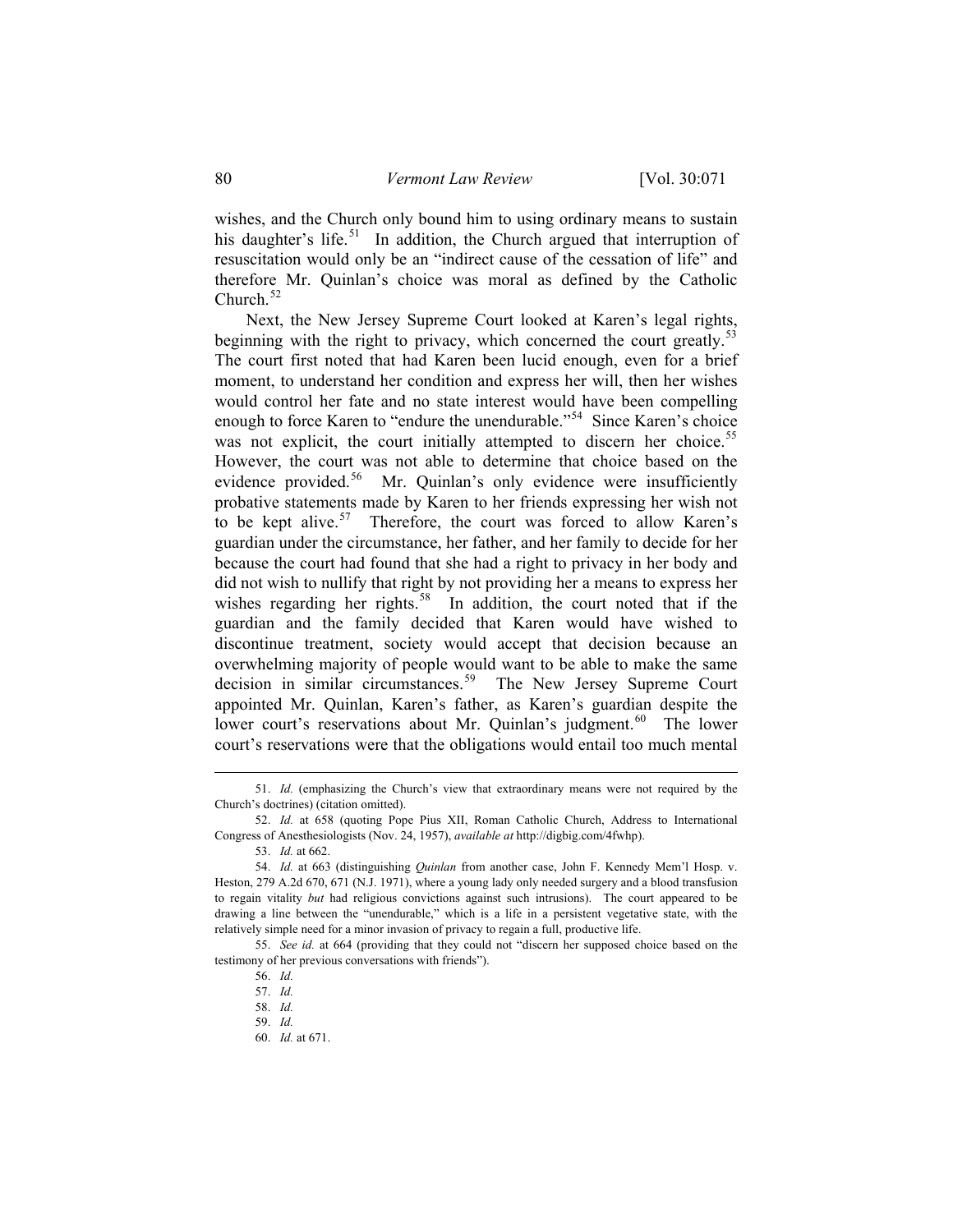anguish for him to be able make rational decisions based on Karen's best interests.<sup>[61](#page-10-0)</sup>

 Having concluded its analysis of the constitutional arguments, the court looked to another new and more difficult dilemma—that of the medical community's responsibility with regard to the patient's medical decisions.<sup>[62](#page-10-1)</sup> Traditionally, medical authorities associated death with the cessation of a heartbeat because without a heartbeat no other function could last; but modern resuscitative measures have confounded that principle. $63$  The medical community had recently switched its focus from the heart as the primary organ to the brain redefining death to be when "brain death" occurred.[64](#page-10-3)

 The New Jersey Supreme Court had to decide whether to instruct the medical community on how to handle a patient's right to end life and, if so, how they should so instruct it.<sup>[65](#page-10-4)</sup> First, the New Jersey Supreme Court distinguished suicide from the present circumstance arguing that selfinflicted death is not the same as "a self-determination against artificial life support or radical surgery . . . in the face of irreversible, painful and certain imminent death."<sup>[66](#page-10-5)</sup> After discussing whether the medical malpractice standard should serve as the law's judge of whether a medical decision was properly executed regarding life-sustaining treatment, the court concluded that it would be inappropriate to confirm medical decisions like Karen's under the malpractice standard because the process would be "cumbersome" and a "gratuitous encroachment upon the medical profession's field of competence."<sup>[67](#page-10-6)</sup> The court concluded that medical practices, standards, and traditions would not bind it in determining the right to refuse life-sustaining treatment.<sup>[68](#page-10-7)</sup> The court opined "that the focal point of decision should be the prognosis as to the reasonable possibility of return to cognitive and sapient life, as distinguished from the forced continuance of [a] biological[ly] vegetative existence."<sup>[69](#page-10-8)</sup> Then, the New

<sup>61.</sup> *Id.* at 670–71.

<sup>62.</sup> *Id.* at 664–65.

<span id="page-10-2"></span><span id="page-10-1"></span><span id="page-10-0"></span><sup>63.</sup> *Id.* at 656 (citing Ad Hoc Comm. of the Harvard Med. Sch. to Examine the Definition of Brain Death, *A Definition of Irreversible Coma*, 205 JAMA 337, 339 (1968)) [hereinafter Ad Hoc Comm.].

<span id="page-10-3"></span><sup>64.</sup> *Id.* (citing Ad Hoc Comm., *supra* note 63, at 338). Brain death has been variously defined as the absence of response to pain or other stimuli, flat EEG scans, or a lack of reflex actions. *Id.* (citing Ad Hoc Comm., *supra* note 63, at 338).

<span id="page-10-8"></span><span id="page-10-7"></span><span id="page-10-6"></span><span id="page-10-5"></span><span id="page-10-4"></span><sup>65.</sup> *Id.* at 664–65 (citing Robert M. Byrn, *Compulsory Lifesaving Treatment for the Competent Adult*, 44 FORDHAM L. REV. 1, 1 (1975)).

<sup>66.</sup> *Id.* at 665.

<sup>67.</sup> *See id.* at 668–69 (discussing physician decision-making).

<sup>68.</sup> *Id.* at 669.

<sup>69.</sup> *Id.* The court went on to discuss the issue of criminal liability for those involved in the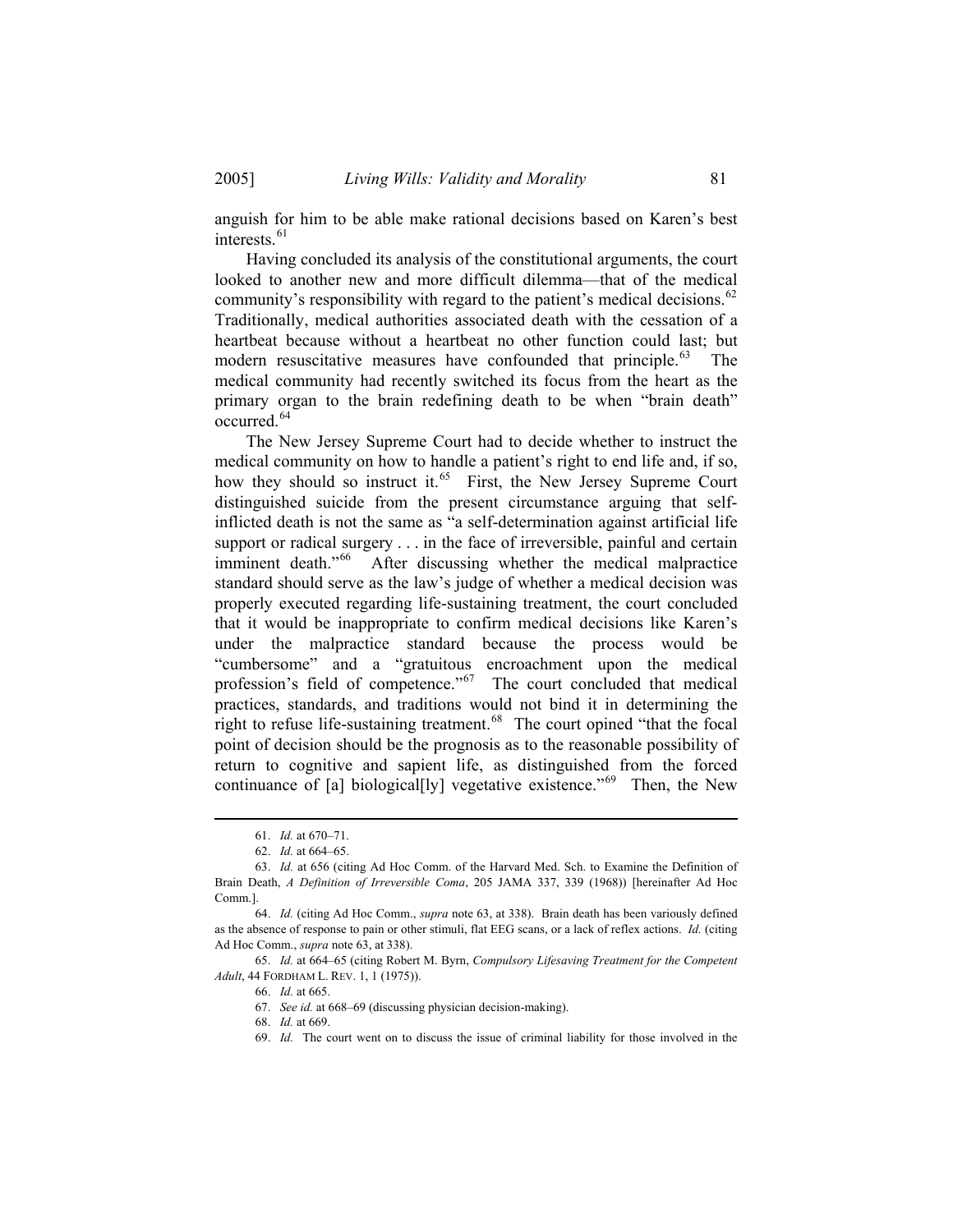Jersey Supreme Court concluded that Karen's father, as her guardian, with the help of her family and attending physician, could decide Karen's fate based on their belief of what her wishes might have been.<sup>[70](#page-11-0)</sup>

 After the New Jersey Supreme Court's decision in *Quinlan*, the Florida Supreme Court decided *John F. Kennedy Memorial Hospital, Inc. v. Bludworth* using very similar analysis.[71](#page-11-1) In *Bludworth*, the Florida Supreme Court held that a comatose and terminally ill person who executed a living will did not need a court-appointed guardian and approval from the court to terminate life-sustaining treatment; thus the family could exercise a patient's right on the patient's behalf.<sup>[72](#page-11-2)</sup> The case arose from wishes of a terminally ill patient's family wanting to execute his "Mercy Will and Last Testament. $173$  $173$  The court opined that the rights to self-determination of a once-competent adult remain intact even when that person is no longer able to assert those rights or appreciate their effect.<sup>[74](#page-11-4)</sup>

 Nine years after the New Jersey Supreme Court decided *Quinlan*, the New Jersey Supreme Court again had to decide the fate of an incompetent person wishing to refuse medical treatment.[75](#page-11-5) *In re Conroy* involved an eighty-four-year-old bedridden woman residing in a nursing home with serious mental and physical impairments.[76](#page-11-6) In *Quinlan*, the New Jersey Supreme Court determined the rights of a patient in a persistent vegetative state with no prognosis of recovery.<sup>[77](#page-11-7)</sup> *Quinlan* left open the question of whether its principles would apply to incompetent patients while "'not necessarily involving the hopeless loss of cognitive or sapient life.<sup>"[78](#page-11-8)</sup> Here, Claire Conroy, while severely mentally and physically handicapped and whose prognosis was dim even with treatment, was awake and conscious.[79](#page-11-9) Thus, her capacities were not as limited as those of a comatose

decision, but the decisions since *Quinlan* appear to virtually erase the possibility of criminal liability. *Id.*

<sup>70.</sup> *Id.* at 671.

<span id="page-11-1"></span><span id="page-11-0"></span><sup>71.</sup> *See* John F. Kennedy Mem'l Hosp., Inc. v. Bludworth, 452 So. 2d 921, 926 (Fla. 1984) (depending on *Quinlan* and its progeny to support the conclusion that the right of a comatose and terminally ill patient to refuse extraordinary life-sustaining measures may be exercised by her family members once the patient's condition has been certified by her primary treating physician and at least two other physicians whose specialties are relevant to the patient's condition).

<sup>72.</sup> *Id.* at 926.

<sup>73.</sup> *Id.* at 922.

<span id="page-11-9"></span><span id="page-11-8"></span><span id="page-11-7"></span><span id="page-11-6"></span><span id="page-11-5"></span><span id="page-11-4"></span><span id="page-11-3"></span><span id="page-11-2"></span><sup>74.</sup> *Id.* at 924 (stating that the rights of terminally ill patients to self-determine "should not be lost when they suffer irreversible brain damage, become comatose, and are no longer able to personally express their wishes to discontinue the use of extraordinary artificial support systems").

<sup>75.</sup> *In re* Conroy, 486 A.2d 1209, 1216 (N.J. 1985).

<sup>76.</sup> *Id.*

<sup>77.</sup> *In re* Quinlan, 355 A.2d 647, 655 (N.J. 1976).

<sup>78.</sup> *In re* Conroy, 486 A.2d at 1228 (quoting *In re* Quinlan, 355 A.2d at 671 n.10).

<sup>79.</sup> *Id.* at 1228–29.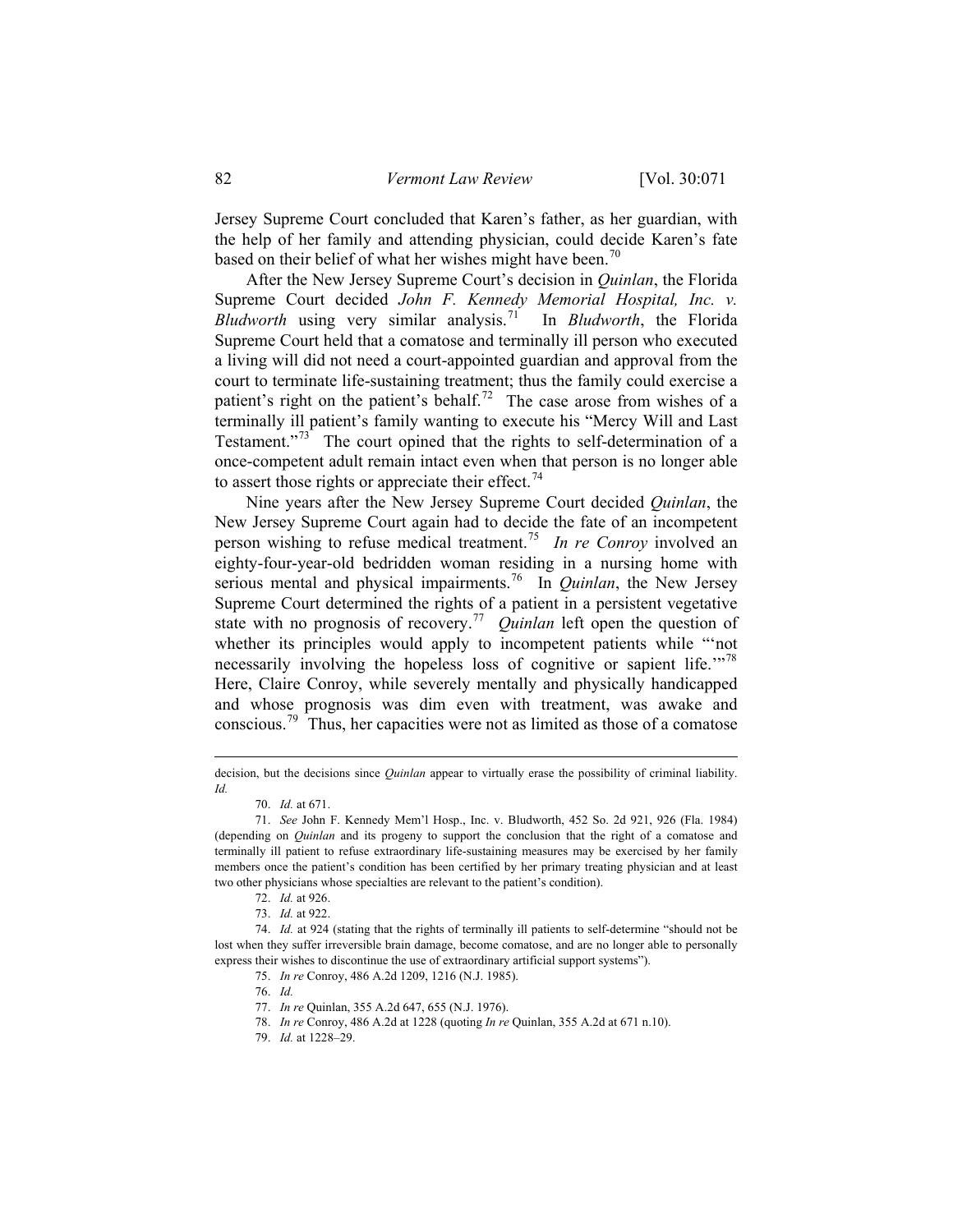patient and her death, while near, was not necessarily imminent.<sup>[80](#page-12-0)</sup> The issue was whether life-sustaining treatment, in this case artificial hydration and nutrition, could be withheld from an elderly nursing home resident suffering from mental and physical incapacitation. $81$  The court had to decide on the guidelines for making the treatment decisions required and the procedures for making those decisions. $82$ 

 The New Jersey Supreme Court began with the idea that all persons may control their own body and that informed consent was required for medical procedures.<sup>[83](#page-12-3)</sup> As a corollary, the court recognized the right to informed refusal and the fact that each person has a right to privacy.<sup>[84](#page-12-4)</sup> However, the court also recognized that the right to refuse treatment was not absolute and articulated the four state interests that might counterbalance an individual's right to die. $85$  The court found that despite such a patient's inability to speak, she still had a right to self-determination and insomuch as her ability to exercise that right had diminished, the family could determine and effectuate a decision on her behalf.<sup>[86](#page-12-6)</sup> The New Jersey Supreme Court cautiously advanced three tests that surrogate decision makers could satisfy if they wished to withdraw or withhold life-sustaining treatment.<sup>[87](#page-12-7)</sup> The New Jersey Supreme Court articulated a subjective test, a limited-objective test, and pure-objective test that a surrogate could meet to prove the intentions of the comatose ward.<sup>[88](#page-12-8)</sup> In these tests, the presence of a living will was only persuasive evidence of the patient's wishes and had to be coupled with other evidence of the patient's intent.<sup>[89](#page-12-9)</sup> However, now most states have enacted living will statutes that provide standards of enactment and recognition of living wills.<sup>[90](#page-12-10)</sup> Thus, the value of *In re Conroy* lies in its discussion of the state's interests and the rights of a person to self-determination.<sup>[91](#page-12-11)</sup>

 $\overline{a}$ 

88. *Id.*

<sup>80.</sup> *Id.* at 1229.

<span id="page-12-4"></span><span id="page-12-3"></span><span id="page-12-2"></span><span id="page-12-1"></span><span id="page-12-0"></span><sup>81.</sup> *Id.* at 1216. Claire Conroy died while the case was on appeal, but the court chose to hear the case because the issue was important and the fact that many people died while their cases were in review is not a sufficient reason for the parties not to receive justice. *Id.* at 1219.

<sup>82.</sup> *Id.* at 1220.

<sup>83.</sup> *Id.* at 1221–22.

<sup>84.</sup> *Id.* at 1222 (citing Griswold v. Connecticut, 381 U.S. 479, 483–86 (1965)).

<sup>85.</sup> *Id.* at 1223.

<sup>86.</sup> *Id.* at 1229.

<sup>87.</sup> *Id.* at 1229, 1231–32.

<sup>89.</sup> *Id.* at 1229–30.

<span id="page-12-11"></span><span id="page-12-10"></span><span id="page-12-9"></span><span id="page-12-8"></span><span id="page-12-7"></span><span id="page-12-6"></span><span id="page-12-5"></span><sup>90.</sup> *See* 63 AM. JUR. *Trials* § 3 (1997) ("All states now have some legislation addressing endof-life decisionmaking and advance[] directives.").

<sup>91.</sup> *In re* Conroy, 486 A.2d at 1223.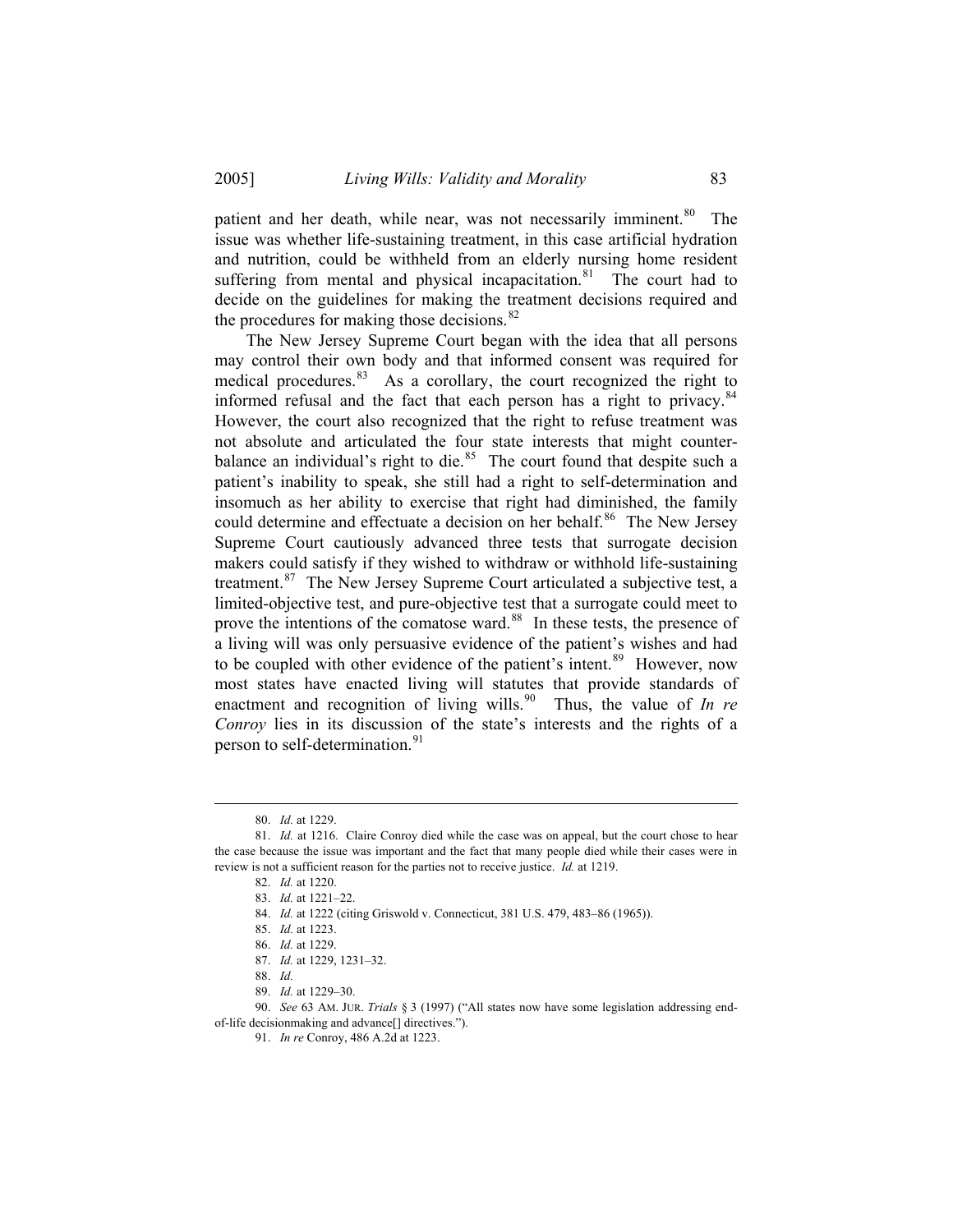The state's first interest articulated by the New Jersey Supreme Court was the preservation of life—the patient's life and the sanctity of all life.<sup>[92](#page-13-0)</sup> The court called the preservation of life the most significant of the four state interests.  $93$  Interestingly, the court noted a paradox in the state's interest, stating "insofar as the 'sanctity of individual free choice and selfdetermination [are] fundamental constituents of life,' the value of life may be lessened rather than increased 'by the failure to allow a competent human being the right of choice."<sup>[94](#page-13-2)</sup> Thus, the court maintained that the individual's choice to refuse treatment of the individual's own body was paramount to any state interest.<sup>[95](#page-13-3)</sup>

 The second state interest the court stated was the prevention of suicide.<sup>[96](#page-13-4)</sup> The court was reluctant to consider the interest of prevention of suicide as independent from the interest of preserving life, considering that the state's first interest implicitly includes the prevention of self-destruction.<sup>[97](#page-13-5)</sup> The court differentiated suicide from the right to die opining that the right to die did not implicate suicide because, as it stated in *Quinlan*, death comes from the underlying disease and not some affirmative act by the patient.<sup>[98](#page-13-6)</sup> Very often the patient does not harbor the "specific intent" to die that a person committing suicide does; thus, the court reasoned that patients exercising their right to die simply wish to live free from "unwanted medical technology, surgery, or drugs, and without protracted suffering."<sup>[99](#page-13-7)</sup>

 The third state interest was the "safeguarding [of] the integrity of the medical profession."<sup>[100](#page-13-8)</sup> The court dismissed this interest, stating that a patient's refusal of treatment did not threaten medical ethics because "[m]edical ethics [does] not require medical intervention . . . at all costs."<sup>[101](#page-13-9)</sup> The court reached back to 1624 to quote Francis Bacon where he noted that a doctor's only duty may be "to make a fair and easy passage."<sup>[102](#page-13-10)</sup> The court also noted that if a patient were competent, the doctor's duty would be

<sup>92.</sup> *Id.*

<sup>93.</sup> *Id.*

<span id="page-13-5"></span><span id="page-13-4"></span><span id="page-13-3"></span><span id="page-13-2"></span><span id="page-13-1"></span><span id="page-13-0"></span><sup>94.</sup> *Id.* at 1223–24 (alteration in original) (quoting Superintendent of Belchertown State Sch. v. Saikewicz, 370 N.E.2d 417, 426 (Mass. 1977)).

<sup>95.</sup> *Id.* at 1223.

<sup>96.</sup> *Id.* at 1224.

<sup>97.</sup> *Id.*

<sup>98.</sup> *Id.*

<sup>99.</sup> *Id.*

<sup>100.</sup> *Id.*

<sup>101.</sup> *Id.*

<span id="page-13-10"></span><span id="page-13-9"></span><span id="page-13-8"></span><span id="page-13-7"></span><span id="page-13-6"></span><sup>102.</sup> *Id.* at 1224–25 (quoting FRANCIS BACON, OF THE PROFICIENCE AND ADVANCEMENT OF LEARNING DIVINE AND HUMANE (1605), *reprinted in* 30 GREAT BOOKS OF THE WESTERN WORLD 1, 52 (Robert Maynard Hutchins et al. eds., Encyclopædia Britannica 1952).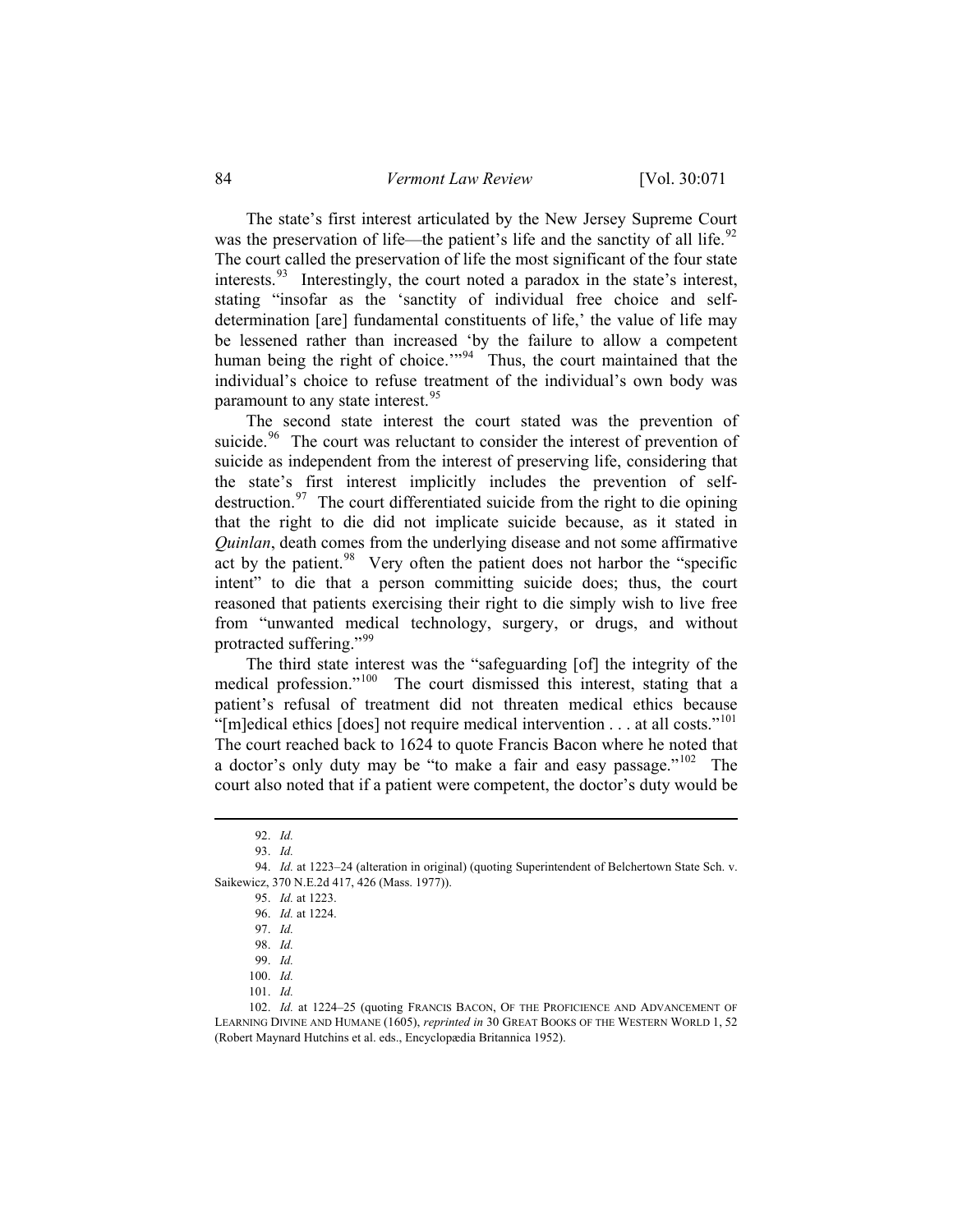to inform the patient of the risks of refusing treatment and then accept the decision if the patient chose to refuse treatment.<sup>[103](#page-14-0)</sup>

 The fourth state interest was protecting innocent third parties, individuals such as unborn babies or minor children, whom the patient's decision to forego treatment might harm.<sup>[104](#page-14-1)</sup> The court found that this state interest could override the patient's right to refuse treatment.<sup>[105](#page-14-2)</sup> The court cited cases where the patient had small children or where it was necessary to protect the public health.<sup>[106](#page-14-3)</sup> In these cases, society has an overriding interest in preserving the patient's life. The court distinguished these cases however, holding that no third party would be harmed in this case.<sup>[107](#page-14-4)</sup> The court concluded its discussion by reminding all that a competent person's rights did not depend on the quality of life or value of the person's life.<sup>[108](#page-14-5)</sup>

 Next, in *Delio v. Westchester County Medical Center*, the wife of a thirty-three-year-old man in a vegetative state with no cognitive awareness and no hope for improvement unsuccessfully petitioned a New York court for permission to terminate his care.<sup>[109](#page-14-6)</sup> The man, Daniel Delio, could breathe without a respirator but could not ingest food, and had to be fed through artificial hydration and nutrition.<sup>[110](#page-14-7)</sup> On appeal from that order, an appellate court held that Daniel's wife could act according to her husband's clearly expressed wishes not to be kept alive and could terminate his treatment. $111$ 

 Daniel did not have a living will, but had clearly expressed his wishes not to be kept alive by artificial means to his wife, relatives, and colleagues.<sup>[112](#page-14-9)</sup> The medical evidence showed severe brain damage resulting from cardiac arrest during a routine surgery; there was no hope for

<sup>103.</sup> *Id.* at 1225.

<sup>104.</sup> *Id.*

<sup>105.</sup> *Id.*

<span id="page-14-4"></span><span id="page-14-3"></span><span id="page-14-2"></span><span id="page-14-1"></span><span id="page-14-0"></span><sup>106.</sup> *Id.*; *see, e.g.*, Jacobson v. Massachusetts, 197 U.S. 11, 26–27 (1905) (finding that a statute requiring compulsory vaccinations was necessary to protect the public health); *In re* President & Dirs. of Georgetown Coll., Inc., 331 F.2d 1000, 1001–02, 1008–09 (D.C. Cir. 1964) (giving as one reason for granting an emergency writ to provide a blood transfusion the fact that the patient had a seven-monthold child).

<sup>107.</sup> *In re* Conroy, 486 A.2d at 1226.

<sup>108.</sup> *Id.*

<sup>109.</sup> Delio v. Westchester County Med. Ctr., 516 N.Y.S.2d 677, 679–80 (App. Div. 1987).

<sup>110.</sup> *Id.* at 680.

<sup>111.</sup> *Id.*

<span id="page-14-9"></span><span id="page-14-8"></span><span id="page-14-7"></span><span id="page-14-6"></span><span id="page-14-5"></span><sup>112.</sup> *Id.* at 681–83. In fact, Daniel's first comments came after he followed the publicity surrounding the Q*uinlan* decision. *Id.* at 681. He had a Ph.D. in exercise physiology and clearly understood and articulated his choice to his wife, explaining that he thought the cessation of cortex was the cessation of life itself. *Id.* at 681–82. After Karen Ann Quinlan died seven years later, Daniel repeated his convictions against being kept alive by artificial means. *Id.* at 682.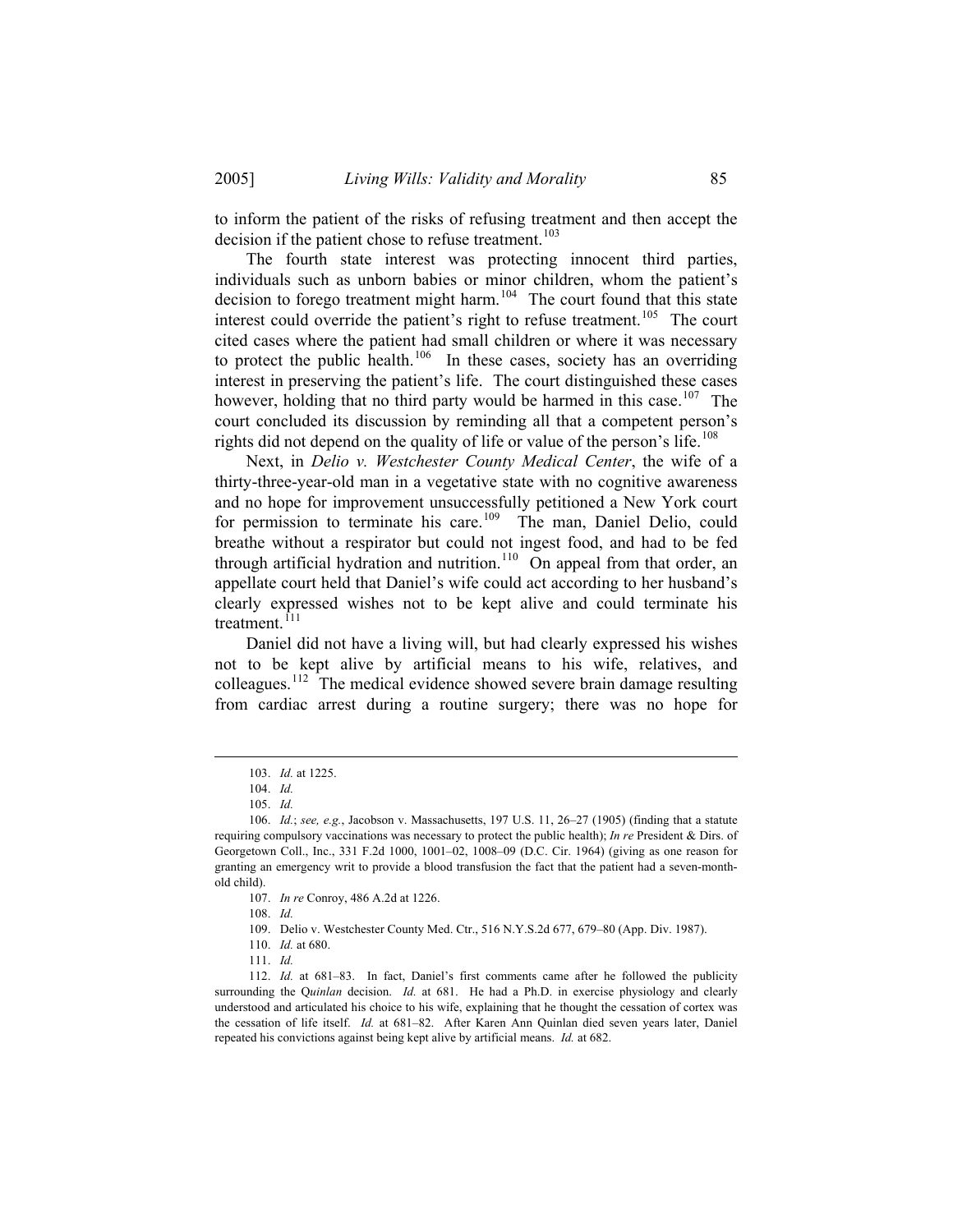recovery, but with feeding tubes he could live indefinitely.<sup>[113](#page-15-0)</sup> The lower court, exercising judicial restraint, refused to allow Daniel's wife to remove the tubes, requesting further legislative or judicial guidance.<sup>[114](#page-15-1)</sup> appellate court heard the case in order to decide the issue of whether Daniel's wife could terminate his treatment.<sup>[115](#page-15-2)</sup>

 The court left alone the constitutional rights to privacy arguments and instead concentrated on the common law germane to self-determination.<sup>[116](#page-15-3)</sup> The court began with the *Quinlan* decision, noting that in the intervening eleven years since *Quinlan,* courts had placed the rights of incompetents on par with those of competent patients arguing that human dignity extends to both the competent and the incompetent giving both the right to bodily integrity and self-determination.<sup>[117](#page-15-4)</sup> In addition, the court mentioned two cases relevant to its analysis, *In re Storar* and its companion, *Eichner v. Dillon*.<sup>[118](#page-15-5)</sup> In those cases, the Court of Appeals held that an incompetent person had a right to terminate life-sustaining treatment when "clear and convincing evidence" proved that the person, while competent, expressed a desire not to be kept alive so long as no countervailing state interest existed.<sup>[119](#page-15-6)</sup>

 In *Delio*, the hospital argued that in those cases the court only attempted to remove a respirator, not hydration and nourishment; but the appellate division noted that in *Quinlan*, *Eichner*, and *Storar* the courts focused on the patients' desires and not the type of treatment being withheld.<sup>[120](#page-15-7)</sup> In addition, the *Delio* court cited *In re Conroy*, in which the New Jersey Supreme Court determined that Claire Conroy's wishes not to be kept alive by artificial means is permissible even if that included withholding artificial hydration and nutrition.<sup>[121](#page-15-8)</sup> The New York court noted that the New Jersey Supreme Court focused on the patient's desires and experience of pain and not the type of treatment, specifically rejecting any difference in treatment between respiration and hydration and nutrition.<sup>[122](#page-15-9)</sup> The New York court found analogous precedent maintaining that the type of life-sustaining procedure was not the issue; the patient's desire to

<span id="page-15-6"></span><span id="page-15-5"></span><span id="page-15-4"></span><span id="page-15-3"></span><span id="page-15-2"></span><span id="page-15-1"></span><span id="page-15-0"></span> $\overline{a}$ 

<span id="page-15-8"></span>120. *Id.* at 687–88.

<span id="page-15-9"></span>122. *Id.* (citing *In re* Conroy, 486 A.2d at 1233, 1235–37).

<sup>113.</sup> *Id.* at 679, 683.

<sup>114.</sup> *Id.* at 685.

<sup>115.</sup> *Id.* at 679–80.

<sup>116.</sup> *Id.* at 686.

<sup>117.</sup> *Id.*

<sup>118.</sup> *Id.* at 686–87.

<span id="page-15-7"></span><sup>119.</sup> *Id.* at 687 (citing *In re* Storar, 420 N.E.2d 64, 72 (N.Y. 1981)).

<sup>121.</sup> *Id.* at 688 (citing *In re* Conroy, 486 A.2d 1209, 1236).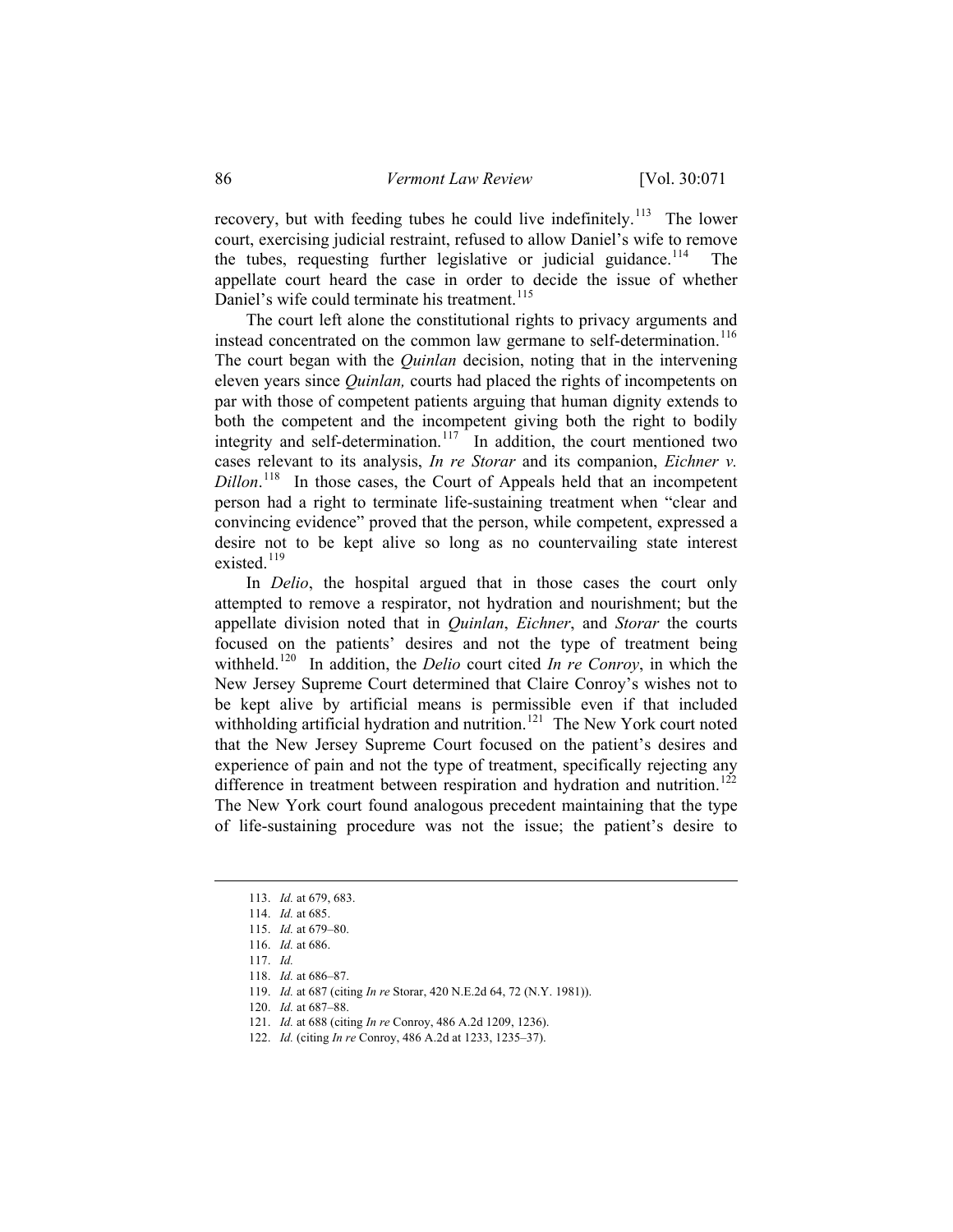succumb to those procedures was the issue.<sup>[123](#page-16-0)</sup> Beyond that question, the court would evaluate the decision to withdraw or withhold artificial hydration and nutrition as any other medical procedure.<sup>[124](#page-16-1)</sup>

 The appellate court also stated that Daniel's age and medical condition did not affect the "panoply of rights" associated with the right to self-determination.<sup>[125](#page-16-2)</sup> A person's age and medical condition could factor into whether that person made an informed decision to terminate treatment, but the court ruled that it was not determinative.<sup>[126](#page-16-3)</sup> The court concluded that Daniel had a common law right to refuse medical treatment even if it was in the form of artificial hydration and nutrition.<sup>[127](#page-16-4)</sup> Thus, the appellate court held that Daniel Delio's wife could act for Daniel according to his clearly expressed wishes not to be kept alive by artificial means, and that the lower court's finding of clear and convincing evidence of Daniel's choice to terminate life was correct.<sup>[128](#page-16-5)</sup>

 In 1990, the United States Supreme Court entered the debate over the right to refuse life-sustaining treatment.[129](#page-16-6) In *Cruzan v. Director, Missouri Department of Health*, the Supreme Court held that the United States Constitution did not forbid the states from requiring clear and convincing evidence of a person's desire to withdraw life-sustaining treatment.<sup>[130](#page-16-7)</sup> Nancy Cruzan suffered severe injuries from a car accident and went into a persistent vegetative state in a Missouri state hospital.<sup>[131](#page-16-8)</sup> At the time of Nancy's accident, Missouri had enacted a living will statute, but Nancy had not drafted such a will.<sup>[132](#page-16-9)</sup>

 The Missouri Supreme Court found that the constitutions of Missouri and the United States could not be read so broadly as to include a right to refuse treatment in every circumstance.<sup>[133](#page-16-10)</sup> The Court held that in light of Missouri's living will statute, the State's interest in preserving life required

<span id="page-16-0"></span> $\overline{a}$ 

<span id="page-16-10"></span><span id="page-16-9"></span><span id="page-16-8"></span>132. *Id.* at 268–69 (mentioning a statement made by the Missouri Supreme Court finding that someone must enact a living will or meet a clear-and-convincing-evidence standard to express their choice concerning life-sustaining treatment).

<sup>123.</sup> *Id.* at 687–88 (citations omitted).

<sup>124.</sup> *Id.* at 689.

<sup>125.</sup> *Id.* at 690.

<sup>126.</sup> *Id.*

<span id="page-16-4"></span><span id="page-16-3"></span><span id="page-16-2"></span><span id="page-16-1"></span><sup>127.</sup> *Id.* at 691. The court continued to discuss the four state interests asserted in *Conroy*, using the same analysis as the New Jersey Supreme Court. *Id.* at 691–93 (citing *Conroy*, 486 A.2d at 1223– 25). The court concluded that none of those interests outweighed Daniel Delio's right to refuse treatment. *Id.* at 693.

<sup>128.</sup> *Id.* at 693.

<span id="page-16-7"></span><span id="page-16-6"></span><span id="page-16-5"></span><sup>129.</sup> *See* Cruzan v. Dir., Mo. Dep't of Health, 497 U.S. 261, 265 (1990) (granting certiorari to the case in 1989 where parents were seeking to withdraw life-sustaining treatment).

<sup>130.</sup> *Id.* at 284.

<sup>131.</sup> *Id.* at 266.

<sup>133.</sup> *Id.* at 268.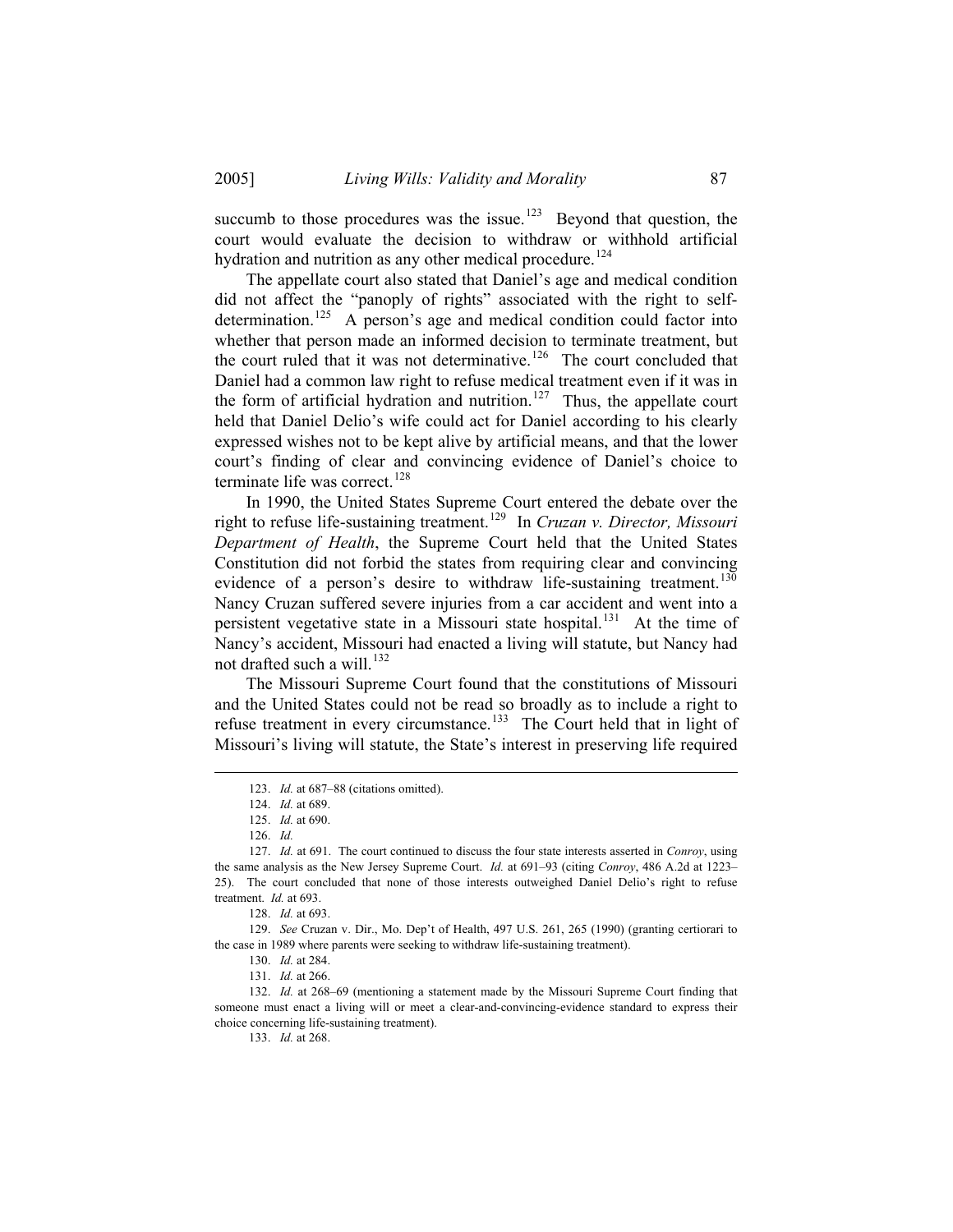clear and convincing evidence that the patient would want life-sustaining treatment terminated in the absence of a living will.<sup>[134](#page-17-0)</sup> The United States Supreme Court granted certiorari to consider whether "[Nancy had] a right under the United States Constitution which would require the hospital to withdraw life-sustaining treatment."<sup>[135](#page-17-1)</sup> In its analysis, the Court canvassed state court cases covering the right to die, but maintained that while those courts could look to state constitutions, state statutes, and state common law, the Supreme Court could look only to the United States Constitution for guidance. $136$ 

 The Supreme Court began its analysis with the Fourteenth Amendment and observed that a person has a due process liberty interest in refusing unwanted medical treatment.<sup>[137](#page-17-3)</sup> Citing cases as early as 1905, the Court determined that a person has a substantial liberty interest in refusing medical treatment.<sup>[138](#page-17-4)</sup> However, the Court noted that finding an interest was only the first step; a person's right must be balanced against relevant state interests.<sup>[139](#page-17-5)</sup> The Court assumed that the Constitution would grant a competent person the right to refuse artificial hydration and nutrition and began its consideration of the parties' arguments.<sup>[140](#page-17-6)</sup>

 Cruzan argued that an incompetent person should have the same rights as a competent person, but the Court found that this was impossible because, by definition, an incompetent person had to have someone else make the decision for them.<sup>[141](#page-17-7)</sup> Missouri recognized that under certain circumstances a surrogate may act for a patient electing to refuse treatment, but the State must have assurance, received through procedural safeguards, that the actions of the surrogate conform to the expressed wishes of the patient while competent.<sup>[142](#page-17-8)</sup> Thus, the Court concluded that the question was whether the Constitution forbade the State's establishment of procedural safeguards.<sup>143</sup> The Court held that there was no such The Court held that there was no such  $rest$ restriction<sup>[144](#page-17-10)</sup>

<sup>134.</sup> *Id.* at 268–69.

<sup>135.</sup> *Id.* at 269.

<span id="page-17-7"></span><span id="page-17-6"></span><span id="page-17-5"></span><span id="page-17-4"></span><span id="page-17-3"></span><span id="page-17-2"></span><span id="page-17-1"></span><span id="page-17-0"></span><sup>136.</sup> *Id.* at 270–77 (discussing Conservatorship of Drabick, 245 Cal. Rptr. 840 (Ct. App. 1988); *In re* Estate of Longeway, 549 N.E.2d 292 (Ill. 1989); *In re* Conroy, 486 A.2d 1209 (N.J. 1985); *In re* Quinlan, 355 A.2d 647 (N.J. 1976); *In re* Westchester County Med. Ctr., 531 N.E.2d 607 (N.Y. 1988); *In re* Storar, 420 N.E.2d 64 (N.Y. 1981)).

<sup>137.</sup> *Id.* at 278.

<sup>138.</sup> *Id.* (citing Jacobson v. Massachusetts, 197 U.S. 11, 26 (1905)).

<sup>139.</sup> *Id.* at 279 (citing Youngberg v. Romeo, 457 U.S. 307, 321 (1982)).

<sup>140.</sup> *Id.*

<sup>141.</sup> *Id.* at 279–80.

<span id="page-17-9"></span><span id="page-17-8"></span><sup>142.</sup> *Id.* at 280.

<span id="page-17-10"></span><sup>143.</sup> *Id.*

<sup>144.</sup> *Id.*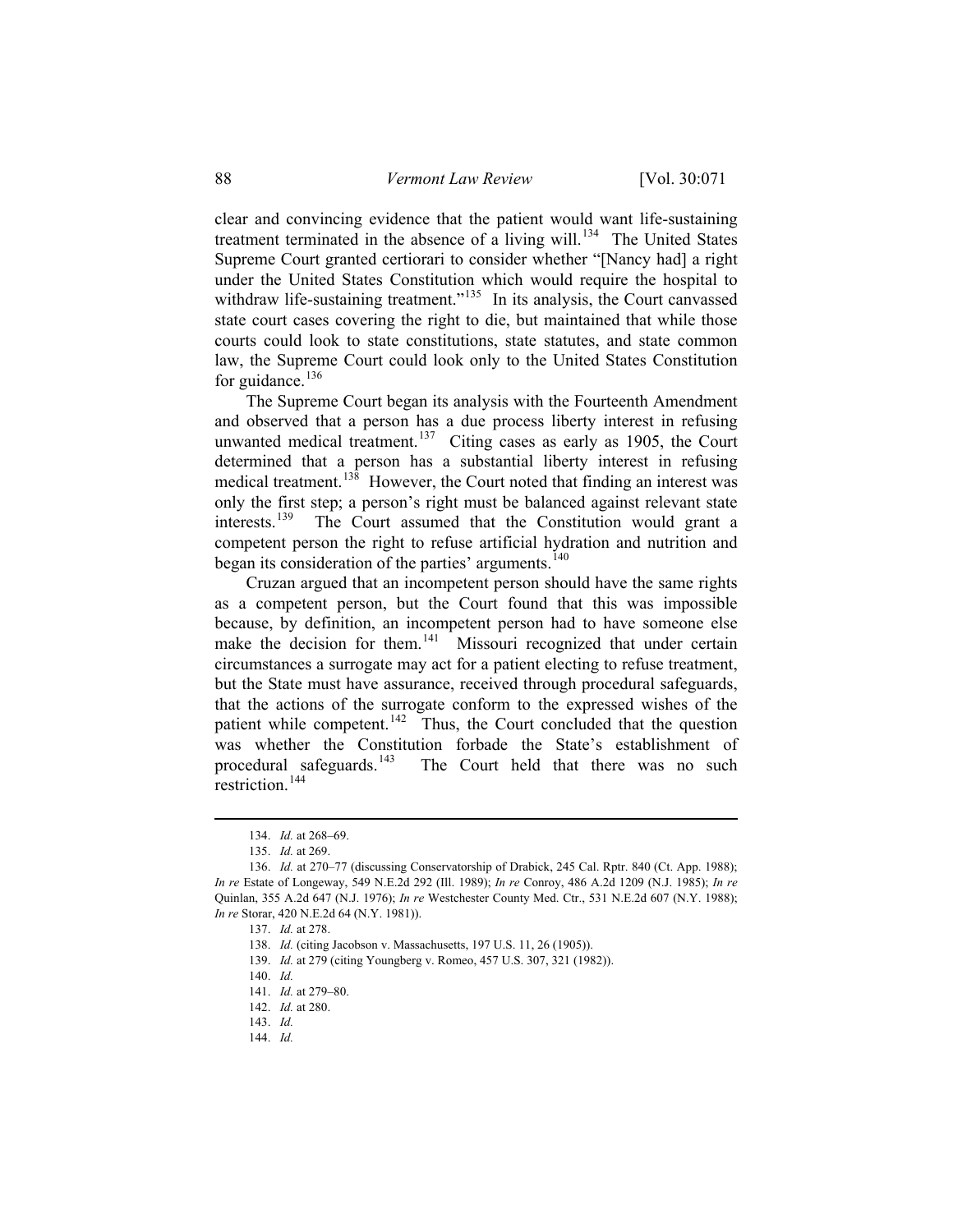In explaining its holding, the Court first analyzed whether Missouri's restriction, its requirement of clear and convincing evidence, furthered a permissible state interest.[145](#page-18-0) Missouri's state interest was the preservation of human life and, as the Court noted, this was a very legitimate state interest especially considering that Cruzan was a physically able adult who would starve to death if her guardian were allowed to decide to withdraw life-sustaining treatment.<sup>[146](#page-18-1)</sup> It was not novel to the Court that a higher degree of certainty was required of the fact-finder when such an important decision as Cruzan's was being made.<sup>[147](#page-18-2)</sup> The Court opined that a decision such as Nancy Cruzan's, where life or death was at stake, validated the State in requiring a higher standard of proof.<sup>[148](#page-18-3)</sup> The Court concluded that when a person or a surrogate is making such an important decision as life or death, the State could require a heightened evidentiary standard such as "clear and convincing evidence."<sup>[149](#page-18-4)</sup>

#### 2. After *Cruzan*: Still a Struggle

 By 1990, when the Supreme Court decided *Cruzan*, many states had enacted living will statutes or similar laws concerning a patient's right to refuse treatment.[150](#page-18-5) Now, all states have laws addressing advance directives.<sup>[151](#page-18-6)</sup> Since the Supreme Court's decision in *Cruzan*, many state courts have had to wrestle with the issue of the right to refuse treatment. In 1997, the Wisconsin Supreme Court decided *In re Edna M.F.*, holding that a guardian could only direct a physician to withdraw treatment, including artificial hydration and nutrition, if the ward was in a persistent vegetative

 $\overline{a}$ 

148. *Id.*

<sup>145.</sup> *Id.*

<span id="page-18-1"></span><span id="page-18-0"></span><sup>146.</sup> *Id.* at 267–68, 280 (citing George P. Smith II, *All's Well That Ends Well: Toward a Policy of Assisted Rational Suicide or Merely Enlightened Self-Determination?*, 22 U.C. DAVIS. L. REV. 275, 290–91 (1989) for the proposition that the majority of states have prohibited assistant suicide). The medical testimony in the case suggested that a person in a persistent vegetative state is able to perform all of life's functions, such as maintain body temperature and pulmonary activity, and is only in a noncognitive state. *Id.* at 266 n.1.

<span id="page-18-2"></span><sup>147.</sup> *See id.* at 283 (finding that a higher degree of certainty may be required since this decision cannot be corrected).

<span id="page-18-4"></span><span id="page-18-3"></span> <sup>149.</sup> *Id.* at 283–84. The Supreme Court also rejected Cruzan's argument for the substituted judgment doctrine stating that while the record shows that the Cruzans are the perfect case for its application, the due process clause only requires the states to repose judgment on the patient. *Id.* at 286.

<span id="page-18-6"></span><span id="page-18-5"></span><sup>150.</sup> *E.g.*, ALA. CODE § 22-8A-4 (LexisNexis 1997 & Supp. 2004) (enacted in 1981); MO. ANN. STAT. § 459.015 (West 1992) (enacted in 1985); UTAH CODE ANN. § 75-2-1104 (1993) (enacted in 1985); *see* Jill Hollander, Note, *Health Care Proxies: New York's Attempt to Resolve the Right to Die Dilemma*, 57 BROOK. L. REV. 145, 160 (1991) (noting that forty-two states and the District of Columbia have passed legislation recognizing the validity of living wills).

<sup>151. 63</sup> AM. JUR. *Trials* § 3, at 16 (1997).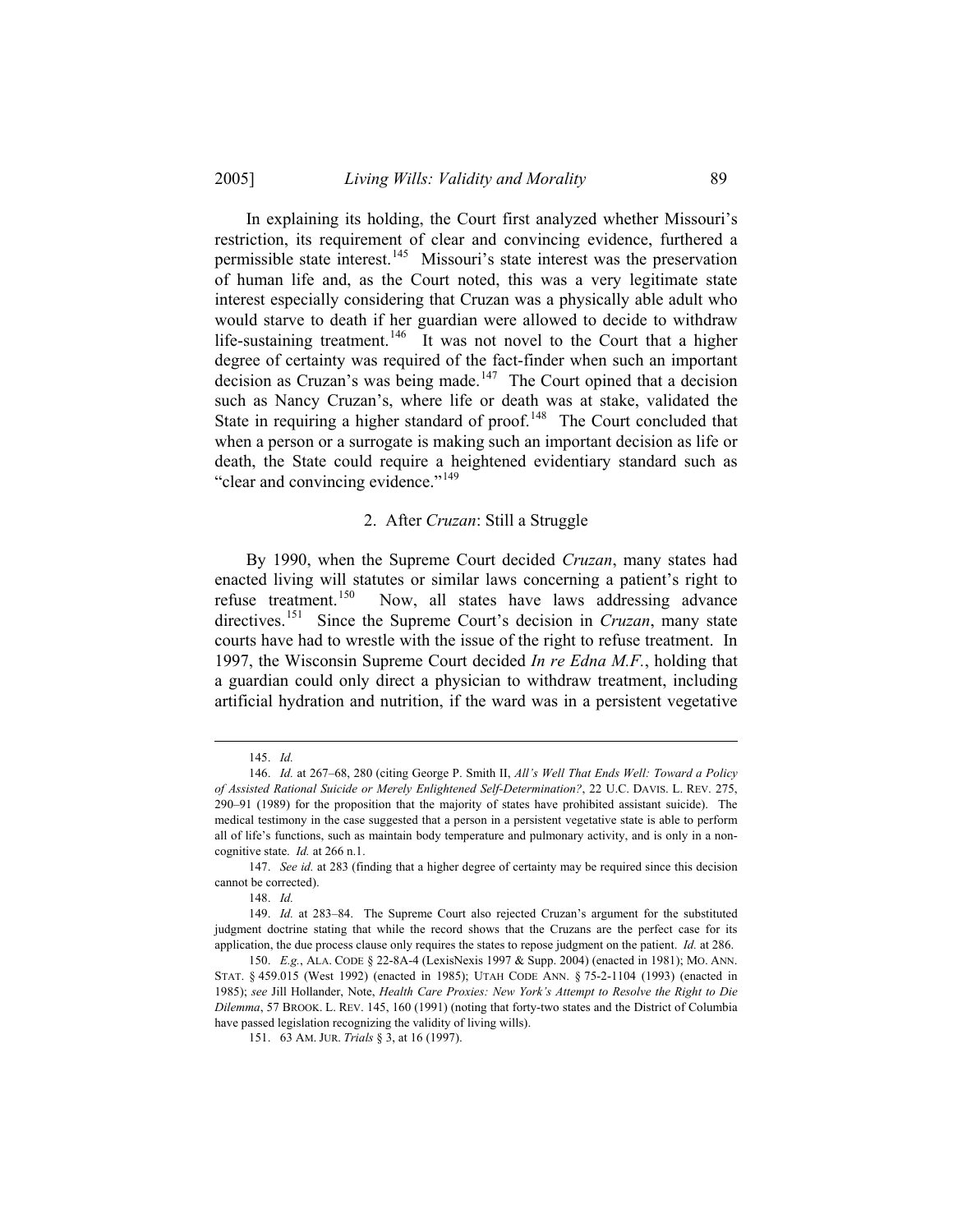state and the surrogate made the decision that was in the best interests of the ward.<sup>[152](#page-19-0)</sup> In addition, the court held that when a person is not in a persistent vegetative state it is not in the ward's best interest to have medical treatment withdrawn, and without an advance directive or a clear statement of intent the surrogate cannot have treatment withdrawn.<sup>[153](#page-19-1)</sup>

 In *Edna M.F.*, Edna was a seventy-one-year-old woman diagnosed with Alzheimer's disease.<sup>[154](#page-19-2)</sup> She was bedridden, could not move, and required artificial hydration and nutrition, but she could breathe on her own and responded to stimuli.<sup>[155](#page-19-3)</sup> Her doctors testified that she did not meet the medical definition of being in a persistent vegetative state but that her condition was not likely to improve.<sup>[156](#page-19-4)</sup> Edna's sister, Betty Spahn, was her guardian and sought the court's permission to withhold life-sustaining artificial hydration and nutrition.<sup>[157](#page-19-5)</sup> Spahn's only evidence of her sister's intent was her sister's statements made thirty years earlier in a conversation when Spahn's mother-in-law was dying of cancer.<sup>[158](#page-19-6)</sup> Spahn asked the court's permission to withhold treatment because Edna's niece would not sign the consent form as required for termination of medical treatment.<sup>[159](#page-19-7)</sup> The circuit court denied Spahn's petition, and she appealed directly to the Wisconsin Supreme Court.<sup>[160](#page-19-8)</sup>

 The court began by looking at *Quinlan* and *Cruzan* as the foundations of the right to refuse treatment.<sup>[161](#page-19-9)</sup> Then the court examined its own precedent, *In re Guardianship of L.W.*, where it concluded "that an incompetent individual in a persistent vegetative state has a constitutionally protected right to refuse unwanted medical treatment, including artificial nutrition and hydration, that a court-appointed guardian may consent to withdrawal of such treatment where it is in the 'best interests' of the ward to do so."[162](#page-19-10) Spahn wanted the court to extend the holding of *L.W.* to include wards that were not in a persistent vegetative state, based on the court's conclusion that the right to refusal applies to incompetent and

 $\overline{a}$ 

<span id="page-19-10"></span><span id="page-19-9"></span><span id="page-19-8"></span><span id="page-19-7"></span><span id="page-19-6"></span><span id="page-19-5"></span>161. *Id.* at 487–88 (citing Cruzan v. Dir., Mo. Dep't of Health, 497 U.S. 261 (1990); *In re* Quinlan, 355 A.2d 647 (N.J. 1976)).

<span id="page-19-4"></span><span id="page-19-3"></span><span id="page-19-2"></span><span id="page-19-1"></span><span id="page-19-0"></span><sup>152.</sup> *In re* Guardianship & Protective Placement of Edna M.F., 563 N.W.2d 485, 486 (Wis. 1997) [hereinafter *Edna M.F.*].

<sup>153.</sup> *Id.* at 489–90.

<sup>154.</sup> *Id.* at 487.

<sup>155.</sup> *Id.*

<sup>156.</sup> *Id.*

<sup>157.</sup> *Id.*

<sup>158.</sup> *Id.*

<sup>159.</sup> *Id.*

<sup>160.</sup> *Id.*

<sup>162.</sup> *In re* Guardianship of L.W., 482 N.W.2d 60, 63 (Wis. 1992).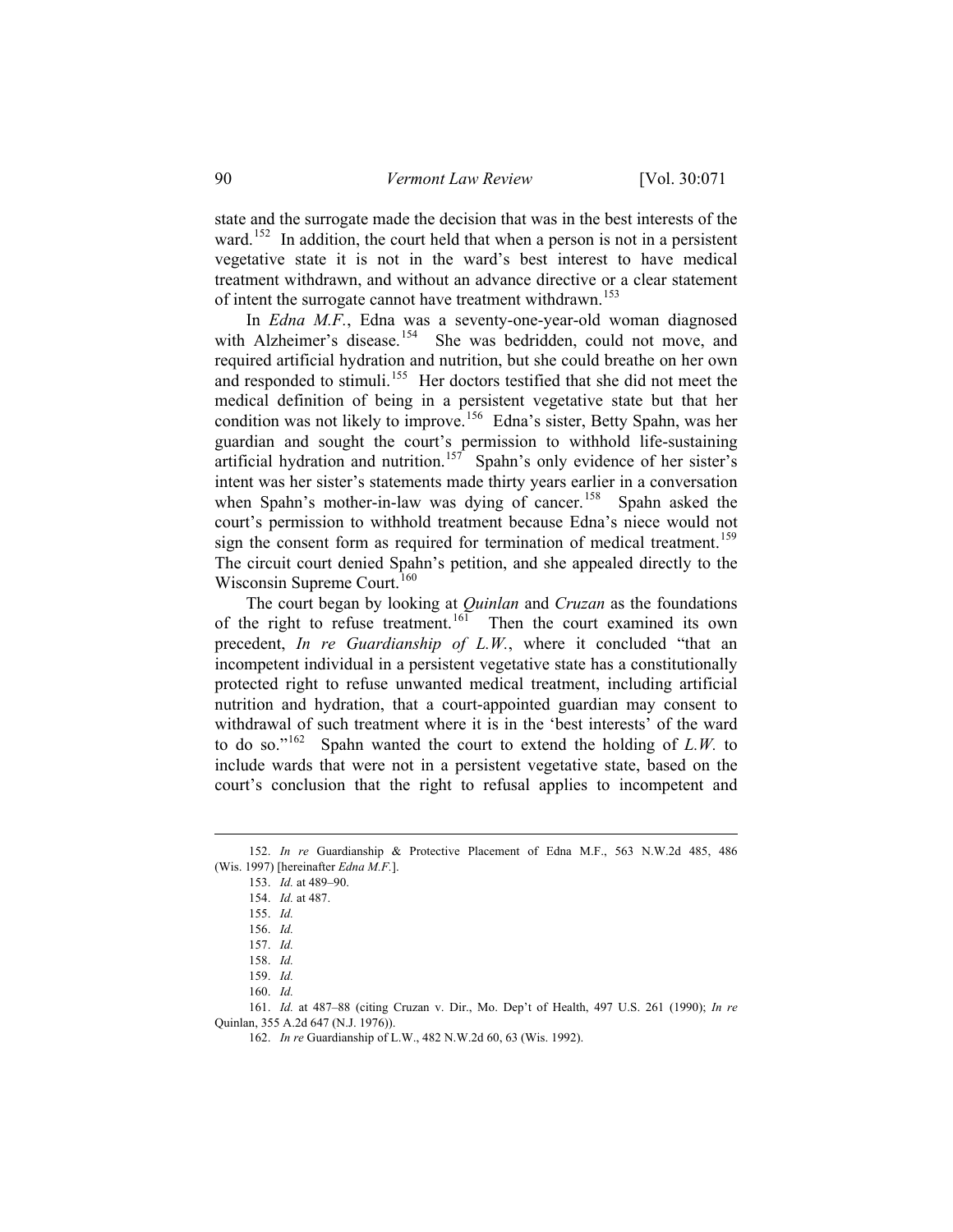competent persons equally.<sup>[163](#page-20-0)</sup>

 According to the Wisconsin Supreme Court, the issue was whether a surrogate could decide to withhold or withdraw life-sustaining treatment from an incompetent person who was not in a persistent vegetative state.<sup>[164](#page-20-1)</sup> The court had previously decided that an incompetent person, at least in the context of sterilization, was a distinct class of persons who deserved special concern by the state.<sup>[165](#page-20-2)</sup> Thus, while the incompetent have the same rights as the competent, they do not have the same ability to exercise them, and someone must act in their stead.<sup>[166](#page-20-3)</sup> However, the court ruled that, as a matter of law, persons not in a persistent vegetative state should not have life-sustaining treatment withdrawn because it is not in their best interest, unless that person properly executed an advance directive or provided a clear statement of intent while competent.<sup>[167](#page-20-4)</sup>

 After *Edna M.F.*, the rule in Wisconsin was that a ward's guardian could withdraw life-sustaining treatment if the ward was in a persistent vegetative state and it was in the best interest of the ward.<sup>[168](#page-20-5)</sup> A guardian could not withdraw life-sustaining treatment if the ward was not in a persistent vegetative state unless the guardian could show "by a preponderance of the evidence a clear statement of [the ward's] desires in [the] circumstances."[169](#page-20-6) The court concluded its review stating that Edna's statement thirty years ago under different circumstances did not meet the clear statement standard; thus Spahn was not authorized to withhold artificial hydration and nutrition.<sup>[170](#page-20-7)</sup>

 In another post-*Cruzan* decision, the California Supreme Court in *Conservatorship of Wendland* held that a conservator had to show by clear and convincing evidence that the conservatee would refuse life-sustaining treatment or show that refusing treatment would be in the conservatee's best<br>interest.<sup>171</sup> In *Wendland*. Robert Wendland injured himself in a car In *Wendland*, Robert Wendland injured himself in a car accident while driving drunk and suffered brain damage.<sup>[172](#page-20-9)</sup> He was in a coma for several months, but eventually regained part of his motor skills— he was sporadically able to communicate by blinking.<sup>[173](#page-20-10)</sup>

<span id="page-20-4"></span><span id="page-20-3"></span><span id="page-20-2"></span><span id="page-20-1"></span><span id="page-20-0"></span> $\overline{a}$ 

172. *Id.* at 154.

<sup>163.</sup> *Edna M.F.*, 563 N.W.2d at 489.

<sup>164.</sup> *Id.*

<sup>165.</sup> *Id.* (citing *In re* Guardianship of Eberhardy, 307 N.W.2d 881, 897 (Wis. 1981)).

<sup>166.</sup> *Id.*

<sup>167.</sup> *Id.* at 489–90.

<sup>168.</sup> *Id.* at 490.

<sup>169.</sup> *Id.*

<sup>170.</sup> *Id.* at 492.

<sup>171.</sup> Conservatorship of Wendland, 28 P.3d 151, 175 (Cal. 2001).

<span id="page-20-10"></span><span id="page-20-9"></span><span id="page-20-8"></span><span id="page-20-7"></span><span id="page-20-6"></span><span id="page-20-5"></span><sup>173.</sup> *Id.* at 154–55. Robert Wendland died before the California Supreme Court heard his case. *Id.* at 154 n.1.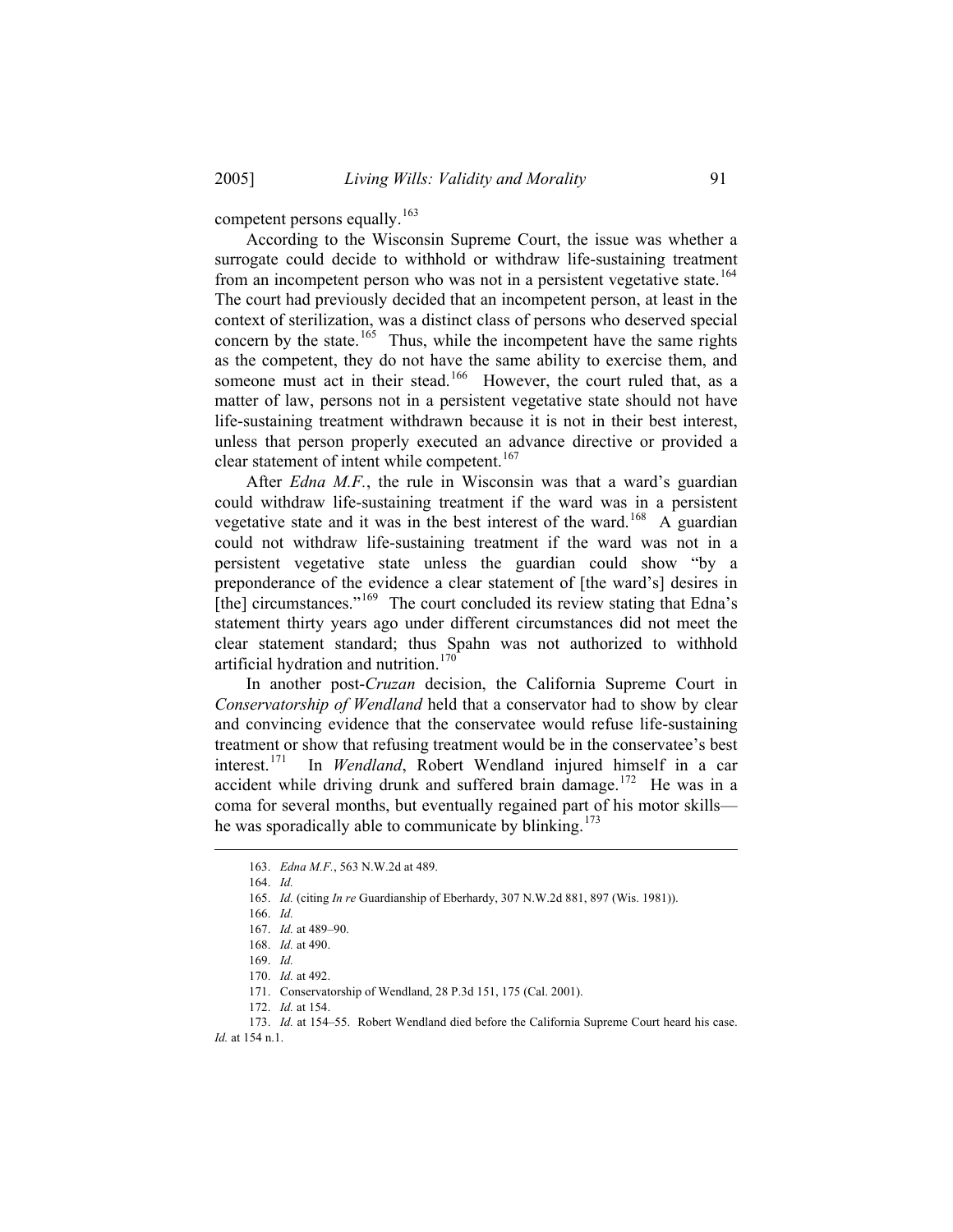92 *Vermont Law Review* [Vol. 30:071

 The court, having found no legal impediment to a competent person refusing medical treatment, looked at California state law to determine if and how an incompetent person could refuse the same treatment.<sup>[174](#page-21-0)</sup> The court noted that California had given competent persons the power to enact formal health care directives since 1976, and, as of July 2000, California's Health Care Decisions Law has given competent adults "broad power to direct all aspects of their health care in the event they become incompetent."<sup>[175](#page-21-1)</sup> Conversely, a conservator's power to make decisions derived from the *parens patriae* power of the state.<sup>[176](#page-21-2)</sup> Thus, conservators, as court-appointed guardians, were limited in their ability and not allowed the freedoms agents or other surrogates might have.<sup>[177](#page-21-3)</sup> A conservator must follow the state law, specifically section 2355 of California's probate code, which allows the conservator to make health care decisions for the conservatee in accordance with the conservatee's instructions or, if the conservatee's instructions are not known, the conservatee's best interests.<sup>[178](#page-21-4)</sup> The statute did not specifically state whether a conservator had the power to withdraw life-sustaining treatment, but the comments to the law inferred that the drafters had in mind California precedent allowing a conservator to refuse life-sustaining treatment on behalf of a conservatee including artificial hydration and nutrition.<sup>[179](#page-21-5)</sup>

 After establishing that a conservator could withdraw life-sustaining treatment, the court proceeded to discuss how the withdrawal could be accomplished.<sup>[180](#page-21-6)</sup> The court determined that the evidentiary standard was not clear from the statute; thus to avoid any potential constitutional issues the standard should be a clear and convincing standard.<sup>[181](#page-21-7)</sup> Thus, because of the gravity of the decision and the wish to err on the side of caution, the conservator had to show the conservatee's wishes with clear and convincing evidence.<sup>[182](#page-21-8)</sup> The court finished its analysis by determining that Wendland's two prior statements that he would not want to live like a vegetable were not clear and convincing evidence of a desire to withdraw life-sustaining

<sup>174.</sup> *Id.* at 160.

<sup>175.</sup> *Id.*

<span id="page-21-2"></span><span id="page-21-1"></span><span id="page-21-0"></span><sup>176.</sup> *Id.* at 161. *Parens patriae* means, "[t]he state regarded as a sovereign; the state in its capacity as provider of protection to those unable to care for themselves." BLACK'S LAW DICTIONARY 1137 (7th ed. 1999).

<sup>177.</sup> *Wendland*, 28 P.3d at 161, 168.

<sup>178.</sup> *Id.* at 164 (citing CAL. PROB. CODE § 2355 (West 2002)).

<span id="page-21-8"></span><span id="page-21-7"></span><span id="page-21-6"></span><span id="page-21-5"></span><span id="page-21-4"></span><span id="page-21-3"></span><sup>179.</sup> CAL. PROB. CODE § 2355 & cmt. (mentioning Conservatorship of Drabick, 245 Cal. Rptr. 840 (Ct. App. 1988)).

<sup>180.</sup> *Wendland*, 28 P.3d at 166.

<sup>181.</sup> *Id.*

<sup>182.</sup> *Id.* at 171.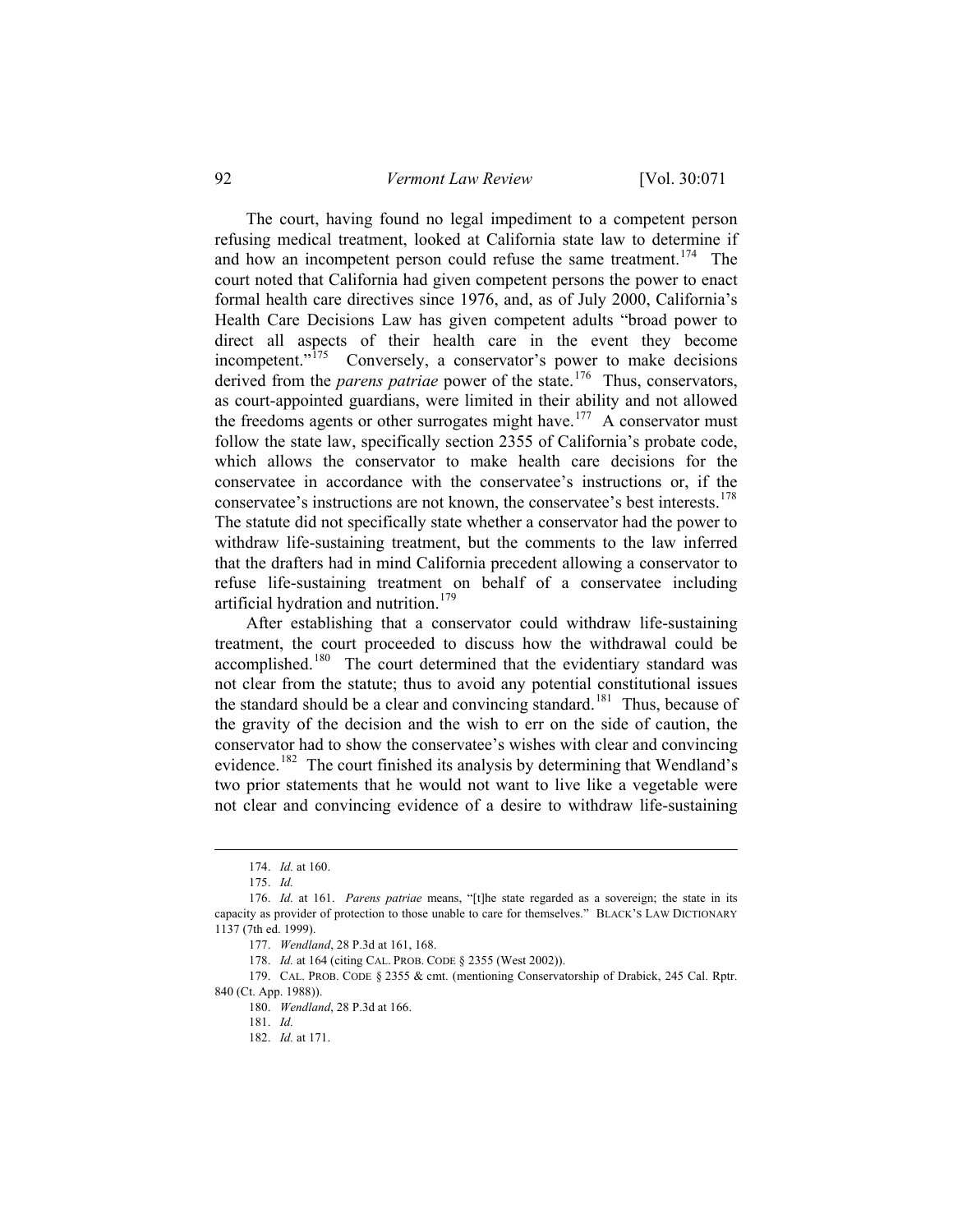$\overline{a}$ 

treatment.<sup>[183](#page-22-0)</sup>

 The latest pronouncement on living wills and the right to refuse lifesustaining treatment came from Florida in 2005. On March 31, 2005, Theresa Marie Schiavo died after fifteen years in a coma,<sup>[184](#page-22-1)</sup> ending years of litigation that culminated in action by the U.S. Congress and a storm of appeals to the Florida state courts and the United States Supreme Court.<sup>[185](#page-22-2)</sup> The *Schiavo* case began in 1990 when Theresa Schiavo, age twenty-seven, suffered a cardiac arrest and went into a coma.<sup>[186](#page-22-3)</sup> Theresa was in a persistent vegetative state and was fed via feeding tubes.<sup>[187](#page-22-4)</sup> Her condition

<span id="page-22-1"></span>184. *Assessing Terri Schiavo: She Opened Pandora's Suitcase*, ECONOMIST, Apr. 2nd–8th 2005, at 28.

<span id="page-22-2"></span>185. For purposes of dealing with the extensive legal history of this case, the author has labeled the cases discussed as *Schiavo I*–*Schiavo IV*. In the subsequent footnotes, the courts refer to "Schiavo I" and others in the sequence. The reader should not confuse them with the numbers used in this paper. *In re* Guardianship of Schiavo (*Schiavo I*), 780 So. 2d 176 (Fla. Dist. Ct. App. 2001), *appeal denied*, 789 So. 2d 348 (Fla. 2001); *In re* Guardianship of Schiavo (*Schiavo II*), 792 So. 2d 551 (Fla. Dist Ct. App. 2001); *In re* Guardianship of Schiavo (*Schiavo III*), 800 So. 2d 640 (Fla. Dist. Ct. App. 2001), *appeal denied*, 816 So. 2d 127 (Fla. 2002); Schindler v. Schiavo *ex rel*. Schiavo, 829 So. 2d 220 (Fla. Dist. Ct. App. 2002) (table citation denying motion); *In re* Guardianship of Schiavo, No. 90-2908-GD-003, 2002 WL 31876088 (Fla. Cir. Ct. Nov. 22, 2002); *In re* Guardianship of Schiavo, No. 90-2908-GB-003, 2002 WL 31817960 (Fla. Cir. Ct. Nov. 22, 2002); Schiavo v. Schiavo, No. 8:03-cv-1860-T-26TGW, 2003 WL 22469905 (M.D. Fla. Sept. 23, 2003); *In re* Guardianship of Schiavo (*Schiavo IV*), 851 So. 2d 182 (Fla. Dist. Ct. App. 2003), *appeal denied*, 855 So. 2d 621 (Fla. 2003); Schindler v. Schiavo, 865 So. 2d 500 (Fla. Dist. Ct. App. 2003) (table decision denying prohibition); Advocacy Ctr. for Persons with Disabilities, Inc. v. Schiavo, 17 Fla. L. Weekly Fed. 291, *available at* 2003 U.S. Dist. LEXIS 19949, at \*1, \*5 (M.D. Fla. Oct. 21, 2003) (denying the center injunctive relief); Schiavo v. Bush, No. 03-008212- CI-20, 2003 WL 22762709 (Fla. Cir. Ct. Nov. 4, 2003); Bush v. Schiavo, 861 So. 2d 506, 507, 509 (Fla. Dist. Ct. App. 2003) (denying a writ of prohibition that would have removed a lower court judge); Schiavo v. Bush, No. 03-008212-CI-20, 2004 WL 628663 (Fla. Cir. Ct. 2004); Bush v. Schiavo, 866 So. 2d 136 (Fla. Dist. Ct. App. 2004); Schindler v. Schiavo, 866 So. 2d 140, 141 (Fla. Dist. Ct. App. 2004) (correcting a failure to follow the appropriate application of intervention rule); Bush v. Schiavo, 871 So. 2d 1012 (Fla. Dist. Ct. App. 2004); Schiavo v. Bush, No. 03-008212-CI-20, 2004 WL 980028 (Fla. Cir. Ct. May 5, 2004); Bush v. Schiavo, 885 So. 2d 321 (Fla. 2004), *cert. denied*, 125 S. Ct. 1086 (2005); Schindler v. Schiavo, No. 2D04-3451, 2004 WL 2726107, at \*1 (Fla. Dist. Ct. App. Nov. 24, 2004); *In re* Guardianship of Schiavo, No. 90-2908-GD-003, 2005 WL 459634 (Fla. Cir. Ct. Feb. 25, 2005).The author has singled out the cases that began the Schiavo ordeal for discussion, believing that while the later legal maneuvering and media circus surrounding the Schiavo case was good television, it did little to change the law of living wills, see *infra* note 235.

<span id="page-22-4"></span><span id="page-22-3"></span>186. *Schiavo I*, 780 So. 2d at 177.

187. *Id.*

<span id="page-22-0"></span><sup>183.</sup> *Id.* at 173. The California Supreme Court also looked at the best-interest test stated in section 2355. *Id.* In accordance with the statute, the court maintained that the conservator was to determine the conservatee's best interests based on the personal values of the conservatee "'in accordance with *the conservator's determination* of the conservatee's best interest.'" *Id.* at 173–74 (emphasis in original) (quoting § 2355). The court concluded the conservator had to show what the best interests of the conservatee were by clear and convincing evidence, and the conservator failed, in this case, to show what Roger Wendland's best interests were by that standard. *See id.* (noting that the conservator provided no evidence whatsoever "other than her own subjective judgment that the conservatee did not enjoy a satisfactory qualify of life").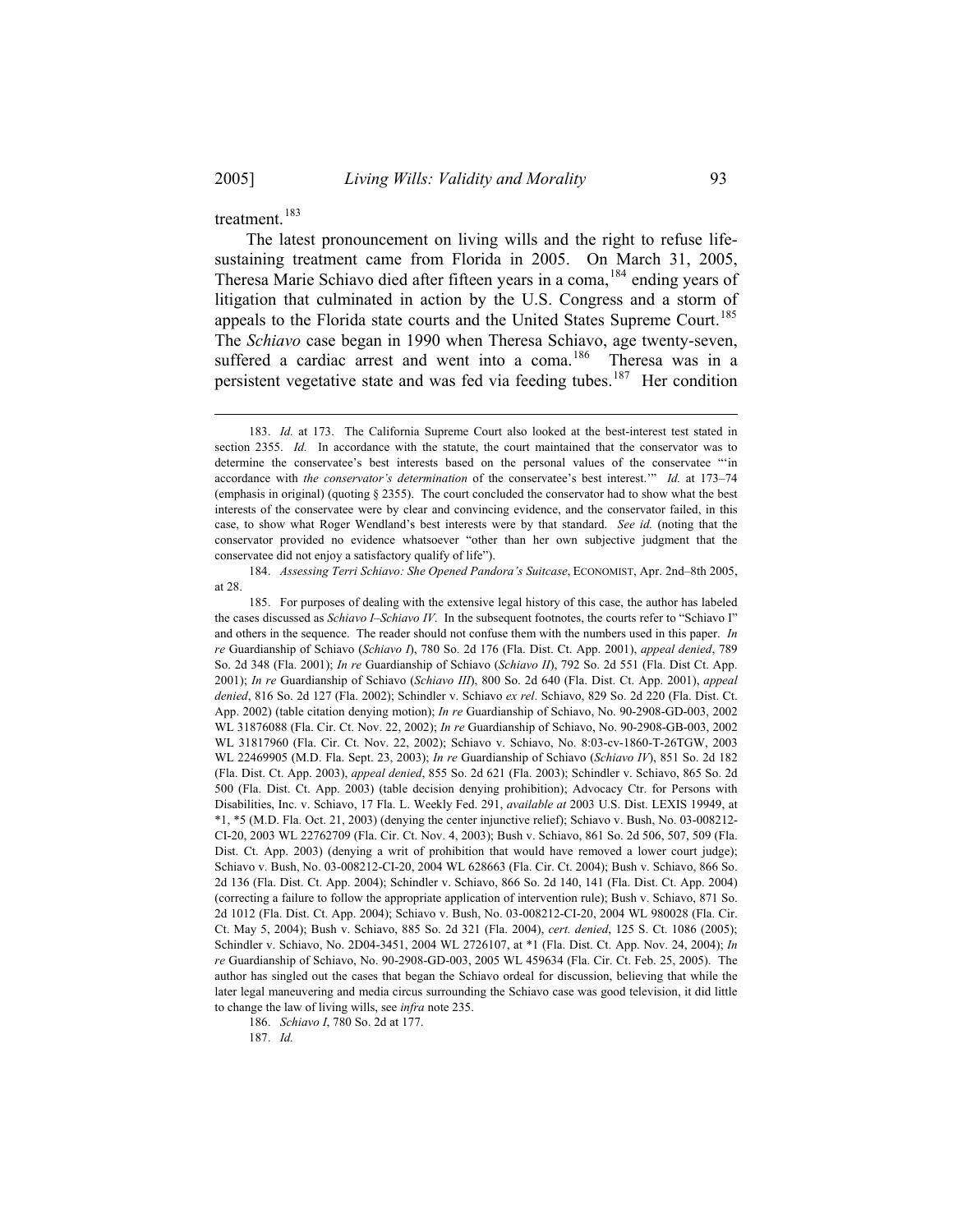was poor and she suffered from numerous health problems, but when the fight over her refusal of life-sustaining treatment began, her death was not imminent.<sup>[188](#page-23-0)</sup> However, her cerebral cortex had deteriorated so that only cerebral spinal fluid was left.<sup>[189](#page-23-1)</sup> Indeed, the court noted that medicine could not cure Theresa's condition and "[u]nless an act of God, a true miracle, were to recreate her brain, Theresa [would] always remain in an unconscious, reflexive state."<sup>[190](#page-23-2)</sup> The court also observed that Theresa's parents, the plaintiffs in the lawsuit, knew only a miracle would return their daughter to a sapient existence.<sup>[191](#page-23-3)</sup>

 The case stemmed from a difference of opinion between Michael Schiavo, Theresa's husband and lawful guardian, and Theresa's parents.<sup>[192](#page-23-4)</sup> Michael wished to terminate her treatment in accordance with the wishes Theresa orally expressed to her friends and family.<sup>[193](#page-23-5)</sup> Theresa's parents wished to keep her attached to the nutrition and hydration tubes and wait for the miracle that would save her.<sup>[194](#page-23-6)</sup> However, the case became more complicated than a simple difference of opinion because of a sizable monetary settlement Theresa received in a medical malpractice suit.<sup>[195](#page-23-7)</sup> The settlement could have allowed Theresa to continue her medical treatment for several years, despite no hope of recovery, and Michael and Theresa's parents had potentially different motivations for arguing as they did.<sup>[196](#page-23-8)</sup> If Michael terminated her treatment while remaining married to her, he would receive the remainder of Theresa's settlement, but if Michael divorced Theresa, her parents would receive the money after her death.<sup>[197](#page-23-9)</sup>

 Proceeding under Florida's statutes for terminating life-sustaining procedures and the Florida Constitution, the second district discussed three issues raised by Theresa's parents.<sup>[198](#page-23-10)</sup> First, the family argued that the court should have appointed a *guardian ad litem* for Theresa because Michael, her legal guardian, stood to gain financially from Theresa's death.<sup>[199](#page-23-11)</sup> The court found that in most cases where the terminally ill patient had no living

<sup>188.</sup> *Id.*

<sup>189.</sup> *Id.*

<sup>190.</sup> *Id.*

<span id="page-23-6"></span><span id="page-23-5"></span><span id="page-23-4"></span><span id="page-23-3"></span><span id="page-23-2"></span><span id="page-23-1"></span><span id="page-23-0"></span><sup>191.</sup> *See id.* at 178 ("No one questions the sincerity of [Theresa's parents'] prayers for the divine miracle that now is Theresa's only hope to regain any level of normal existence.").

<sup>192.</sup> *Id.* 

<sup>193.</sup> *Id.* at 178, 180.

<sup>194.</sup> *Id.* at 177–78.

<sup>195.</sup> *Id.* at 178.

<sup>196.</sup> *Id.*

<sup>197.</sup> *Id.*

<span id="page-23-11"></span><span id="page-23-10"></span><span id="page-23-9"></span><span id="page-23-8"></span><span id="page-23-7"></span><sup>198.</sup> *Id.*; *see* FLA. STAT. ANN. § 765.305 (West 2005) (authorizing the termination of lifesustaining procedures after statutory prerequisites are met where no living will was executed).

<sup>199.</sup> *Schiavo I*, 780 So. 2d at 178.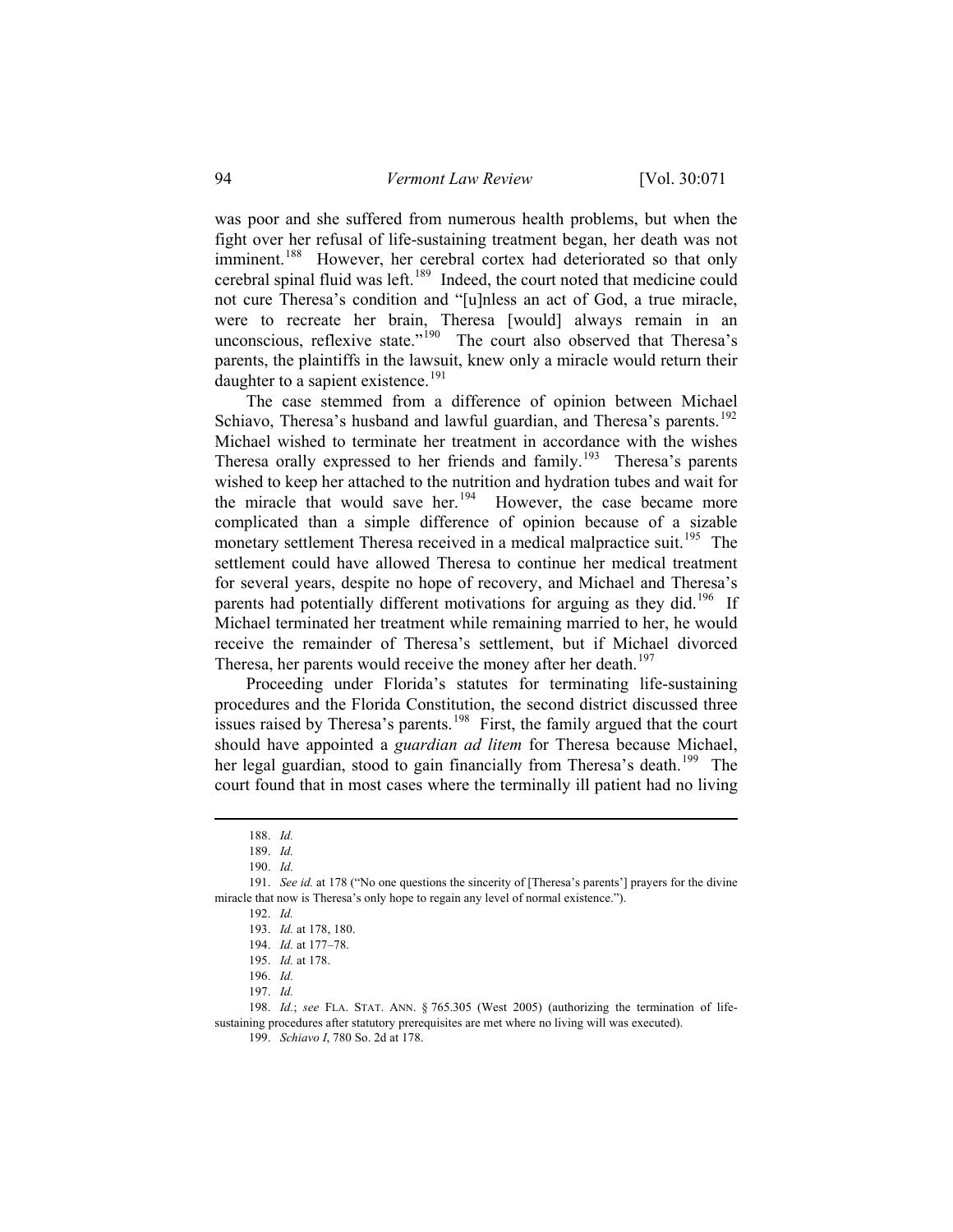will it was likely that a close family member would inherit from the patient and such circumstances did not compel the appointment of a *guardian ad litem*. Moreover, the court found that Michael was not making a decision, but had invoked the circuit court's jurisdiction to serve as a surrogate decision maker under the second district's decision in *In re Guardianship of Browning*. [201](#page-24-1) In its final determination, the court held that terminating life-prolonging procedures did not require the appointment of a *guardian ad litem*, despite the fact that Michael stood to inherit should Theresa die, because the court served as the patient's guardian.<sup>[202](#page-24-2)</sup> Thus, a *guardian ad litem* would duplicate the court's function, add little of value to the process, and confound the process with hearsay and matters outside the record $^{203}$  $^{203}$  $^{203}$ 

 Second, Theresa's parents argued that the trial court should not have heard the testimony of an expert on the opinions and attitudes about the decision to discontinue life-sustaining treatment.<sup>[204](#page-24-4)</sup> While the second district doubted that Theresa's parents preserved the issue or that the testimony was relevant, the court determined that the trial court judge did not give undue weight to the testimony.<sup>[205](#page-24-5)</sup> Therefore, the court found that there was some risk of a judge using the testimony to make a "best interests" decision instead of a proper decision as surrogate, but that the judge made the correct decision based on the proper factors.<sup>[206](#page-24-6)</sup>

 The third issue Theresa's parents argued was that the conflicting testimony did not amount to "clear and convincing evidence" as required by the Florida Supreme Court.<sup>[207](#page-24-7)</sup> The second district determined that a court could find clear and convincing evidence in the face of conflicting evidence, but reaffirmed its assertion from *Browning* that in cases of doubt the court must find that the patient would have chosen life.<sup>[208](#page-24-8)</sup> In its determination, the court reviewed evidence presented to the trial court

<sup>200.</sup> *Id.*

<span id="page-24-1"></span><span id="page-24-0"></span><sup>201.</sup> *Id.* at 178–79; *In re* Guardianship of Browning, 568 So. 2d 4, 16 (Fla. 1990) (discussing how a court may make a decision regarding written or oral instructions). In its affirmance, the Florida Supreme Court recognized two circumstances for invoking the circuit court's jurisdiction when there are legitimate questions pertaining to the written or oral instructions: "[f]irst, the surrogate or proxy may choose to present the question to the court for resolution. Second, interested parties may challenge the decision of the proxy or surrogate." *Id.*

<sup>202.</sup> *Schiavo I*, 780 So. 2d at 179.

<sup>203.</sup> *Id.* 

<sup>204.</sup> *Id.*

<sup>205.</sup> *Id.*

<sup>206.</sup> *Id.*

<span id="page-24-6"></span><span id="page-24-5"></span><span id="page-24-4"></span><span id="page-24-3"></span><span id="page-24-2"></span><sup>207.</sup> *Id.*; *see In re* Guardianship of Browning, 568 So. 2d 4, 15 (Fla. 1990) (requiring a surrogate to support the decision to forego treatment with "clear and convincing evidence").

<span id="page-24-8"></span><span id="page-24-7"></span><sup>208.</sup> *Schiavo I*, 780 So. 2d at 179; *In re* Guardianship of Browning, 543 So. 2d 258, 273 (Fla. Dist. Ct. App. 1989).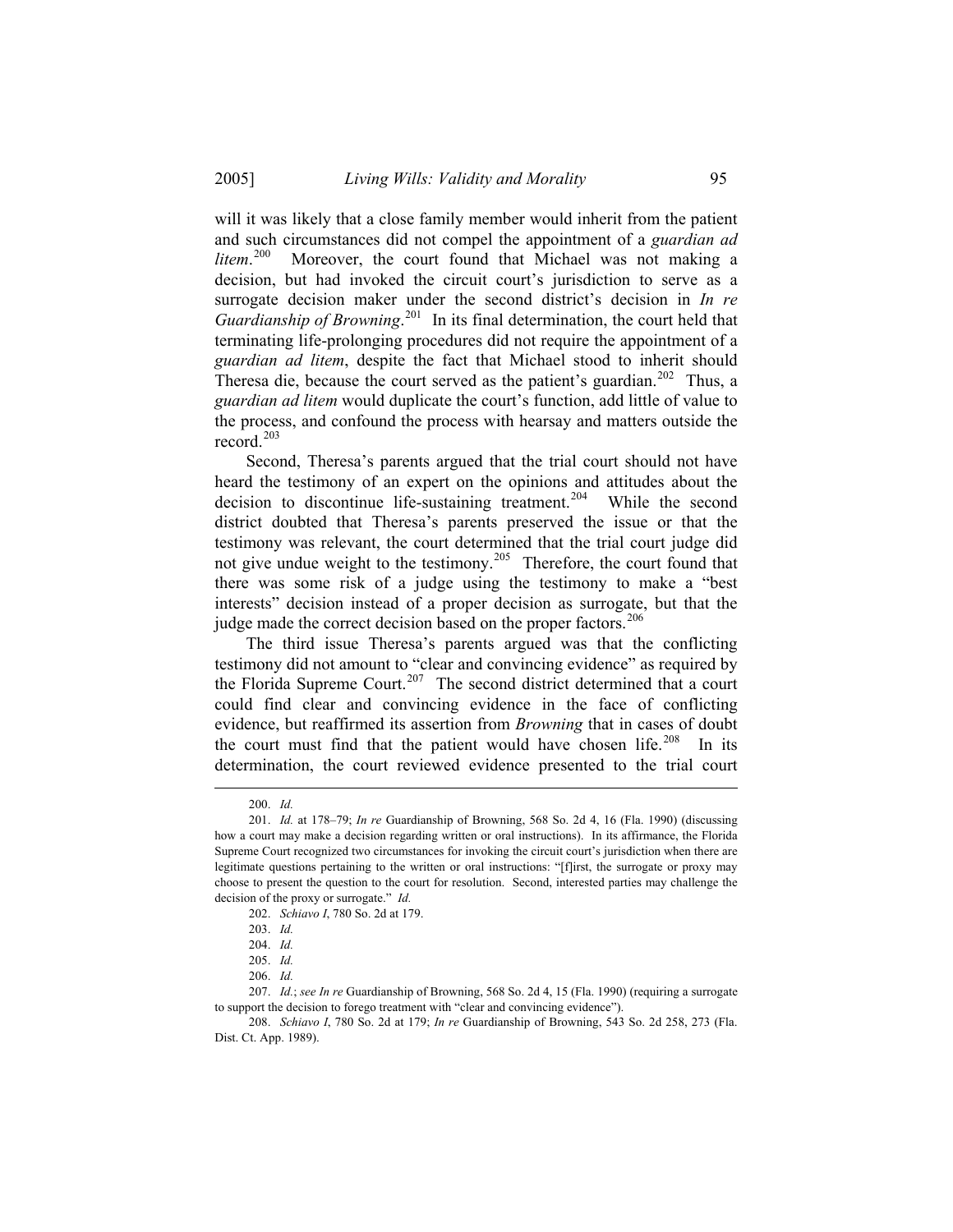relating that Theresa had not prepared a will or a living will, that she was Catholic but did not have any religious guidance that would have assisted the court in determining what her decision might be, and that her statements on death were few and oral.<sup>[209](#page-25-0)</sup> However, the court found that the real evidence was the fact that Theresa had been in a persistent vegetative state for ten years, that she had lost most of her cerebrum, and she had no hope of a medical cure.<sup>[210](#page-25-1)</sup> Thus, the real issue to the court was whether Theresa would choose to continue in such a state hoping for "a miracle [that] would . . . recreate her . . . brain tissue, or whether she would wish to permit a natural death process to take its course."[211](#page-25-2) The second district found the trial court had clear and convincing evidence to find that she would have chosen the latter.<sup>[212](#page-25-3)</sup>

 After the Florida Supreme Court denied review of the case, Theresa's parents "began a multipronged attack upon the trial court's final judgment."[213](#page-25-4) In *Schiavo II*:

> [t]hat attack included filing a motion in the guardianship court seeking relief from the judgment pursuant to [Florida Rules of Civil Procedure] 1.540(b)(2) and (3), based upon allegations of newly discovered evidence and intrinsic fraud, and filing a separate complaint in the civil division of the circuit court seeking to challenge the final judgment of the guardianship court $214$

In *Schiavo II*, the Second District Court of Appeal held that the:

[G]uardianship court had appropriately denied the [Florida Rules of Civil Procedure] 1.540 motion as untimely on its face but that the Schindlers, who [were] technically 'interested parties' in [the] proceeding, had standing to file either a motion for relief from judgment under rule 1.540(b)(5) or an independent action in the guardianship court to challenge the judgment on the grounds that it [was] no longer equitable that the judgment should have prospective application. $215$ 

<span id="page-25-0"></span><sup>209.</sup> *Schiavo I*, 780 So. 2d at 180.

<sup>210.</sup> *Id.*

<span id="page-25-3"></span><span id="page-25-2"></span><span id="page-25-1"></span><sup>211.</sup> *Id.*

<sup>212.</sup> *Id.*

<sup>213.</sup> *Schiavo III*, 800 So. 2d 640, 642 (Fla. Dist. Ct. App. 2001).

<sup>214.</sup> *Id.*

<span id="page-25-6"></span><span id="page-25-5"></span><span id="page-25-4"></span><sup>215.</sup> *Id.* (citing *Schiavo II*, 792 So. 2d 551, 554 (Fla. Dist. Ct. App. 2001)).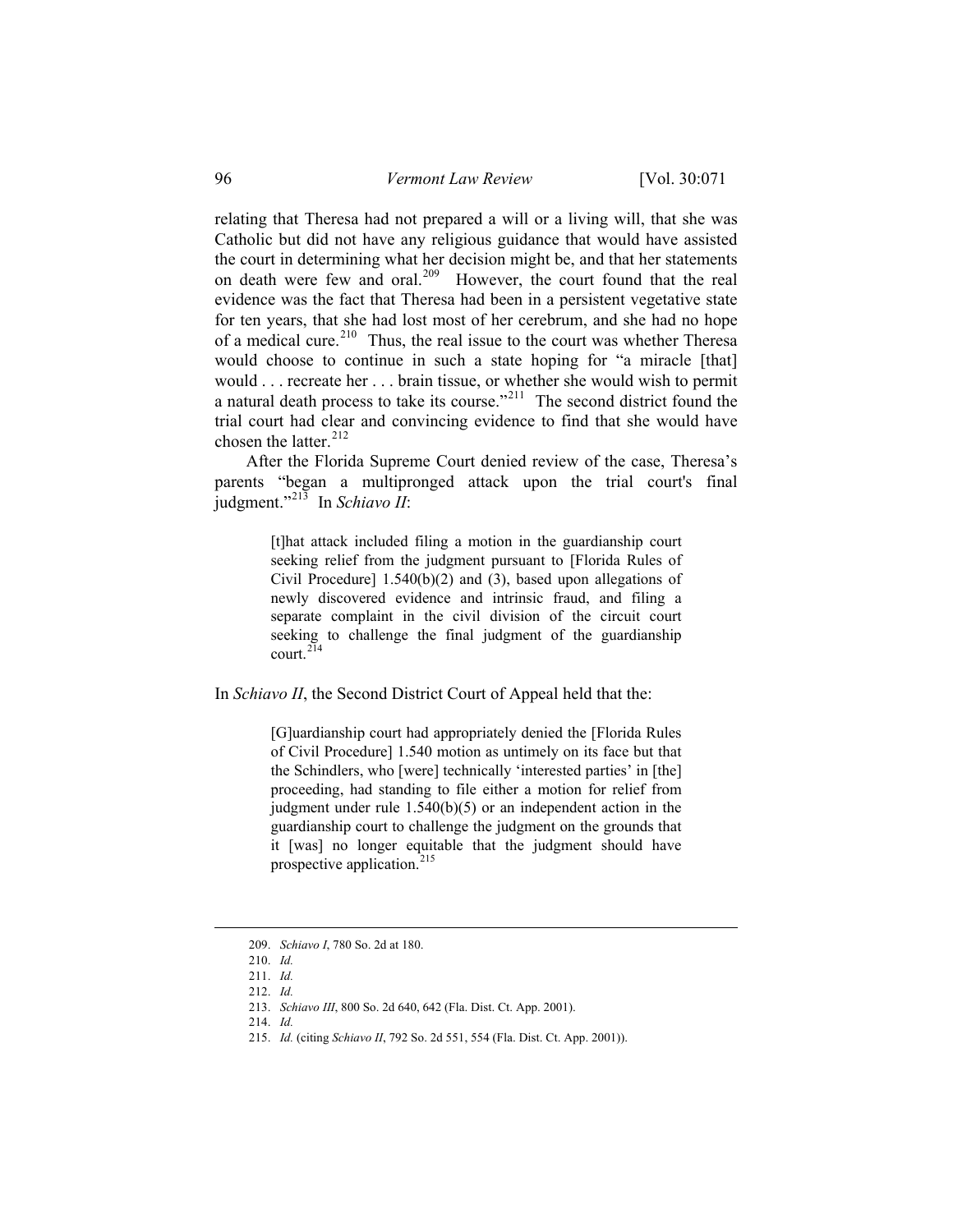Following the court's directions, Theresa's family commenced *Schiavo IV*, filing a Florida Rules of Civil Procedure 1.540 motion seeking relief from the original judgment. $216$ 

 In their motion, Theresa's parents challenged the original four findings of the second district but focused their attack on the court's fourth finding: that Michael had presented "clear and convincing evidence" of support for his argument that Theresa would have chosen to withdraw life-sustaining treatment.<sup>[217](#page-26-1)</sup> Specifically, the parents' motion for relief from judgment alleged "evidence of a new treatment that could dramatically improve Mrs. Schiavo's condition and allow her to have cognitive function to the level of speech."<sup>[218](#page-26-2)</sup> In *Schiavo III*, the second district permitted Theresa's parents to present medical testimony concerning the new treatment.<sup>219</sup> The court required that Theresa's family "must prove only by a preponderance of the evidence that [*Schiavo I*'s] judgment is no longer equitable."<sup>[220](#page-26-4)</sup>

 On review in *Schiavo IV*, the guardianship court heard extensive medical testimony from five neurological experts including four board-certified neurologists.<sup>[221](#page-26-5)</sup> None of the experts testified that Theresa's brain damage was reversible.<sup>222</sup> The experts selected by Theresa's family The experts selected by Theresa's family testified that some treatments could increase blood flow and oxygen to the damaged areas, but dead tissue could not be replaced.<sup>[223](#page-26-7)</sup> In remanding the case, the second district anticipated expert medical testimony on the issue of whether new treatments existed that could restore Theresa's cognitive function such that she would elect to undergo the treatments rather than discontinue life-prolonging procedures.<sup>[224](#page-26-8)</sup> Instead, Theresa's family presented expert medical testimony suggesting that Theresa was *not* in a persistent vegetative state.<sup>[225](#page-26-9)</sup> However, the guardianship court determined that Theresa remained in a persistent vegetative state and no treatment offered such promise of success that Theresa would have elected to undergo the treatment.<sup>[226](#page-26-10)</sup> The court also ordered the removal of the hydration and nutrition tube.<sup>[227](#page-26-11)</sup> Theresa's family appealed the decision.<sup>[228](#page-26-3)</sup>

<sup>216.</sup> *Schiavo IV*, 851 So. 2d 182, 183 (Fla. Dist. Ct. App. 2003).

<span id="page-26-2"></span><span id="page-26-1"></span><span id="page-26-0"></span><sup>217.</sup> *Id.* at 183–84 (citing *Schiavo III*, 800 So. 2d at 645).

<span id="page-26-3"></span><sup>218.</sup> *Id.* at 184 (quoting *Schiavo III*, 800 So. 2d at 645).

<span id="page-26-4"></span><sup>219.</sup> *Schiavo III*, 800 So. 2d at 645.

<sup>220.</sup> *Id.*

<sup>221.</sup> *Schiavo IV*, 851 So. 2d at 184.

<sup>222.</sup> *Id.* at 185.

<sup>223.</sup> *Id.*

<sup>224.</sup> *Id.*

<sup>225.</sup> *Id.*

<sup>226.</sup> *Id.*

<sup>227.</sup> *In re* Guardianship of Schiavo, No. 90-2908-GB-003, 2002 WL 31817960, at \*5 (Fla. Cir.

<span id="page-26-11"></span><span id="page-26-10"></span><span id="page-26-9"></span><span id="page-26-8"></span><span id="page-26-7"></span><span id="page-26-6"></span><span id="page-26-5"></span>Ct. Nov. 22, 2002).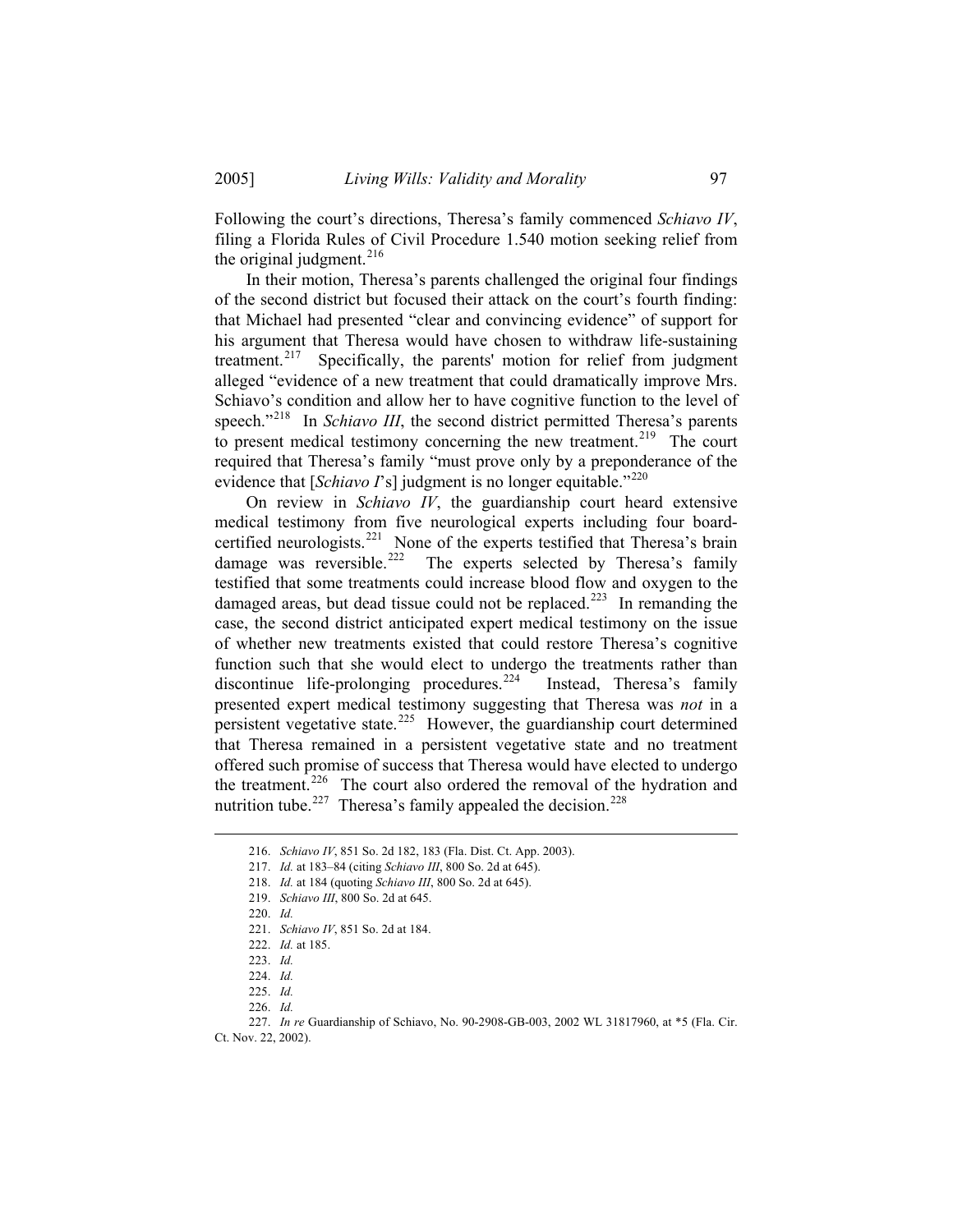In *Schiavo IV*, the second district explained that it entered final judgment in Theresa's case several years earlier, and thus, the court would limit its review to the order denying relief from judgment.<sup>[229](#page-27-0)</sup> When the second district first heard the case in January 2001, the court affirmed the guardianship court's conclusions that:

> (1) [Theresa's] medical condition was the type of end-stage condition that permits the withdrawal of life-prolonging procedures, (2) she did not have a reasonable medical probability of recovering capacity so that she could make her own decision to maintain or withdraw life-prolonging procedures, . . . and (4) [that] *clear and convincing evidence* at the time of trial supported [the trial court's] determination that [Theresa] would have chosen  $\ldots$  to withdraw the life-prolonging procedures.<sup>[230](#page-27-1)</sup>

When the second district heard the case again in 2003, it evaluated a substantial amount of medical testimony concerning Theresa's ability to regain cognitive ability and reached the same conclusion: that clear and convincing evidence established that Theresa would have wanted treatment terminated.<sup>[231](#page-27-2)</sup> Following an abuse of discretion standard, the second district "closely examined" the evidence in the record.<sup>[232](#page-27-3)</sup> The court reviewed the brain scans and the transcripts of the lower court's proceeding and concluded that even if it were to review the trial court's findings de novo, it would affirm.[233](#page-27-4)

 After affirming, the second district acknowledged its sympathy for Theresa's family, but reiterated that the "case [was] not about the aspirations that loving parents have for their children," but "about Theresa Schiavo's right to make her own decision, independent of her parents and independent of her husband."<sup>[234](#page-27-5)</sup> The court noted that when families disagree, the law allows the court to act as a surrogate and make decisions about life-prolonging procedures.<sup>[235](#page-27-6)</sup> In such an instance, the judge must make the decision that *clear and convincing evidence* demonstrates the choice the patient would have made.<sup>[236](#page-27-7)</sup> The court also found damning that

<sup>228.</sup> *Schiavo IV*, 851 So. 2d at 183.

<sup>229.</sup> *Id.* at 185–86.

<span id="page-27-7"></span><span id="page-27-6"></span><span id="page-27-5"></span><span id="page-27-4"></span><span id="page-27-3"></span><span id="page-27-2"></span><span id="page-27-1"></span><span id="page-27-0"></span><sup>230.</sup> *Schiavo III*, 800 So. 2d 640, 642 (Fla. Dist. Ct. App. 2001) (emphasis added) (footnotes omitted).

<sup>231.</sup> *Schiavo IV*, 851 So. 2d at 187.

<sup>232.</sup> *Id.* at 186.

<sup>233.</sup> *Id.*

<sup>234.</sup> *Id.*

<sup>235.</sup> *Id.* at 186–87 (citing *In re* Guardianship of Browning, 568 So. 2d 4, 16 (Fla. 1990)).

<sup>236.</sup> *Id.* at 187 (citing FLA. STAT. ANN. § 765.401(3) (West 2005)).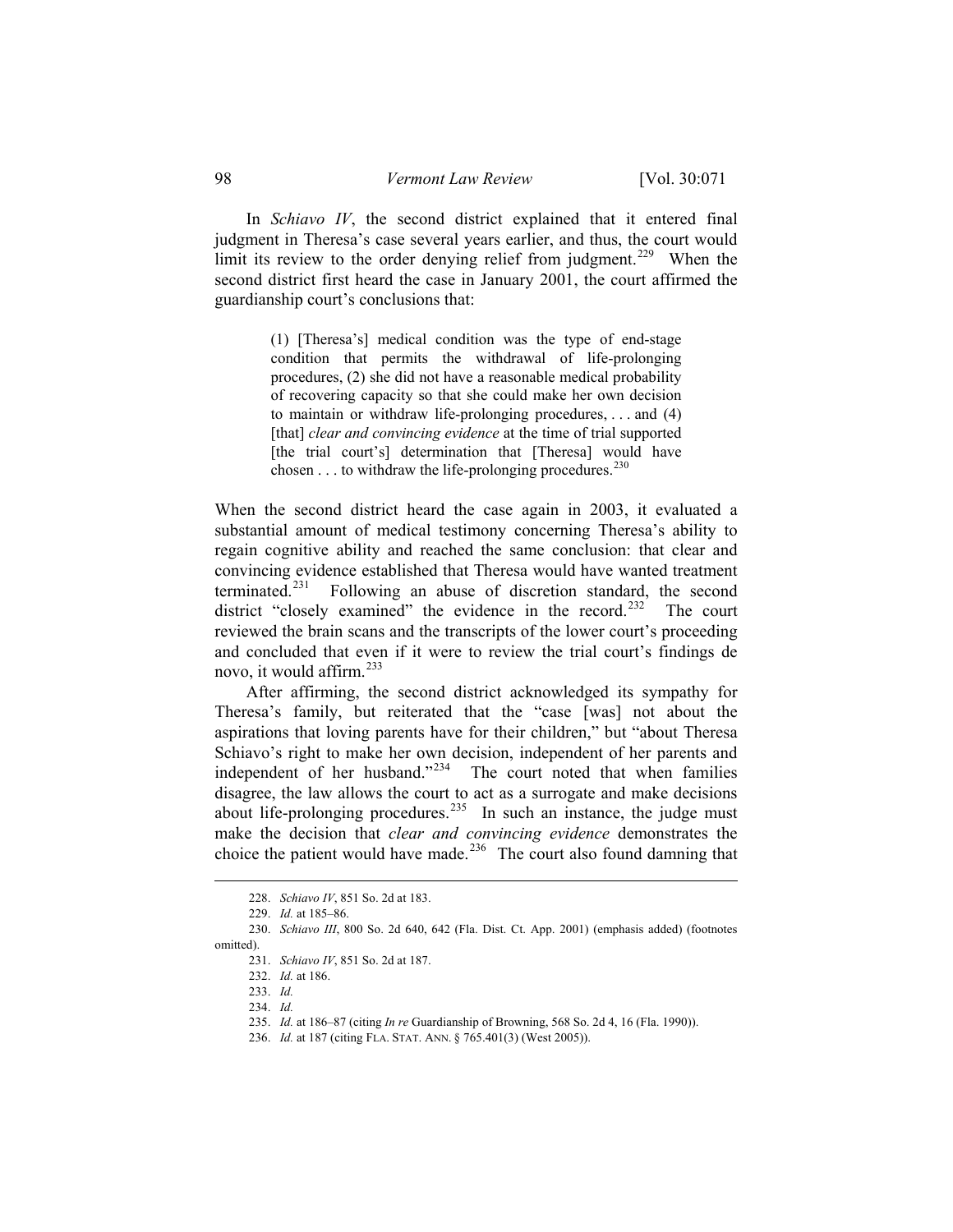the best solution society has when families disagree is to provide a public forum for such a private and personal decision where a judge with no personal connection to the patient is the decision maker.<sup>[237](#page-28-0)</sup>

 In the subsequent legal proceedings and debates, the courts, Congress, and the country debated the policy of living wills, but little changed with regard to the actual law of living wills.

## *C. Living Will Statutes*

 From reading the cases determining a patient's right to refuse lifesustaining treatment, one cannot help but notice the great strain such decisions place on families. Theresa Schiavo's case is only the latest example. All of the cases cited are examples of conflicts between people who love and care for their incapacitated family member and who want to do what is best for their loved ones. However, as the cases and my own story illustrate, the presence of a directive or some other indication of the incapacitated person's wishes would have prevented a great deal of needless suffering. Within this context, the living will has its greatest importance. Through the recognition of living wills, the law has provided a vehicle by which patients may clearly express their wishes not to be kept alive by artificial means.

 The relevant case law began with the common law right to selfdetermination and gradually shifted to a statutory analysis as the states began to enact laws. Today, many states use the Uniform Rights of the Terminally Ill Act<sup>[238](#page-28-1)</sup> (Uniform Act) as their model statute for drafting legislation governing living wills.<sup>[239](#page-28-2)</sup> Nebraska has adopted a modified version of the Uniform Act, and its legislative discussions prior to the Act's adoption provide a good example of the concerns legislators had in enacting the Uniform Act.<sup>[240](#page-28-3)</sup> Below is an examination of the Uniform Act followed by the Nebraska version of the Act and some of the discussion that occurred in the Nebraska Legislature before theAct's enactment.

The drafters of the Uniform Act listed four purposes of the Act.<sup>[241](#page-28-4)</sup>

 The purposes of the Act are (1) to establish a procedure which is simple, effective, and acceptable to persons who desire to execute a declaration, (2) to provide a statutory framework that is

<sup>237.</sup> *Id.*

<sup>238.</sup> UNIF. RIGHTS OF THE TERMINALLY ILL ACT, 9C U.L.A. 315–36 (2001).

<sup>239.</sup> Wikipedia, Uniform Rights of the Terminally Ill Act (Oct. 21, 2005),

<span id="page-28-4"></span><span id="page-28-3"></span><span id="page-28-2"></span><span id="page-28-1"></span><span id="page-28-0"></span>http://en.wikipedia.org/wiki/Uniform\_Rights\_of\_the\_Terminally\_Ill\_Act.

<sup>240.</sup> Horttor, *supra* note 6, at 238.

<sup>241.</sup> UNIF. RIGHTS OF THE TERMINALLY ILL ACT prefatory note, 9C U.L.A. 312 (2001).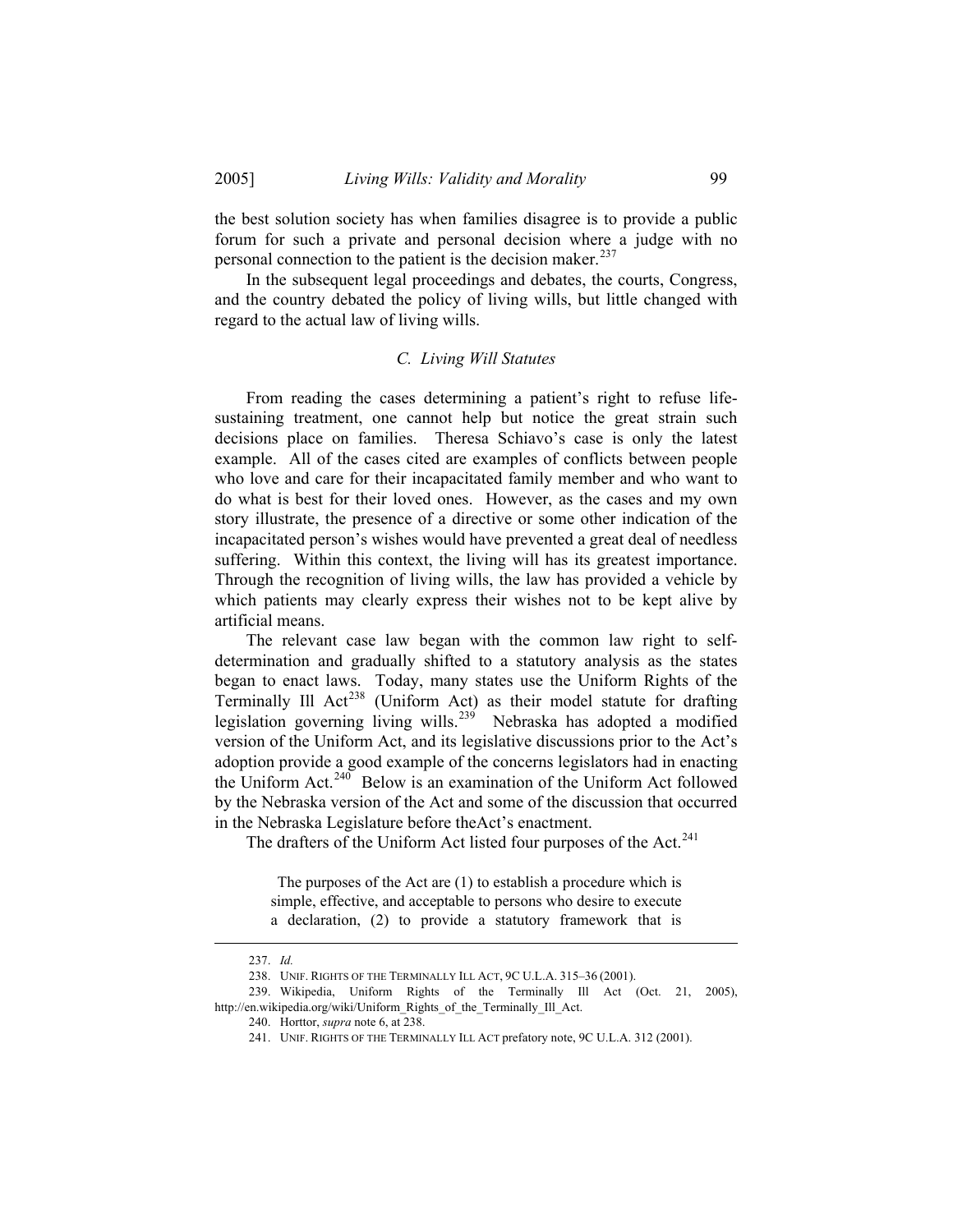acceptable to physicians and health-care facilities whose conduct will be affected, (3) to provide for the effectiveness of a declaration in states other than the state in which it is executed through uniformity of scope and procedure, and (4) to avoid the inconsistency in approach that has characterized early state statutes in the area. $242$ 

 The drafters of the Uniform Act "designed [the Act] to provide various means by which an individual's preferences can be carried out with regard to administration of life-sustaining treatment."<sup>[243](#page-29-1)</sup> The Act includes provisions that allow individuals to execute a declaration, such as a living will, instructing their physician and family to withhold or withdraw lifesustaining treatment should the individual become terminally ill and unable to participate in medical treatment decisions.<sup>[244](#page-29-2)</sup> In the alternative, the Act permits the individual to execute a declaration designating another individual to make decisions regarding the withholding or withdrawal of life-sustaining treatment.<sup>[245](#page-29-3)</sup> Finally, in the absence of a declaration, the Act authorizes an attending physician to withhold or withdraw life-sustaining treatment when there is consent by a close relative that does not conflict with the known intent of the individual.<sup>[246](#page-29-4)</sup>

The drafters made the scope of the Act narrow.<sup>[247](#page-29-5)</sup> The Act's "impact is limited to treatment that is merely life-prolonging, and to patients whose terminal condition is incurable and irreversible, whose death will soon occur, and who are unable to participate in treatment decisions."<sup>[248](#page-29-6)</sup> The drafters did not intend to "affect any existing rights and responsibilities of persons to make medical treatment decisions"; the Act was to provide alternatives for fulfilling a terminally ill patient's desires concerning the use of life-sustaining procedures.<sup>[249](#page-29-7)</sup>

<sup>242.</sup> *Id.*

<span id="page-29-2"></span><span id="page-29-1"></span><span id="page-29-0"></span><sup>243.</sup> *Id.* The National Conference of Commissioners on Uniform Laws published the original Uniform Act in 1985 and updated it in 1989. Horttor, *supra* note 6, at 236–38. The Act has many provisions dealing with the rights of the terminally ill. However, this article's focus is specifically living wills, and only the provisions of the Uniform Act dealing with declarations of intentions will be discussed. The complete Act is available on many websites, including http://www.law.upenn.edu/bll/ulc/fnact99/1980s/urtia89.pdf. This article will concentrate mainly on the Nebraska version of the Rights of the Terminally Ill Act and the statutes enacted pertaining to living wills.

<sup>244.</sup> UNIF. RIGHTS OF THE TERMINALLY ILL ACT § 2, 9C U.L.A. 318–19 (2001).

<sup>245.</sup> *Id.* § 2, at 319.

<span id="page-29-5"></span><span id="page-29-4"></span><span id="page-29-3"></span><sup>246.</sup> *Id.* § 7, at 328.

<sup>247.</sup> UNIF. RIGHTS OF THE TERMINALLY ILL ACT prefatory note, 9C U.L.A. 312 (2001).

<sup>248.</sup> *Id.*

<span id="page-29-7"></span><span id="page-29-6"></span><sup>249.</sup> *Id.*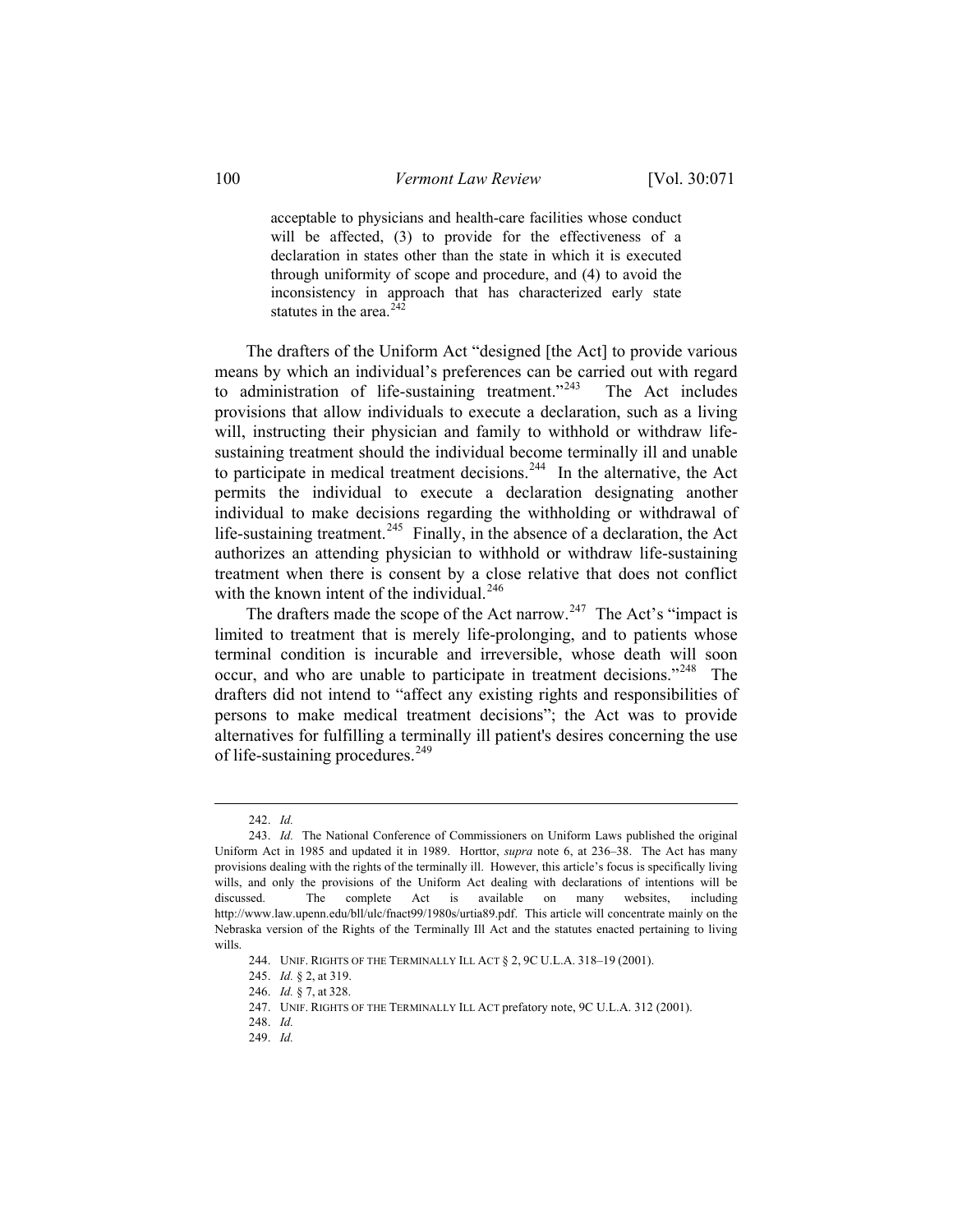The Nebraska legislature generally followed the format of the Act.<sup>[250](#page-30-0)</sup> The Nebraska Act recognizes a person's living will, but only gives effect to the document when the person becomes incompetent.<sup>[251](#page-30-1)</sup> The Bill's Principal Introducer, Senator David Landis, recognized that many Nebraskans have signed living wills, but that the documents were not legally binding and the document's legal invalidity was causing some health care providers to ignore the wishes of their patients for fear of liability.<sup>[252](#page-30-2)</sup> Senator Landis also pointed to the major difference between the Uniform Act and the Nebraska Act: the Nebraska Act allows artificial life support to be withdrawn or withheld in the case that a person enters into a "persistent vegetative state."<sup>[253](#page-30-3)</sup>

 During the Nebraska Committee on Judiciary's hearings, many senators raised issues concerning the passage of a living will statute. For example, Senator Bernice Labedz asked Senator Landis about a living will's effect on a person suffering from both Alzheimer's and diabetes who was receiving artificial hydration and nutrition.<sup>[254](#page-30-4)</sup> Senator Labedz was concerned because a relative of hers lived for ten years with Alzheimer's and twenty years with diabetes.<sup>[255](#page-30-5)</sup> Senator Landis pointed out that the Nebraska Act's provisions applied to conditions that, in a physician's medical judgment, "will result in death within a relatively short time."<sup>[256](#page-30-6)</sup>

 Senator Labedz also inquired into the living will's affect on nutrition and hydration as a "medical procedure" that could be withheld or withdrawn.<sup>[257](#page-30-7)</sup> In response, Senator Landis noted that the Nebraska Act would require the attending doctor to continue to provide "comfort, care or the alleviation of pain," and that the presence of a living will would not interrupt a doctor's duty to provide such care.<sup>[258](#page-30-8)</sup> Senator Landis further noted that it would be up to the doctor to determine whether nutrition and hydration constitute "comfort, care, or the alleviation of pain."<sup>[259](#page-30-9)</sup> Another state senator inquired into the possibility that a person might execute a valid

<span id="page-30-1"></span><span id="page-30-0"></span><sup>250.</sup> *See* SENATOR DAVID LANDIS, INTRODUCER'S STATEMENT OF INTENT TO THE COMMITTEE ON JUDICIARY FOR LB 671, Leg. 92, 1st Sess. (Neb. 1991) (stating that "LB 671 follows generally the format of the Uniform Rights of the Terminally Ill Act").

<sup>251.</sup> *Id.*

<sup>252.</sup> *Id.*

<sup>253.</sup> *Id.*

<span id="page-30-4"></span><span id="page-30-3"></span><span id="page-30-2"></span><sup>254.</sup> *Rights of the Terminally Ill Act: Hearing on L.B. 671 Before the Leg. Comm. on Judiciary*, 92nd Leg., 1st Sess. 65–66 (Neb. 1991) (statement of Sen. Bernice Labedz).

<span id="page-30-9"></span><span id="page-30-8"></span><span id="page-30-7"></span><span id="page-30-6"></span><span id="page-30-5"></span><sup>255.</sup> *Id.* at 65. Senator Labedz commented that her sister was in a nursing home with both diabetes and Alzheimer's. *Id.*

<sup>256.</sup> *Id.* at 66 (statement of Sen. David Landis).

<sup>257.</sup> *Id.* (statement of Sen. Bernice Labedz).

<sup>258.</sup> *Id.* (statement of Sen. David Landis).

<sup>259.</sup> *Id.* at 66–67.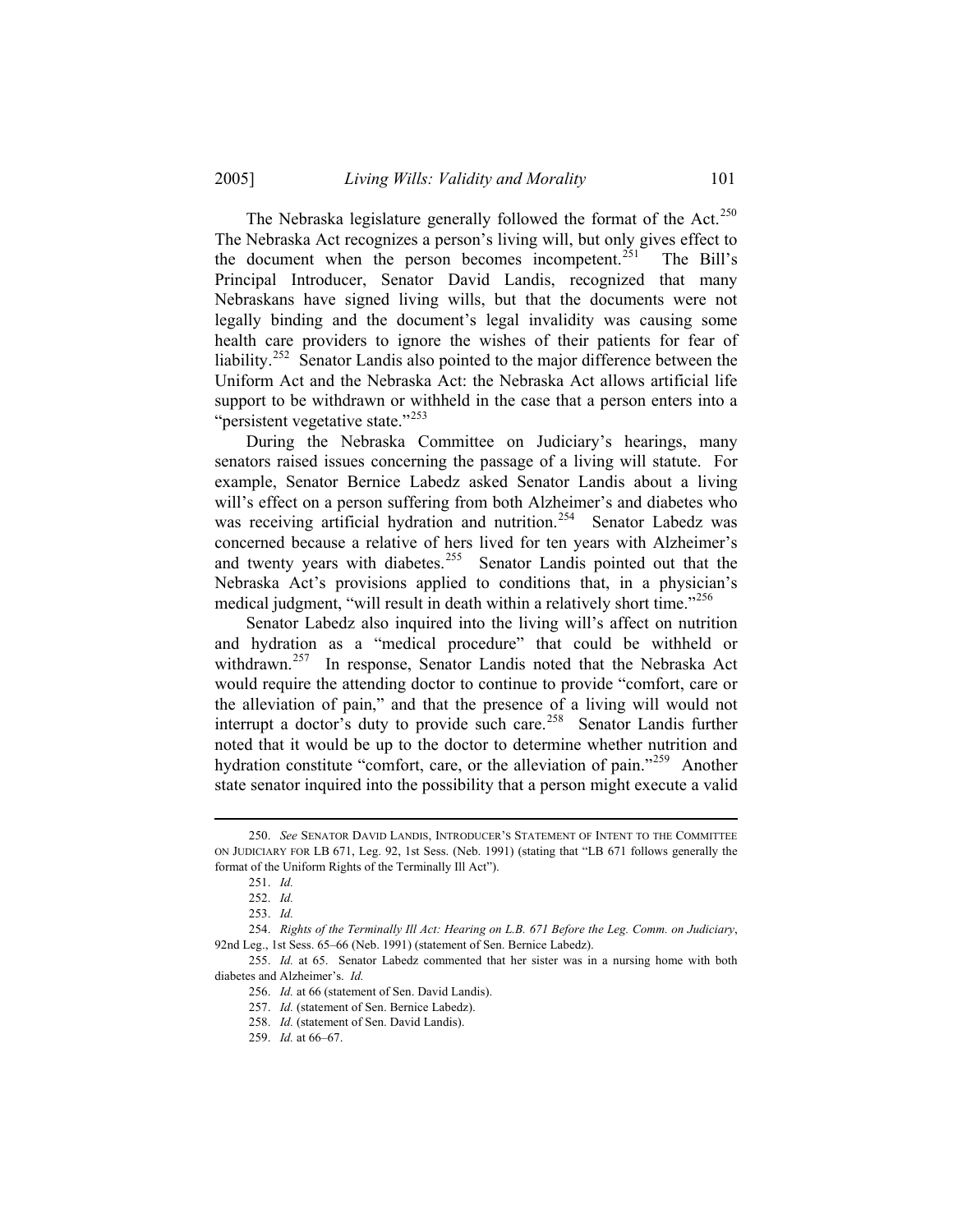living will requesting that artificial means of life support be withheld, then orally revoke the living will, and without executing any documentation lapse into a coma.<sup>[260](#page-31-0)</sup> Senator Landis replied that the Nebraska Act would provide for such a situation noting that the oral revocation would supercede the living will making it ineffective. $261$ 

 The Nebraska Act's provisions allow an adult to execute a living will and require either the declarant's signature or that of another person designated by the declarant.<sup>[262](#page-31-2)</sup> The Act also requires the living will's execution to be witnessed by two people or a notary public.<sup>[263](#page-31-3)</sup> The Nebraska Act forbids an employee of a declarant's insurance company from acting as a witness.<sup>[264](#page-31-4)</sup> The Act provides that a declaration becomes operative when the physician determines that the declarant has a terminal condition, the declarant can no longer make life-sustaining treatment decisions, and the physician has notified a member of the declarant's immediate family or the declarant's guardian.<sup>[265](#page-31-5)</sup> Once the living will has become operative, the attending physician must comply with its provisions or transfer the declarant to a physician willing to comply with the declarant's wishes.<sup>[266](#page-31-6)</sup> In Nebraska, a declarant may revoke a living will "at any time and in any manner without regard to the declarant's mental or physical condition" when the revocation is communicated to the attending physician.<sup>[267](#page-31-7)</sup> The presence of a living will does not alleviate a physician's responsibility to provide for the patient's comfort or the alleviation of pain, specifically including hydration and nutrition.<sup>[268](#page-31-8)</sup>

### *D. A Summary of the Law*

<span id="page-31-0"></span> From before *In re Quinlan,* to *Cruzan* and beyond, the courts have been in agreement that people have a right to self-determination, including the right to refuse unwanted medical treatment.<sup>[269](#page-31-9)</sup> From the case law, it

<sup>260.</sup> *Id.* at 73–74 (statement of Sen. Jerry Chizek).

<sup>261.</sup> *Id.* at 74 (statement of Sen. David Landis).

<sup>262.</sup> NEB. REV. STAT. § 20-404(1) (1997).

<sup>263.</sup> *Id.*

<sup>264.</sup> *Id.*

<sup>265.</sup> *Id.* § 20-405.

<sup>266.</sup> *Id.* §§ 20-405, -409.

<sup>267.</sup> *Id.* § 20-406(1).

<span id="page-31-8"></span><span id="page-31-7"></span><span id="page-31-6"></span><span id="page-31-5"></span><span id="page-31-4"></span><span id="page-31-3"></span><span id="page-31-2"></span><span id="page-31-1"></span><sup>268.</sup> *Id.* § 20-408(2). In addition, the Nebraska Act forbids a doctor from withdrawing or withholding treatment from a pregnant patient so long as there is a probability that the fetus will continue to develop and the patient will have a live birth. § 20-408(3). This ties in with the judiciary's concern that innocent third parties might be hurt if a terminally ill person were allowed to die.

<span id="page-31-9"></span><sup>269.</sup> *See* Union Pac. Ry. Co. v. Botsford, 141 U.S. 250, 251, 257 (1891) (holding that plaintiff in a personal injury action may not be forcibly subjected to a medical examination); Cruzan v. Dir., Mo.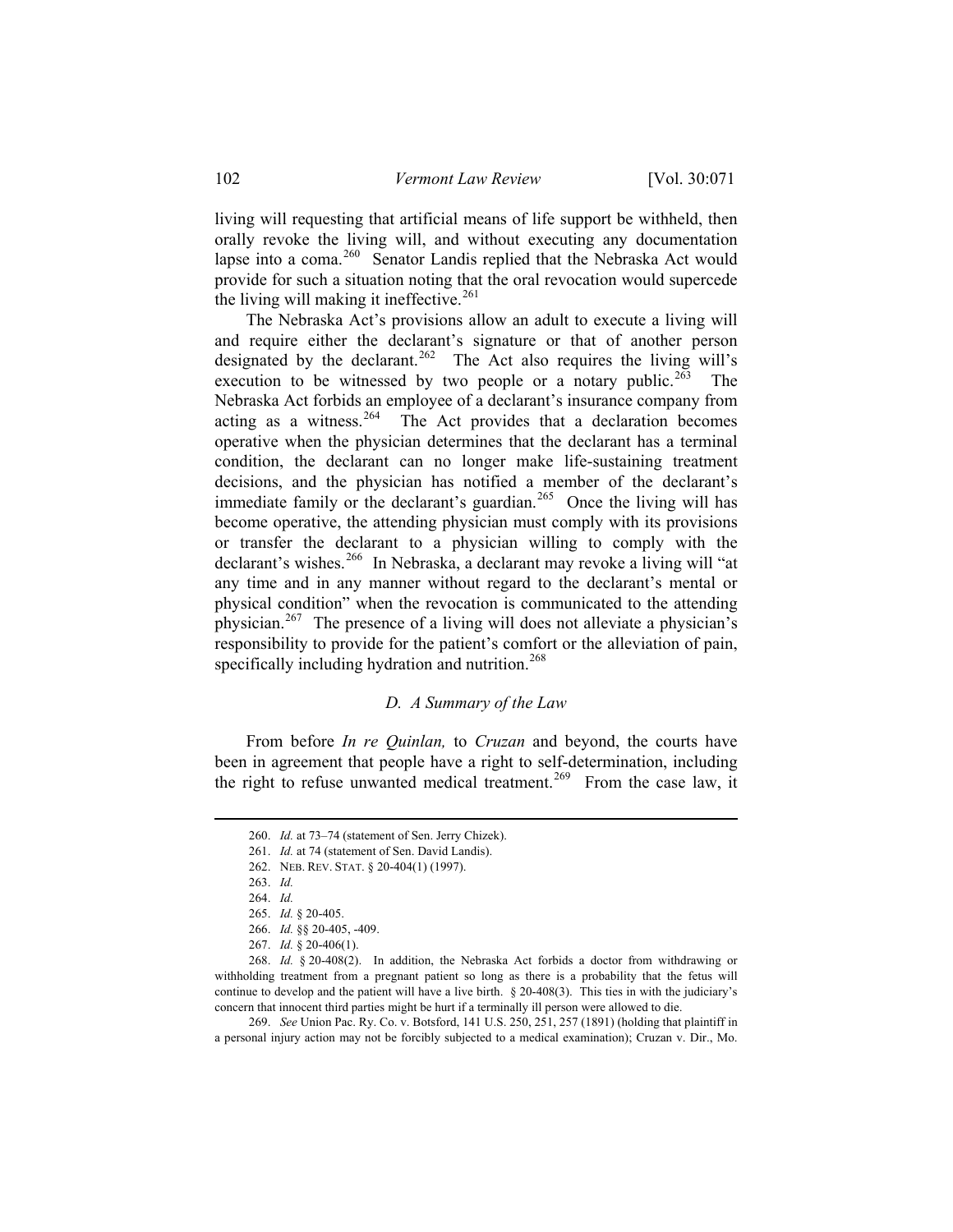also appears that the courts were wary of the implications of their decisions and chose to tread cautiously. From *Quinlan* to *Cruzan,* the courts took steps to ensure that incompetent person's rights were protected and carefully balanced against the states' interests. After *Cruzan*, state legislatures recognized the need to enact laws clarifying a person's right to refuse treatment. *Cruzan* made it clear that a state could enact procedural safeguards to ensure that an incompetent's wishes were properly carried out.<sup> $270$ </sup> After *Cruzan*, the courts appeared uniform in their desire to seek clear evidence of a patient's wishes before allowing the termination of medical treatment. Since the Supreme Court in *Cruzan* held that a state could set the requirements for a person wishing to terminate life-sustaining treatment, every state has enacted law setting forth requirements for patients or surrogates who wish to terminate such treatment.<sup>[271](#page-32-1)</sup> Thus, the great majority of the cases litigated today concern people who have not executed some form of healthcare directive. Of those cases that are litigated, the issue is often whether a surrogate may terminate the life-sustaining treatment provided to the ward and what must be shown to prove that the ward would have wanted the treatment withdrawn.<sup>[272](#page-32-2)</sup>

 Only in *Edna M.F.* did a court find that a preponderance of the evidence was required for the court to terminate life-sustaining procedures.<sup>[273](#page-32-3)</sup> Most, if not all, of the other cases required the guardian to show clear and convincing evidence of the patient's wishes.<sup>[274](#page-32-4)</sup> However, even in *Edna M.F.* the Wisconsin Supreme Court looked for the guardian to demonstrate "by a preponderance of the evidence *a clear statement of* [the

Dep't of Health, 497 U.S. 261, 278 (1990) (noting that the court's prior decisions had inferred "[t]he principle that a competent person has a constitutionally protected liberty interest in refusing unwanted medical treatment"); *In re* Quinlan, 355 A.2d 647, 664 (N.J. 1976) (providing that a patient's decision to allow a "non-cognitive, vegetative existence to terminate by natural forces is regarded as a valuable incident of her right of privacy"); *Edna M.F.*, 563 N.W. 2d 485, 489 (Wis. 1997) (noting that one of its prior opinions had concluded that a person "'in a persistent vegetative state has a constitutionally protected right to refuse unwanted medical treatment'" (quoting *In re* Guardianship of L.W., 482 N.W.2d 60, 63 (Wis. 1992))).

<sup>270.</sup> *Cruzan*, 497 U.S. at 280.

<span id="page-32-1"></span><span id="page-32-0"></span><sup>271.</sup> *Id.* at 284; *see* 63 AM. JUR. *Trials* § 3 (1997) ("All states now have some legislation addressing end-of-life decisionmaking and advance[] directives.").

<span id="page-32-3"></span><span id="page-32-2"></span><sup>272.</sup> *See, e.g.*, *Edna M.F*., 563 N.W.2d at 486 (asking "[w]hether the guardian of an incompetent person who has not executed an advance directive and is not in a persistent vegetative state has the authority to direct withdrawal of life sustaining medical treatment from the incompetent person" and whether "there is a clear statement evidenced in the record of [the ward's] desire to die rather than have extreme measures applied to sustain her life under circumstances such as these"); Conservatorship of Wendland, 28 P.3d 151, 154 (Cal. 2001) (holding that there must be clear and convincing evidence of the conservatee's wishes in order for a conservator to terminate artificial nutrition and hydration).

<span id="page-32-4"></span><sup>273.</sup> *Edna M.F.*, 563 N.W.2d at 490.

<sup>274.</sup> *See supra* notes 119, 128, 130, 171, 181, 208 and accompanying text.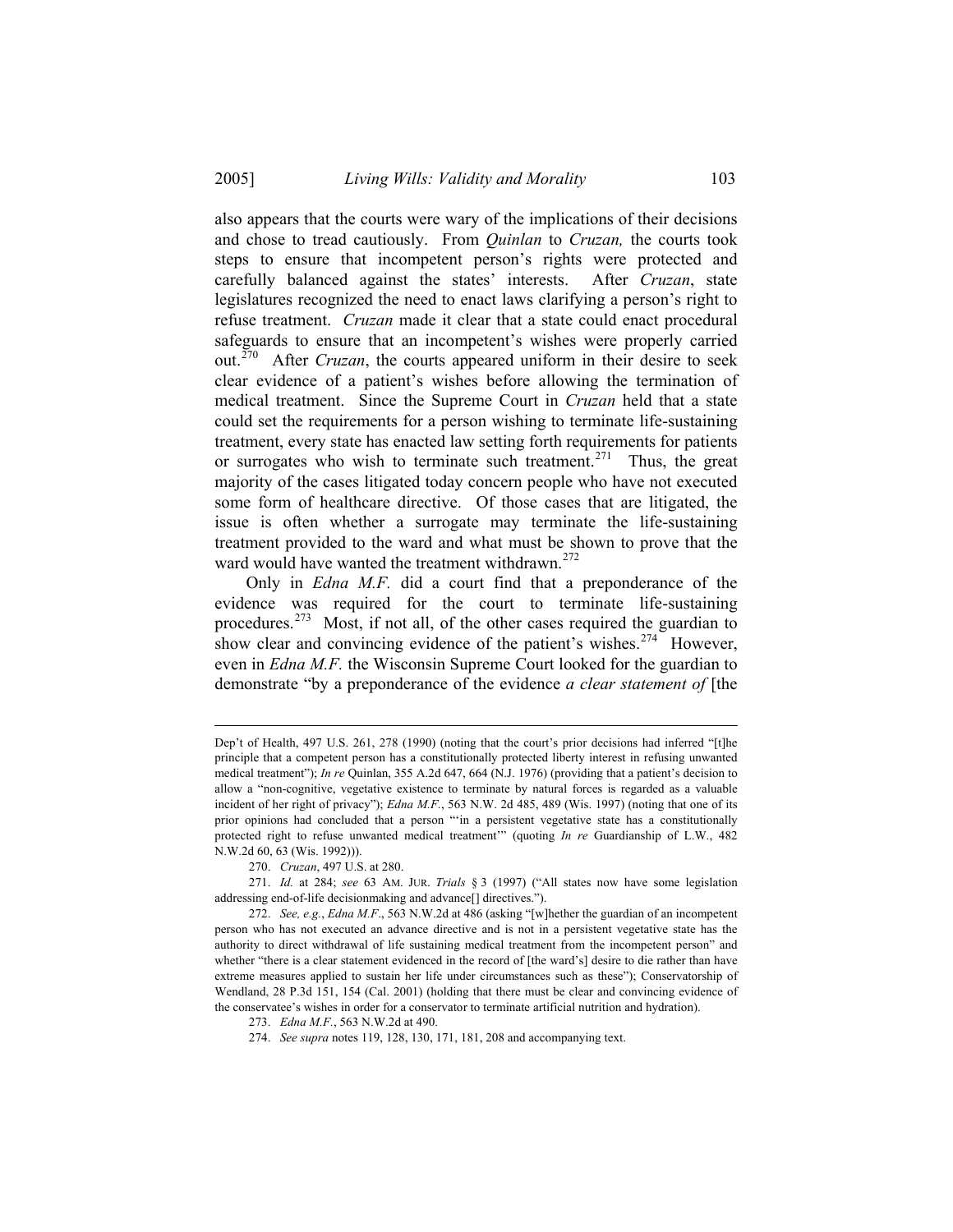ward's] *desires in these circumstances*."<sup>[275](#page-33-0)</sup> Thus, the court did not accept the patient's statements, made while competent, that she would not want to be kept alive.<sup>[276](#page-33-1)</sup> The court stated several times that it looked for a clear statement of the patient's desires.<sup>[277](#page-33-2)</sup> Therefore, the conclusion could be that while Wisconsin only requires a guardian to prove a patient's wishes by a preponderance of the evidence, the clarity in the patient's statements required by the court suggests that Wisconsin's standard is similar to the other states that require clear and convincing evidence.

 Whatever the burden required by the court, there is still a question as to the evidence a guardian must produce to prove the patient's wishes. Of all the cases surveyed, only a New York court in *Delio v. Westchester County Medical Center* and a Florida court in *In re Guardianship of Schiavo* took the spoken word of the patient as enough evidence of the patient's wishes not to be kept alive by artificial means.[278](#page-33-3) In *Delio*, Daniel Delio's comments were made in connection with a discussion he had with his wife concerning Karen Ann Quinlan and the circumstances of her case.<sup>[279](#page-33-4)</sup> In addition, Daniel had a Ph.D. in exercise physiology, so he clearly understood the difference between higher and lower brain functions, and he clearly articulated his position that the cessation of high-order brain function was tantamount to death. $280$  In each of the cases, other than *Schiavo*, testimony of a patient's oral statements was not considered to be sufficient evidence of a patient's wishes not to be kept alive. If not for *Schiavo*, the conclusion could be drawn that laypeople, without a Ph.D. could not meet the burden of proving their wishes without having signed a living will. However, that would not account for the Florida court's decision in *Schiavo*.

 In *Schiavo I*, the Florida District Court of Appeal determined that Theresa's few oral statements along with "other evidence" were enough to find that Theresa would have refused life-sustaining treatment.<sup>[281](#page-33-6)</sup> However, the court did not articulate what this "other evidence" was.<sup>[282](#page-33-7)</sup> The court mentioned that while Theresa was Catholic, she had not attended

<sup>275.</sup> *Edna M.F.*, 563 N.W.2d at 490 (emphasis added).

<span id="page-33-1"></span><span id="page-33-0"></span><sup>276.</sup> *See id.* at 491 (determining that statements made approximately 30 years ago during a time of family crisis, that the ward "would rather die of cancer than lose [her] mind" were not dispositive of the ward's desires (alteration in original)).

<sup>277.</sup> *Id.* at 491.

<span id="page-33-7"></span><span id="page-33-6"></span><span id="page-33-5"></span><span id="page-33-4"></span><span id="page-33-3"></span><span id="page-33-2"></span><sup>278.</sup> *Schiavo I*, 780 So. 2d 176, 180 (Fla. Dist. Ct. App. 2001), Delio v Westchester County Med. Ctr., 516 N.Y.S.2d 677, 681–82, 693 (App. Div. 1987).

<sup>279.</sup> *Delio*, 516 N.Y.S.2d at 681–82.

<sup>280.</sup> *Id.* 

<sup>281.</sup> *Schiavo I*, 780 So. 2d at 180.

<sup>282.</sup> *Id.*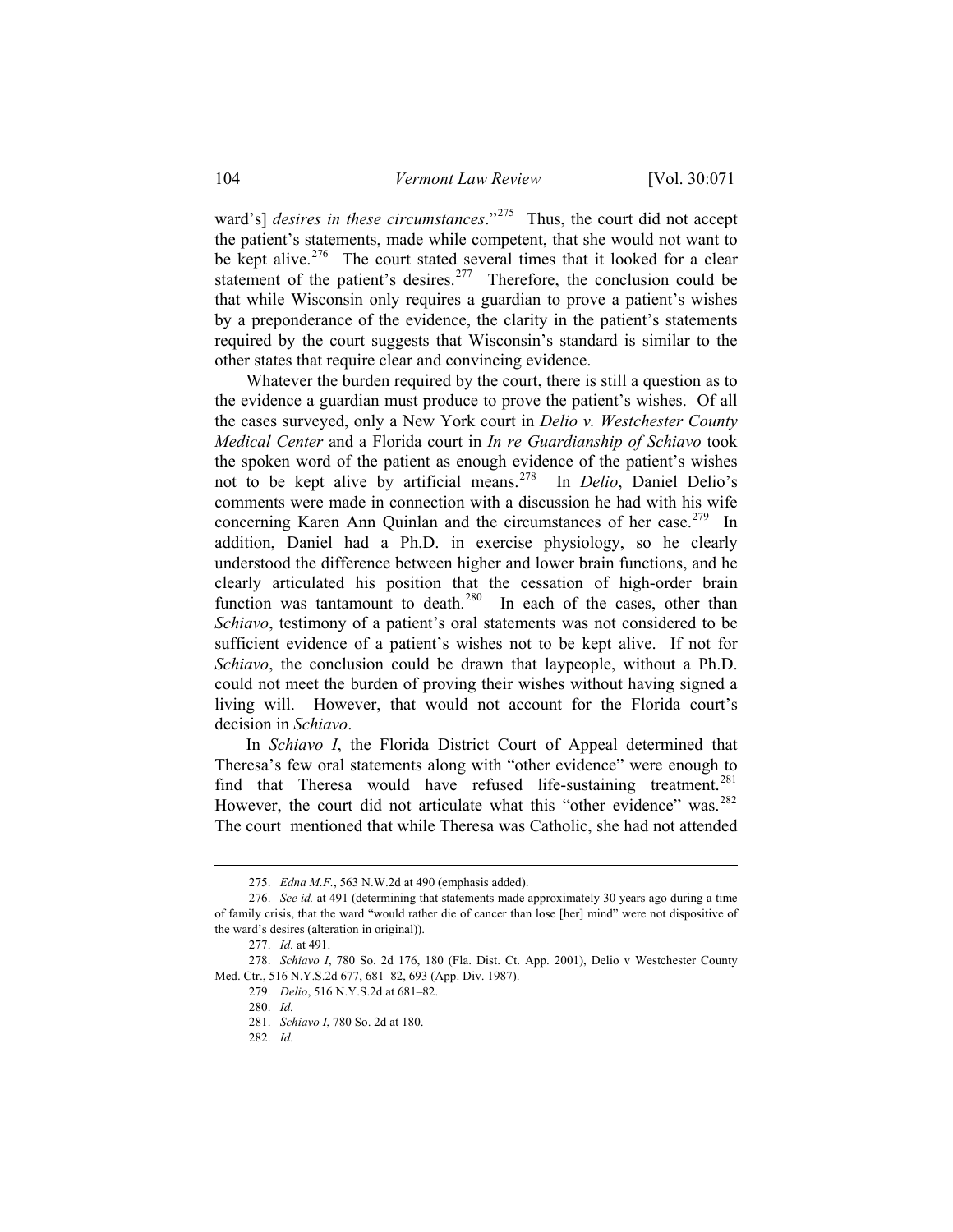church or sought guidance from a religious counselor, that she was young and healthy when the tragedy struck, and she had no will or living will.<sup>[283](#page-34-0)</sup> These facts do not appear to add much weight to the court's acceptance of a few oral statements as clear and convincing proof of Theresa's wishes. Therefore, without the "other evidence" the court considered, it is difficult to draw a general conclusion as to the evidence required for a person wishing to show by clear and convincing evidence that a patient wished to refuse life-sustaining treatment. However, erring on the side of safety and based on the other cases, including my own, one could conclude that having a living will is the surest way to avoid the pain and family strife associated with end-of-life decisions.

### IV. THE MORALITY OF LIVING WILLS

 The law appears clear with regard to living wills. When a living will is present, a patient's directives must be carried out; without a living will, assuming the patient is incompetent, a surrogate decision maker must present clear evidence of what the patient's wishes would have been.<sup>[284](#page-34-1)</sup> However, is it right to terminate life? Or, as the courts phrase it, is it right to let death occur while we passively watch? Is the law morally correct? Any discussion of living wills or health care directives must consider these questions. After all, the decision to honor such a document as a living will means that someone will die before all that can be done to keep that person alive has been done. Remarkably few discussions of living wills have addressed the fact that someone will die.

 Any discussion concerning the morality of living wills must seek to define death. The medical profession had a difficult time grappling with the precise definition of death throughout the 1980s and, to some extent, still does.[285](#page-34-2) When talking about terminating life-sustaining treatment and the requirements of terminal illness, terminal becomes difficult to define too because death need not be imminent depending on the definition of it. Only after considering death and terminal illness, can we look at a living will's role in the process and ask whether the process is right.

<sup>283.</sup> *Id.* at 179–80.

<span id="page-34-2"></span><span id="page-34-1"></span><span id="page-34-0"></span><sup>284.</sup> For the various tests the states use, see for example *In re* Tavel, 661 A.2d 1061, 1068–69 (Del. 1995); *In re* Guardianship of Hamlin, 689 P.2d 1372, 1375, 1378 (Wash. 1984).

<sup>285.</sup> *See* Phipps, *supra* note 34, at 34–36 (discussing the evolving definitions of death).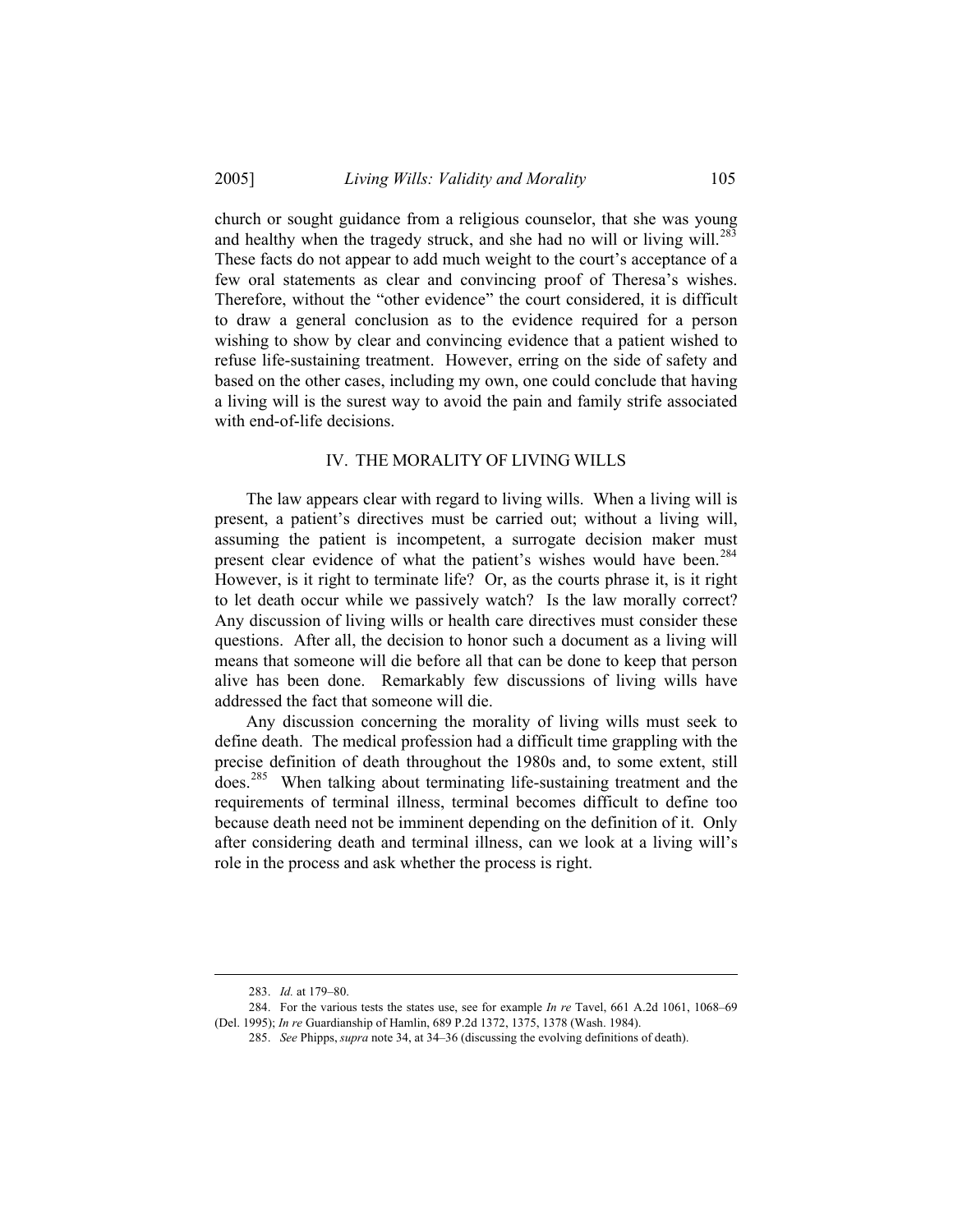#### *A. Defining Death*

 One of the main issues in the right to die debate is the question: what is death?<sup>[286](#page-35-0)</sup> Since the dawn of human thought, humankind has asked this question, and for the majority of that time it has agreed upon the answer.<sup>[287](#page-35-1)</sup> In ancient Egypt, when morticians prepared a body, they focused on preserving the heart while discarding the brain.<sup>[288](#page-35-2)</sup> Throughout history, some religions and philosophies have pointed to the heart as life's epicenter producing one's personality, emotions, and intellect.<sup>[289](#page-35-3)</sup> However, modern medicine has changed the focus.

Up to the first half of the twentieth century, death was simple.<sup>[290](#page-35-4)</sup> Most people became ill and died, usually at home with their families, and in a relatively short period after the onset of illness.<sup>[291](#page-35-5)</sup> However, today many people do not die immediately when an illness strikes.<sup>[292](#page-35-6)</sup> Thanks to modern medical technology, a person may survive for years in a persistent vegetative state or coma while attached to life-support machines.<sup>[293](#page-35-7)</sup> Now that bodily organs could potentially last forever, the definition of death has shifted focus to brain activity.<sup>[294](#page-35-8)</sup>

 Thus, the question now is: what is brain death? In 1968, the Ad Hoc Committee of the Harvard Medical School to Examine the Definition of Brain Death adopted the term "irreversible coma," which is similar to brain death, and set forth criteria for determining when a person has entered that

289. *Id.* 

 $\overline{a}$ 

294. Kelley, *supra* note 287, at 295.

<span id="page-35-0"></span><sup>286.</sup> *See* PLATO, PHAEDO (n.p., n.d), *reprinted in* THE COLLECTED DIALOGUES OF PLATO 47 (Edith Hamilton & Huntington Cairns eds., Lane Cooper et al. trans., 1961) (discussing the philosophical debate about when death occurs).

<span id="page-35-1"></span><sup>287.</sup> *See* Bryan A. Kelley, *The Right to Die: Definitional Inquiry and the Search for Truth*, 2 PEPP. DISP. RESOL. L.J. 285, 293 (2002) (noting mankind's ancient struggle to understand the dying process).

<sup>288.</sup> Phipps, *supra* note 34, at 34.

<span id="page-35-4"></span><span id="page-35-3"></span><span id="page-35-2"></span><sup>290.</sup> *See* Vicki Joiner Bowers, *Advance Directives: Peace of Mind or False Security?*, 26 STETSON L. REV. 677, 682–83 (1996) (discussing how advances in medical technology have complicated the natural cause of death).

<sup>291.</sup> *Id.* at 682.

<span id="page-35-6"></span><span id="page-35-5"></span><sup>292.</sup> *Id.* (explaining that fifty percent of Americans died of a disease that was diagnosed at least two years in advance).

<span id="page-35-8"></span><span id="page-35-7"></span><sup>293.</sup> *See* Compassion in Dying v. Washington, 79 F.3d 790, 811–12 (9th Cir. 1996) (noting that many diseases which previously killed in the United States are now unknown in this country and many other diseases which are now treatable often resulted in a painful death and/or a lengthy period of coma); *see also* Adam A. Milani, *Better Off Dead than Disabled?: Should Courts Recognize a "Wrongful Living" Cause of Action When Doctors Fail to Honor Patients' Advance Directives?*, 54 WASH. & LEE L. REV. 149, 155 (1997) ("It is now possible for patients to continue living for years even when much of their physical and mental capacity has been irrevocably lost.").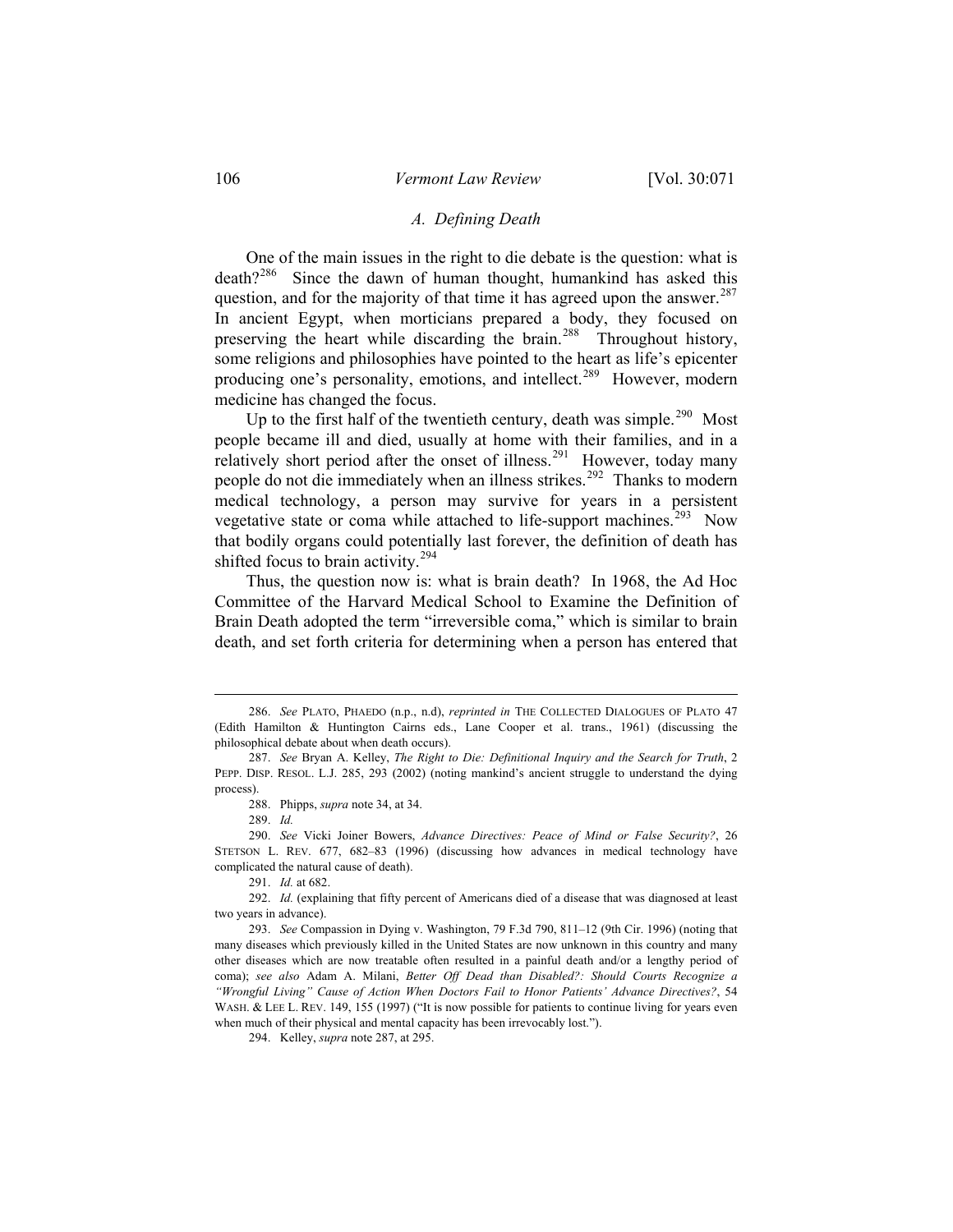state.<sup>[295](#page-36-0)</sup> These criteria included "absence of response to pain or other stimuli, pupilary reflexes, corneal, pharyngeal and other reflexes, blood pressure, spontaneous respiration, as well as 'flat' or isoelectric electroencephalograms and the like, with all tests repeated 'at least 24 hours later with no change."<sup>[296](#page-36-1)</sup> Despite the Committee's best efforts, the debate did not end because later research showed that the brain had two parts—the cognitive and the vegetative.<sup>[297](#page-36-2)</sup> Thus, upper brain death could occur erasing a person's cognitive abilities including thinking, awareness, rationality, and perhaps feeling pain, while leaving only the brain stem functioning allowing only simpler functions like laughing, yawning, grimacing, moving eyes, and swallowing.<sup>[298](#page-36-3)</sup> In 1981, the President's Commission for the Study of Ethical Problems, Medicine and Biomedical and Behavioral Research determined that "whole brain" death, defined as death of the cerebral cortex and the brain stem (i.e. termination of vegetative and cognitive functions), would be the better standard to avoid terminating a seemingly alive person.<sup>[299](#page-36-4)</sup> Nevertheless, that did not end the debate over when death occurs.

## *B. Which Death is "Death"?*

 Depending on one's values, death can mean many things. Modern medicine has identified two types of brain death that one could suffer from, and the President's Commission recommended that both are required for "death."[300](#page-36-5) However, one commentator has argued:

> The reasons for adopting the "whole brain death" standard are not based on a belief that a person with a functioning brain stem, but no function in the cerebral cortex, has a "life" that is worth preserving. Once the cerebral cortex dies, along with it die all psychological attributes of personhood—emotion, awareness of environment, and the ability to entertain thought or experience pain. The brain stem regulates respiration, circulation, and certain involuntary reflexes. Thus persons who experience upper brain—but not whole brain—death (i.e., PVS patients) may laugh, cry, grimace, yawn, swallow, and open their eyes. Their

<sup>295.</sup> Ad Hoc Comm., *supra* note 63, at 337–38.

<span id="page-36-1"></span><span id="page-36-0"></span><sup>296.</sup> *In re* Quinlan, 355 A.2d 647, 656 (N.J. 1976) (quoting Ad Hoc Comm., *supra* note 63, at 337–38).

<sup>297.</sup> *Id.* at 654–55 (discussing expert testimony concerning how the brain works in two ways).

<span id="page-36-5"></span><span id="page-36-4"></span><span id="page-36-3"></span><span id="page-36-2"></span><sup>298.</sup> Douglas O. Linder, *The Other Right-to-Life Debate: When Does Fourteenth Amendment "Life" End?*, 37 ARIZ. L. REV. 1183, 1193 (1995).

<sup>299.</sup> STUDY OF ETHICAL PROBLEMS, *supra* note 29, at 9 & n.7.

<sup>300.</sup> *Id.*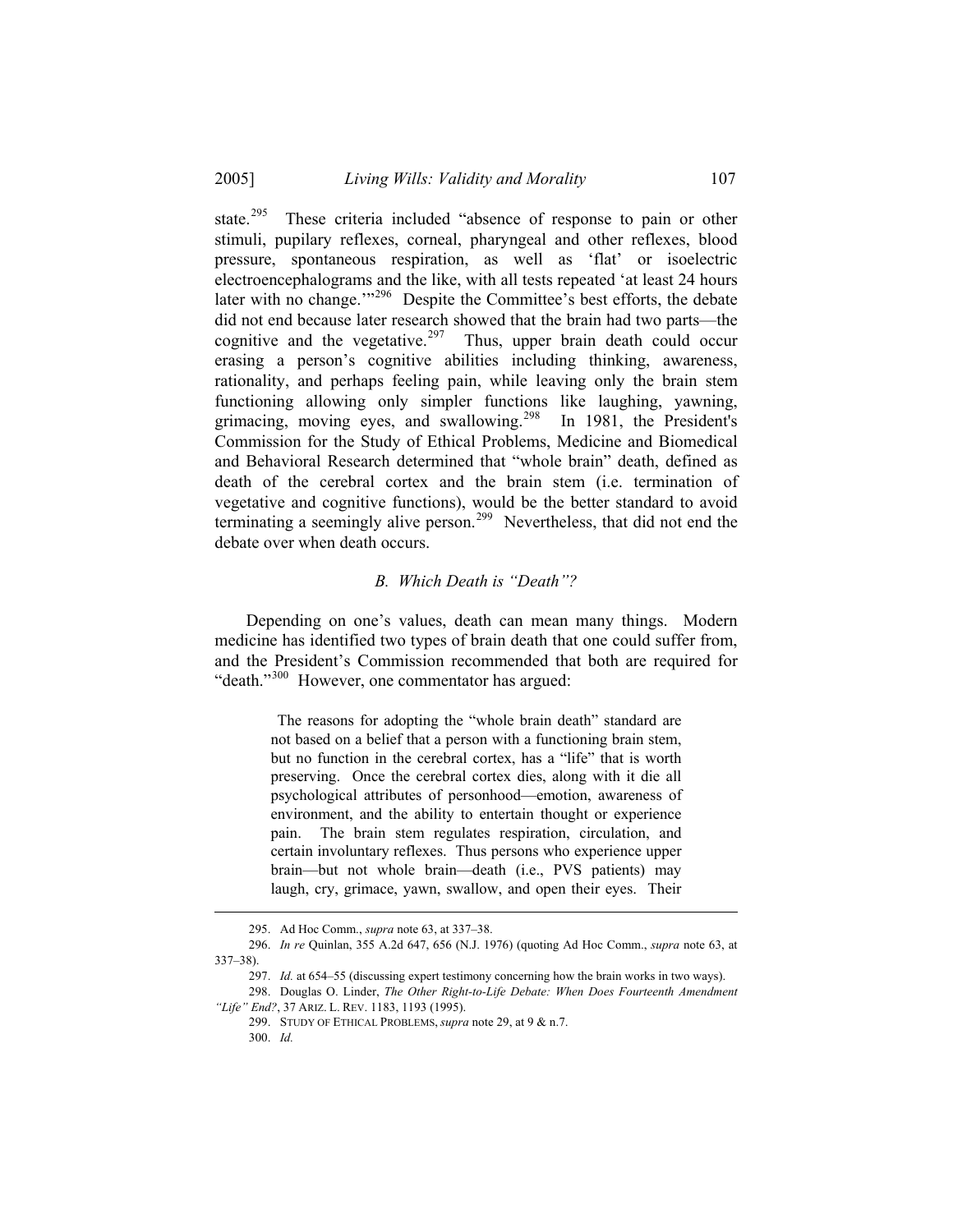eyeballs cannot track or focus, however, and no visual input is sent to the brain  $301$ 

 This statement has physiological truth but may not be accurate. Once the cerebral cortex fails, is there a life worth preserving? The commentator noted that even though the eyeballs may be moving, no signals go to the brain.[302](#page-37-1) What else is there if one can no longer move, interact with one's environment, or entertain rational thought? Even if your eyes can move, what is their purpose if you cannot see?

 Before attempting to answer these questions, one must consider Plato's *Phaedo*, where Socrates described death:

> [Socrates:] Do we believe that there is such a thing as death? [Simmias:] Most certainly . . . .

 [Socrates:] Is it simply the release of the soul from the body? Is death nothing more or less than this, the separate condition of the body by itself when it is released from the soul, and the separate condition by itself of the soul when released from the body? Is death anything else than this? [Simmias:] No, just that. $303$ 

 Plato thought death ended when the soul left the body, and that the soul left in the last breath.<sup>[304](#page-37-3)</sup> Death was simple—the separation of the soul from the flesh. $305$  The separation is significant because of the definition of soul. The soul is "[t]he spiritual, rational, and immortal part in man."<sup>[306](#page-37-5)</sup> It has also been defined as, "an animating, separable, surviving entity, the vehicle of individual personal existence."<sup>[307](#page-37-6)</sup>

 Today, it seems that the concept of the soul has been skewed, perhaps lost, but the concept of consciousness has not. The ability to think and interact with your surroundings, to be conscious, and to be a part of society seem to be the best part of being alive. Hence, when religion and philosophy ask why we are here, or what is the purpose of life, neither answers that life's purpose is to "lay there like a vegetable." "Lay there like a vegetable" has become a euphemism for "don't be lazy," but it is exactly

<sup>301.</sup> Linder, *supra* note 298, at 1193 (footnotes omitted).

<sup>302.</sup> *Id.* 

<sup>303.</sup> PLATO, *supra* note 286, at 47.

<sup>304.</sup> *Id.* 

<sup>305.</sup> *Id.*

<sup>306.</sup> BRAINY DICTIONARY (2005), http://digbig.com/4fman.

<span id="page-37-6"></span><span id="page-37-5"></span><span id="page-37-4"></span><span id="page-37-3"></span><span id="page-37-2"></span><span id="page-37-1"></span><span id="page-37-0"></span><sup>307.</sup> WEBSTER'S REVISED UNABRIDGED DICTIONARY OF THE ENGLISH LANGUAGE 1374 (Noah Porter ed., 1913), *available at* http://digbig.com/4fmap.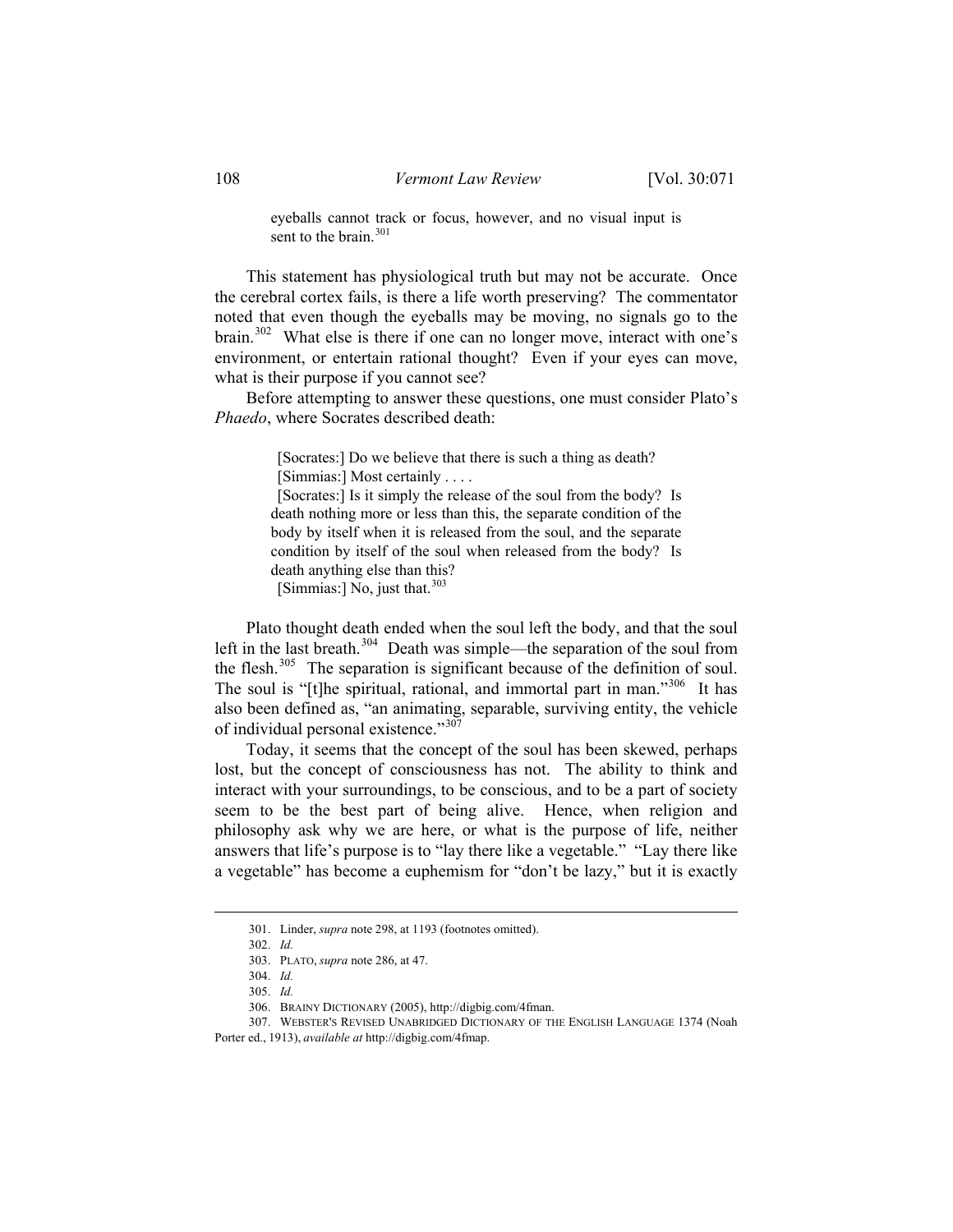what one does in a vegetative state, and, like the euphemism suggests, this is no way to live.<sup>[308](#page-38-0)</sup>

 Another philosopher, Karen Gervais, defined death as "the permanent cessation of consciousness."[309](#page-38-1) Some philosophers, including Gervais, "hold that the *sine qua non* of human life is consciousness."<sup>[310](#page-38-2)</sup> In other words, without consciousness there can be no life. Thus, the answer to what is worth preserving when consciousness fails (i.e. when the cerebral cortex fails) is "nothing." Brain stem functions have not changed since man's brain developed millennia ago.<sup>[311](#page-38-3)</sup> The essence of humanity is conscious interaction with one's environment and being a part of the community.[312](#page-38-4) William Phipps stated it best:

> The hallmark of life is the capacity for consciousness. When it is erased, there are only mortal remains to be disposed of. Biological life ceases with the loss of respiration and blood pressure, but personal existence concludes with the end of psychological awareness. Psychic as well as physical capabilities are needed for personhood.<sup>[313](#page-38-5)</sup>

Thus, if the psychic and physical capabilities are needed for personhood, then by the time a person is declared "terminally ill," that person may already be dead.

#### *C. Terminal Illness*

 In the broadest mission of the medical establishment, it seems that all medical advances seek to sustain life or prolong the onset of death. Thus, the question becomes: at what point is the attempt futile? When is death so imminent that we must let go and let death occur? Advances in medical technology have made this issue more difficult. Moreover, the issue of death's imminence will continue to be difficult because advancements in medical technology and the near-exponential rate of those advancements are making death even less imminent. $314$ 

<span id="page-38-0"></span><sup>308.</sup> *See In re* Martin, 538 N.W.2d 399, 412, 413 (Mich. 1995) (noting that the incapacitated but conscious patient could not be removed from his life-sustaining treatment even though he told coworkers and his spouse/legal guardian that if incapacitated he did not want to "live 'like a vegetable'").

<sup>309.</sup> KAREN GRANDSTRAND GERVAIS, REDEFINING DEATH 17 (1986).

<sup>310.</sup> Phipps, *supra* note 34, at 36.

<span id="page-38-6"></span><span id="page-38-5"></span><span id="page-38-4"></span><span id="page-38-3"></span><span id="page-38-2"></span><span id="page-38-1"></span><sup>311.</sup> *Id.* ("Brain stem functions have been virtually unchanged over hundreds of millions of years of humans' evolutionary history.").

<sup>312.</sup> *Id.*

<sup>313.</sup> *Id.*

<sup>314.</sup> S*ee Schiavo I*, 780 So. 2d 176, 180 (Fla. Dist. Ct. App. 2001) ("[W]hether Theresa Marie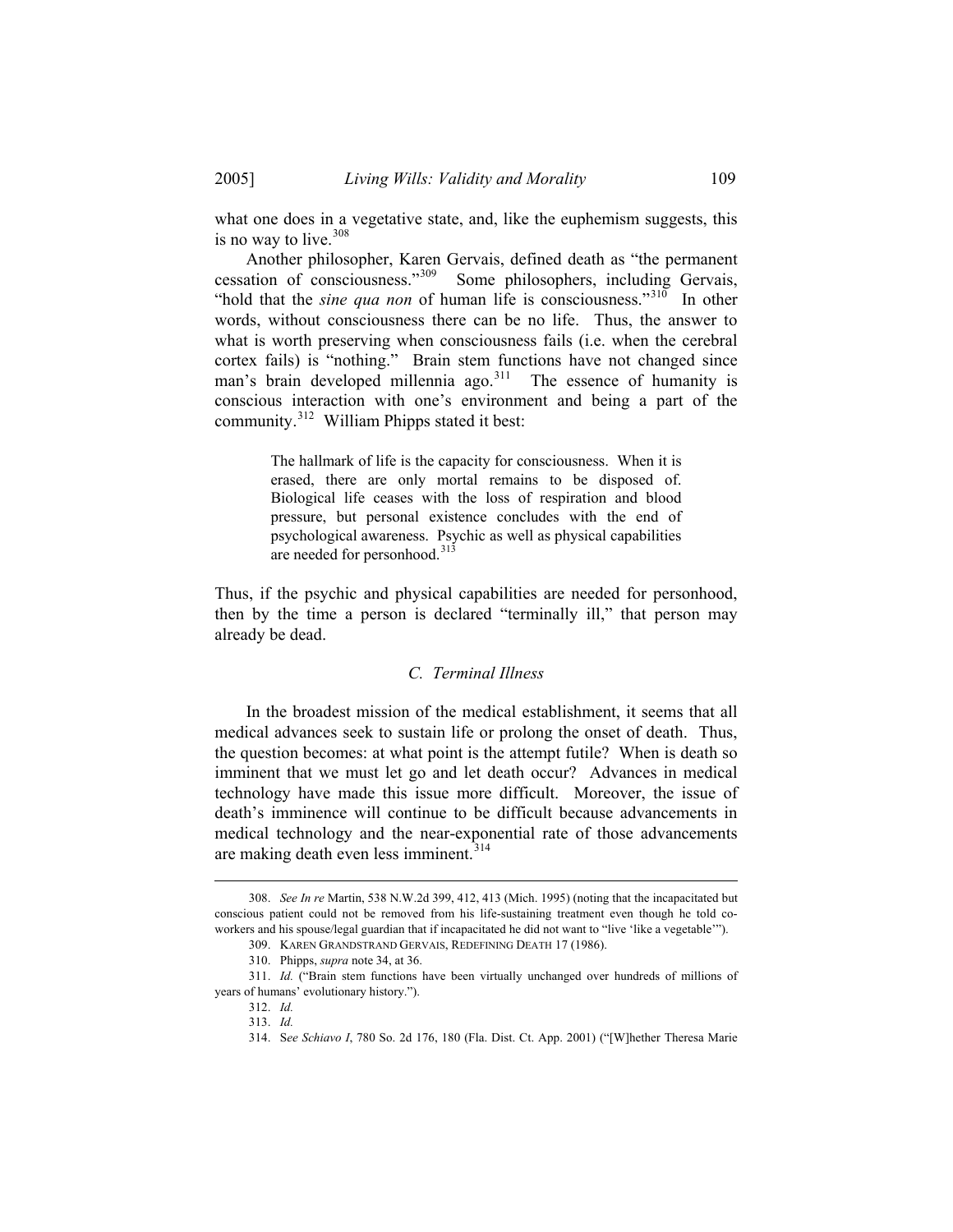The Uniform Act requires that a physician certify a patient as "terminally ill" for a declaration to become operative.<sup>[315](#page-39-0)</sup> However, if people can be kept alive for years on artificial machines, is their condition terminal? A "'[t]erminal condition' means an incurable condition caused by injury or illness that reasonable medical judgment finds would cause death imminently, so that the application of life-sustaining procedures serves only to postpone the moment of death."<sup>[316](#page-39-1)</sup> The Act defines "terminal condition" as "an incurable and irreversible condition that, without the administration of life-sustaining treatment, will, in the opinion of the attending physician, result in death within a relatively short time."<sup>[317](#page-39-2)</sup> The definition of terminal illness requires that a doctor diagnose a patient's death as imminent. However, the imminence of death depends on the care given to the patient. Thus, the debate could become circular. So long as care is not given, the patient remains terminally ill, the living will controls, and the patient is allowed to die. However, if care is given, death is no longer imminent, the living will no longer controls, and the doctor may do what he believes is medically necessary for the patient.

 The courts have determined that the type of care given, whether ordinary or extraordinary, and the quality of the patient's life are not determinative factors as to whether a patient's condition is terminal such that life-sustaining treatment may be withdrawn or withheld.<sup>[318](#page-39-3)</sup> Thus, the

- 316. WIS. STAT. ANN. § 154.01(8) (West 1997)).
- 317. UNIF. RIGHTS OF THE TERMINALLY ILL ACT § 1(9), 9C U.L.A. 316 (2001).

Schindler Schiavo, not after a few weeks in a coma, but after ten years in a persistent vegetative state that has robbed her of most of her cerebrum and all but the most instinctive of neurological functions, with no hope of a medical cure but with sufficient money and strength of body to live indefinitely, would choose to continue the constant nursing care and the supporting tubes in hopes that a miracle would somehow recreate her missing brain tissue, or whether she would wish to permit a natural death process to take its course and for her family members and loved ones to be free to continue their lives.").

<span id="page-39-0"></span><sup>315.</sup> *See* UNIF. RIGHTS OF THE TERMINALLY ILL ACT § 3, 9C U.L.A. 323 (2001) (stating that a living will becomes operative when "the declarant is determined by the attending physician to be in a terminal condition . . ."); *see also* FLA. STAT. ANN. § 765.304(2) (West 2005) (requiring a determination prior to execution of a living will that a principal has either "a terminal condition, has an end-stage condition, or is in a persistent vegetative state"); NEB. REV. STAT. § 20-405 (1997) ("A declaration shall become operative when . . . the declarant is determined by the attending physician to be in a terminal condition or in a persistent vegetative state . . . .").

<span id="page-39-3"></span><span id="page-39-2"></span><span id="page-39-1"></span><sup>318.</sup> *See* Cruzan v. Dir., Mo. Dep't. of Health, 497 U.S. 261, 282 (1990) (declaring that "a State may properly decline to make judgments about the 'quality' of life that a particular individual may enjoy"); *In re* Conroy, 486 A.2d 1209, 1234–35 (N.J. 1985) (discussing the semantic difficulties in defining "extraordinary" and "ordinary" care and how the distinction between the types of care is irrelevant). *But see Cruzan*, 497 U.S. at 337 (Stevens, J., dissenting) ("It is appropriate to consider the quality of life in making decisions about the extraordinary medical treatment." (quoting Cruzan v. Harmon, 760 S.W.2d 408, 429 (1988) (Blackmar, J., dissenting))); Barber v. Superior Court, 195 Cal. Rptr. 484, 491 (Ct. App. 1983) (noting a change in this approach and suggesting that evaluating the proportionality of the care would be a better method); SACRED CONGREGATION FOR THE DOCTRINE OF THE FAITH, DECLARATION ON EUTHANASIA 4 (1980) (pronouncing that the means of treatment, whether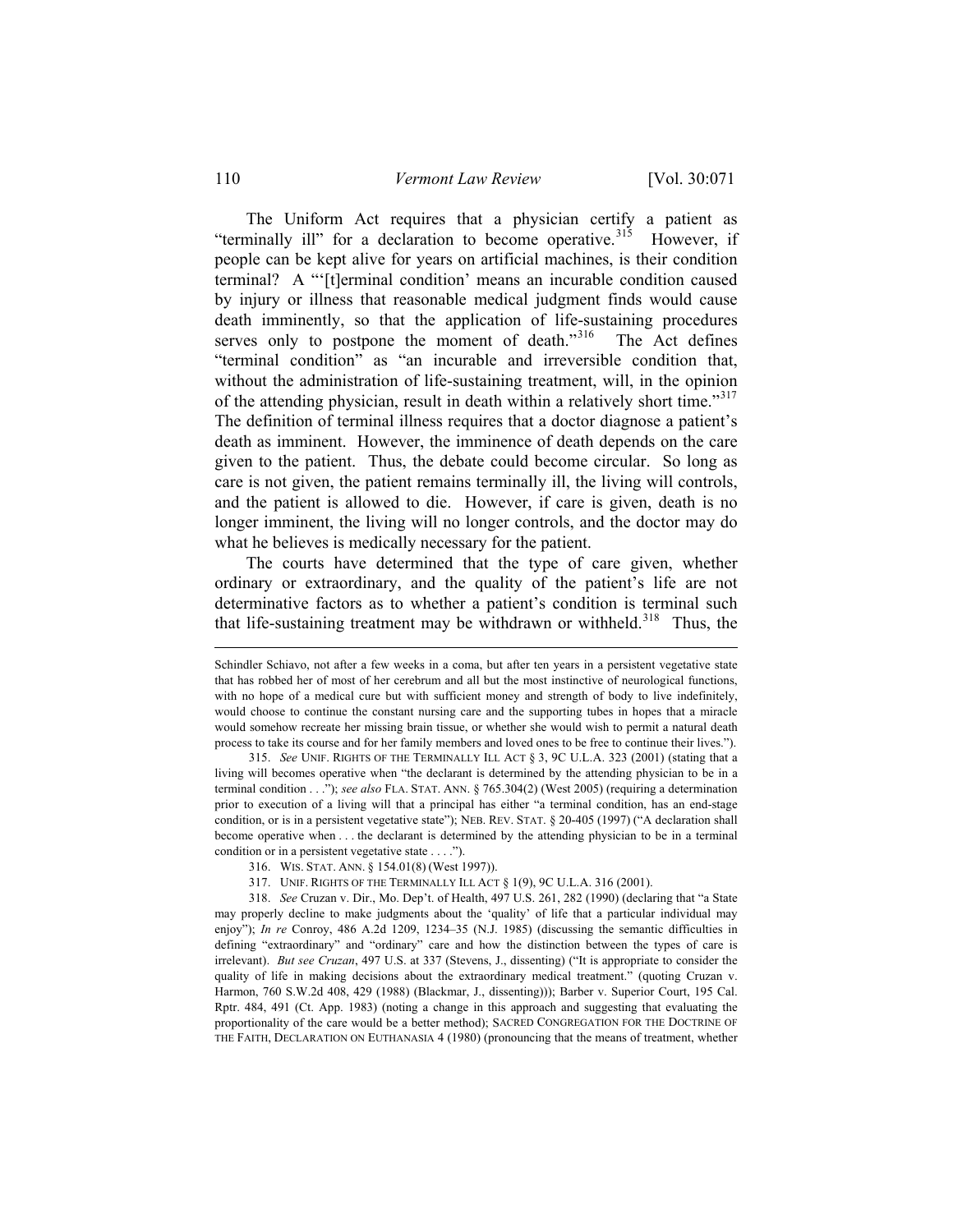only remaining test in deciding when to terminate treatment is whether "the application of life-sustaining procedures serve[s] only to postpone the moment of death."<sup>[319](#page-40-0)</sup> Unfortunately, however, this definition leaves much to ponder because now instead of addressing the imminence of death, the debate turns back to the definition of death.

### *D. The Role of a Living Will*

 Living wills have an important function in the debate about death and the use of extraordinary treatments to sustain life because they can express the incapacitated patient's wishes.[320](#page-40-1) Recall in *John F. Kennedy Memorial Hospital, Inc. v. Bludworth*, the Florida Supreme Court held that a comatose and terminally ill person who had executed a living will did not need a court-appointed guardian and approval from the court to terminate lifesustaining treatment; rather, the family could exercise the patient's right on his behalf.<sup>[321](#page-40-2)</sup> Thus, a properly executed living will would in all likelihood end the debate regarding the declarant's wishes because behind all of the debate over the right to die is the right to privacy and the right to self-determination.<sup>[322](#page-40-3)</sup>

 Moreover, the importance of a living will, especially a detailed one, is great. Until doctors, theologians, and judges sort out the definitions of death and terminal-illness care and provide a definitive answer, a person's protection from the possibility of being left a lifeless corpse in a nursing home or hospital depends on the legal viability of the living will. Recall that in *Delio v. Westchester Medical Center*, Daniel Delio had a Ph.D. in exercise physiology and clearly understood his choice to refuse lifesustaining treatment and articulated this choice to his wife; however, he had not executed a living will.<sup>[323](#page-40-4)</sup> Daniel had a Ph.D. and a clear understanding of the implications of his choice, and his wife still had to go to court to get his artificial hydration and nutrition terminated.<sup>[324](#page-40-5)</sup>

ordinary or extraordinary, are determinative factors along with the consideration of the results expected from the means of treatment).

<sup>319.</sup> UTAH CODE ANN. § 75-2-1103(7) (1993).

<span id="page-40-5"></span><span id="page-40-4"></span><span id="page-40-3"></span><span id="page-40-2"></span><span id="page-40-1"></span><span id="page-40-0"></span><sup>320.</sup> Anita Cava, *Advance Directives: Taking Control of End-of-Life Decisions*, 14 ST. THOMAS L. REV. 5, 5 (2001).

<sup>321.</sup> John F. Kennedy Mem'l Hosp., Inc. v. Bludworth, 452 So. 2d 921, 926 (1984).

<sup>322.</sup> *See supra* notes 83–84 and accompanying text.

<sup>323.</sup> Delio v. Westchester County Med. Ctr., 516 N.Y.S.2d 677, 681–82 (App. Div. 1987).

<sup>324.</sup> *Id.* at 680–82.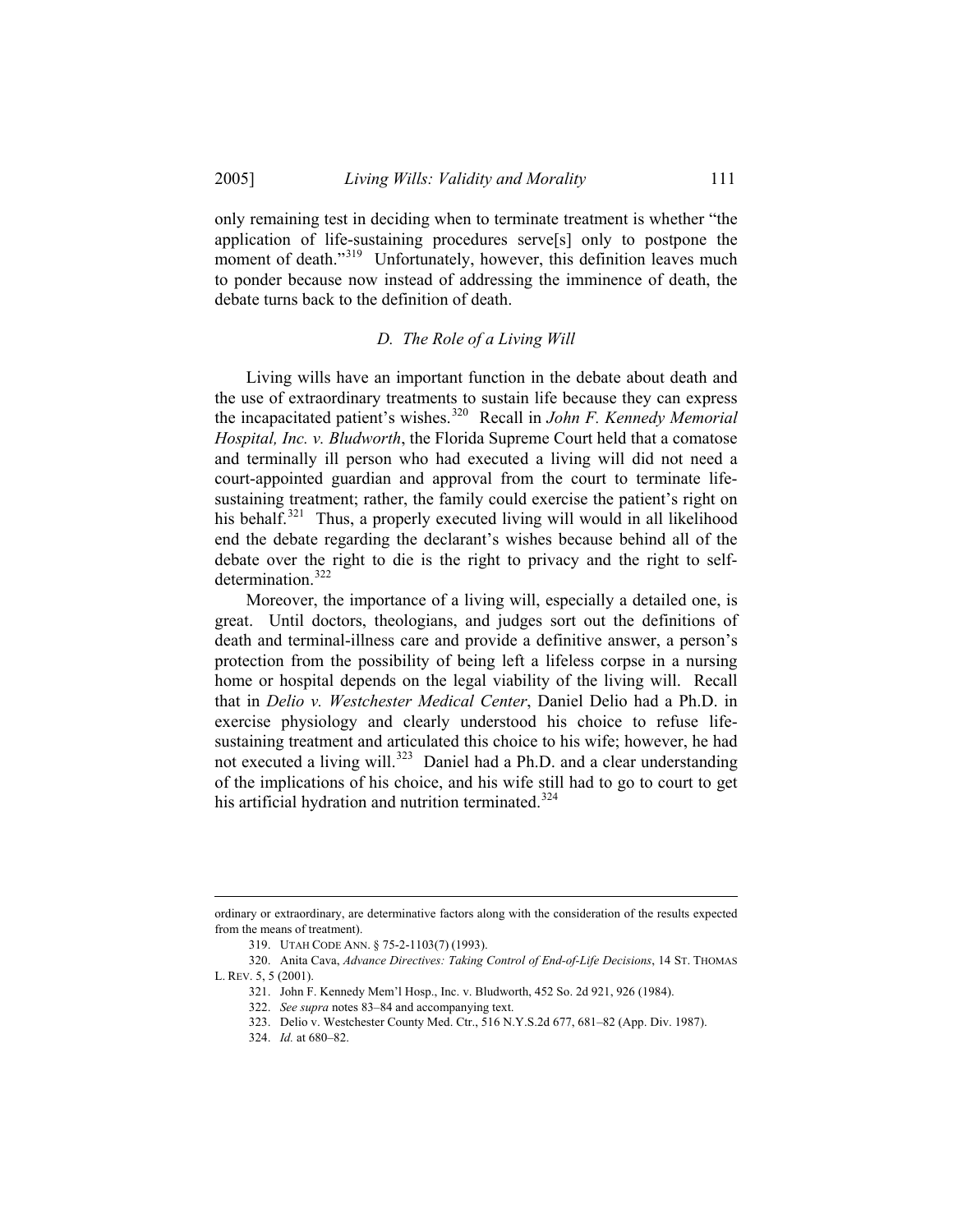112 *Vermont Law Review* [Vol. 30:071

 Thus, the question arises: what happens when lesser-educated people need the protections of a living will but have not clearly expressed their wishes?[325](#page-41-0) In *Edna M.F.* and *Conservatorship of Wendland*, the courts of Wisconsin and California decided cases in which an incompetent person had not provided a living will, but the surrogate felt it was in the ward's best interest to terminate life-sustaining treatment.<sup>[326](#page-41-1)</sup> In each of these cases, the surrogate had to go to court and prove what the wishes of the family member would have been.<sup>[327](#page-41-2)</sup> Both Wisconsin and California had enacted living will statutes.<sup>[328](#page-41-3)</sup> Thus, had either of these individuals declared their intentions though a living will, their families would have been spared going to court to fight for their right to self-determination. Similarly, in *Schiavo*, had Theresa had a living will, her family would not have been ripped apart by the agonizing decision of whether to terminate her treatment and let her die a natural death or to allow doctors to experiment on her in attempts to stimulate her brain tissue.<sup>[329](#page-41-4)</sup>

# 1. Why Are We Deciding if We Should Terminate Life-Sustaining Treatment When We Have the Ability to Sustain Life?

 It is possible to concede that when people are competent and have clearly articulated their desires not to be kept alive by artificial means, they should be allowed to die as per their directives. However, as the case law has indicated, the state has an interest in the prevention of suicide,  $330$  but the courts are not entirely clear what the difference is between the desire to die naturally and committing suicide. It is true, as the cases have pointed out, that withholding or withdrawing life-sustaining treatment is not actively killing oneself but a passive acquiescence to death.<sup>[331](#page-41-6)</sup>

<span id="page-41-0"></span><sup>325.</sup> *See generally* Cruzan v. Dir., Mo. Dep't of Health, 497 U.S. 261, 268 (1990) (noting that Nancy Cruzan had stated her wish not to be kept alive by artificial means, *but* did not do so in such a manner that the Missouri Supreme Court would have to honor her wishes).

<span id="page-41-1"></span><sup>326.</sup> *Edna M.F.*, 563 N.W.2d 485, 487 (Wis. 1997) (citing the guardian's wish to terminate lifesustaining treatment in accordance with the ward's desire); Conservatorship of Wendland, 28 P.3d 151, 155 (Cal. 2001) (citing Robert's family's discussion about what his wishes would have been in this situation).

<sup>327.</sup> *Edna M.F.*, 563 N.W.2d at 487; *Conservatorship of Wendland*, 28 P.3d at 155.

<span id="page-41-3"></span><span id="page-41-2"></span><sup>328.</sup> CAL. PROB. CODE §§ 4670–4678 (1999) (original version at 1976 Cal. Stat. 6478); WIS. STAT. ANN. §§ 154.01–.15 (West 1997).

<span id="page-41-4"></span><sup>329.</sup> *See Schiavo I*, 780 So. 2d 176, 177–78 (Fla. Dist. Ct. App. 2001) (noting that both Theresa's husband and her family loved her very much and only had her best interests at heart); *Schiavo IV*, 851 So. 2d 182, 185 (Fla. Dist. Ct. App. 2003) (recounting testimony of medical experts that experimental treatment might restore some of her brain functions).

<span id="page-41-6"></span><span id="page-41-5"></span><sup>330.</sup> *E.g.*, *In re* Conroy, 486 A.2d 1209, 1224 (N.J. 1985) (noting that New Jersey has a "general interest in preserving life [and] . . . a particular legislative policy of preventing suicide").

<sup>331.</sup> *See id.* ("[D]eclining life-sustaining medical treatment may not properly be viewed as an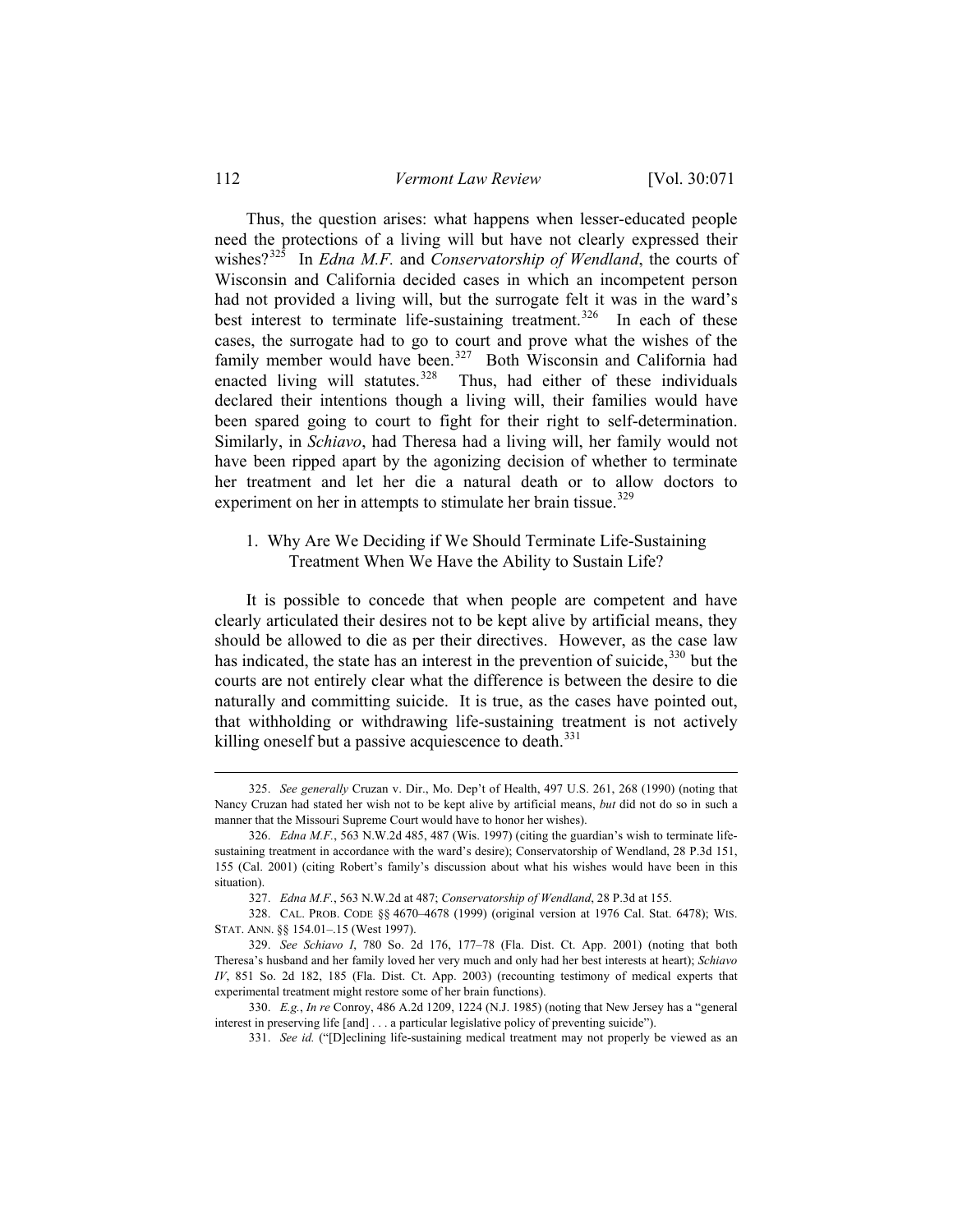The cases stop at the differentiation between active and passive death without asking more. If the state really has an interest in the prevention of suicide, then should the state not require more of a person then a desire not to live? Fortunately, for those who cherish life above all else, the Uniform Act, and the States that have enacted a version of it, require as a prerequisite for the patient's living will to operate that a physician first certify the patient's condition as terminal.<sup>[332](#page-42-0)</sup> However, these provisions do not take into account the possibility that a cure might be found sometime in the future. Medical research reveals continuing innovations in life-sustaining and life-saving treatments every day.<sup>[333](#page-42-1)</sup> Is it not reasonable to assume that, given time, a cure could be found for the persistent vegetative state, for reviving the comatose, or for brain diseases like Alzheimer's?<sup>[334](#page-42-2)</sup> Even now, some experts, such as the ones called on to testify in Theresa Schiavo's case, believe that they can restore cognitive functions in vegetative patients. $335$ 

When a patient's condition is terminal, despite life-sustaining treatment, those who wish to terminate the treatment argue that this person will die anyway, so it is better to allow the person to die with dignity, esteem, and respect. Is it not more respectful to patients and of a higher esteem to allow them to fight for their life until there are no more chances? A young person in a coma or a persistent vegetative state could survive years, perhaps a decade like Karen Quinlan or for fifteen years as Terri Schiavo did, with life-sustaining treatment. Are we giving up hope that a

<span id="page-42-1"></span>333. *See* NAT'L RESEARCH COUNCIL, NAT'L ACADS., MEDICAL INNOVATION IN THE CHANGING HEALTHCARE MARKETPLACE: CONFERENCE SUMMARY app. at 68–69 (Philip Aspden ed., 2002), *available at* http://www.nap.edu/books/0309084164/html/ (describing the broad range of developments since World War II and their impact).

<span id="page-42-3"></span><span id="page-42-2"></span>334. *See* David L. Goldin, *Brain Injury News Summaries*, http://www.headlaw.com/recentbrain-injury-news.htm (2005) (summarizing scientific research attempting to cure brain injuries including regaining use of paralyzed limbs as the result of a stroke); *see also* Conservatorship of Wendland, 28 P.3d 151, 154–55 (Cal. 2001) (stating that Robert Wendland could at one point throw and catch a ball, operate an electric wheelchair with assistance, and communicate by blinking); *Schiavo IV*, 851 So. 2d 182, 185 (Fla. Dist. Ct. App. 2003) (discussing testimony of medical experts who stated that experimental procedures could restore some of Schiavo's cognitive functions).

335. *Schiavo IV*, 851 So. 2d at 185.

attempt to commit suicide."). If suicide is defined as the intentional killing of oneself, see Dictionary.com, http://dictionary.reference.com/search?q=suicide (2005), the opposite of suicide would be intentionally living or attempting to live and doing all that one can to sustain life. I am not advocating for a state-sponsored exercise program or for mandated physical and health requirements, but I am asking why a court would find a state interest in preventing suicide and in the preservation of life, then not assert that right when the patient's desires are unknown.

<span id="page-42-0"></span><sup>332.</sup> UNIF. RIGHTS OF THE TERMINALLY ILL ACT § 3, 9C U.L.A. 323 (2001); NEB. REV. STAT. § 20-405 (1997). Actually, the Nebraska Act is more lenient than the Uniform Act because the Nebraska Act allows for the operation of the living will when the patient is in a persistent vegetative state, but not necessarily terminally ill. *Id.* § 20-405.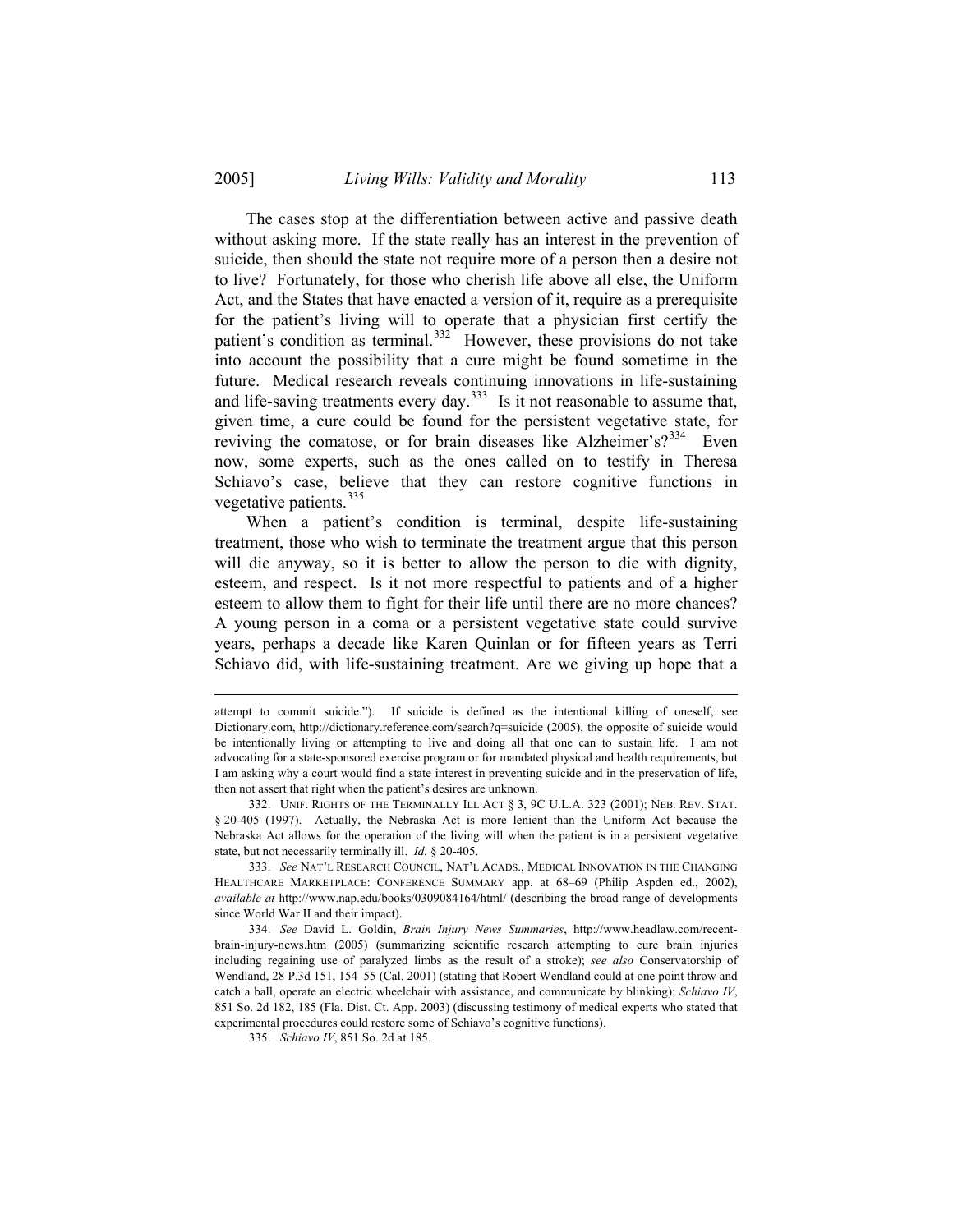cure could be found if we let such a person die? Is not a young person's life worth enough to hold out for the chance at saving that person? What happens when the person in the coma or persistent vegetative state is old? How is letting that person die dignifying? If we value the preservation of human life, and abhor suicide, why not sustain life for as long as possible? When people are in a persistent vegetative state, why do we make a judgment that their cognitive functions are worth more than their vegetative functions, so when the cognitive functions cease it is acceptable to let people die?

 Perhaps there is a simple answer to these questions: money. Perhaps what is at work here is the same cost-benefit analysis, risks-versus-rewards breakdown which occurs everyday in our society and governs all that we do.[336](#page-43-0) Simple economics requires that we balance the value of life versus the cost of that life. How much does it cost to keep a person on lifesustaining treatment for a year? How much for Karen Ann's decade or Terri's decade and a half?<sup>[337](#page-43-1)</sup> Medical professionals and medical corporations have attempted to answer this question. Indeed, today the debate about health care largely focuses on medical costs rather than benefits.[338](#page-43-2)

 Recall the case of the "\$6,000,000 woman" who lay unconscious after suffering a concussion in 1956 when she was twenty-seven years old.<sup>[339](#page-43-3)</sup> She survived for eighteen years with hospital-administered artificial hydration, nutrition and antibiotics through catheters, in addition to attendants who provided extensive skin care.<sup>[340](#page-43-4)</sup> Neurologists at the time agreed that her chances of recovering cognitive functions were non-existent.<sup>[341](#page-43-5)</sup> Considering inflation alone, without including the rising cost of health care, the "\$6,000,000 woman" would be the "\$22,000,000 woman" in 2003 dollars. $342$ 

<span id="page-43-0"></span><sup>336.</sup> *See* NAT'L RESEARCH COUNCIL, *supra* note 333, at 17 (citing a study using data "on what workers are paid in occupations with differing risks of job-related death," the estimated value of an additional life-year was determined to be about \$150,000, "a figure that varies with age"). Using these age-dependent values of an additional life-year they estimated that increased life expectancy over the period 1970–1990 is valued at "roughly \$57 trillion or about \$2.8 trillion per year." *Id.*

<span id="page-43-1"></span><sup>337.</sup> *See, e.g.*, Diana Lynne, *Life and Death Tug of War: The Whole Terri Schiavo Story*, WORLDNETDAILY, Mar. 24, 2005, http://worldnetdaily.com/news/article.asp?ARTICLE\_ID=43463 (providing that originally Michael Schiavo had asked for \$20 million to pay for 50 years of care for his wife who suffered in a persistent vegetative state).

<span id="page-43-3"></span><span id="page-43-2"></span><sup>338.</sup> *See* NAT'L RESEARCH COUNCIL, *supra* note 333, at 15 ("There appears to be much greater emphasis in the public debate on the costs than the benefits of health care.").

<sup>339.</sup> Phipps, *supra* note 34, at 35.

<sup>340.</sup> *Id.*

<sup>341.</sup> *Id.*

<span id="page-43-6"></span><span id="page-43-5"></span><span id="page-43-4"></span><sup>342.</sup> The \$22,000,000 figure comes from adjusting the \$6,000,000 in 1974 dollars to 2003 dollars using 3% as the rate of inflation.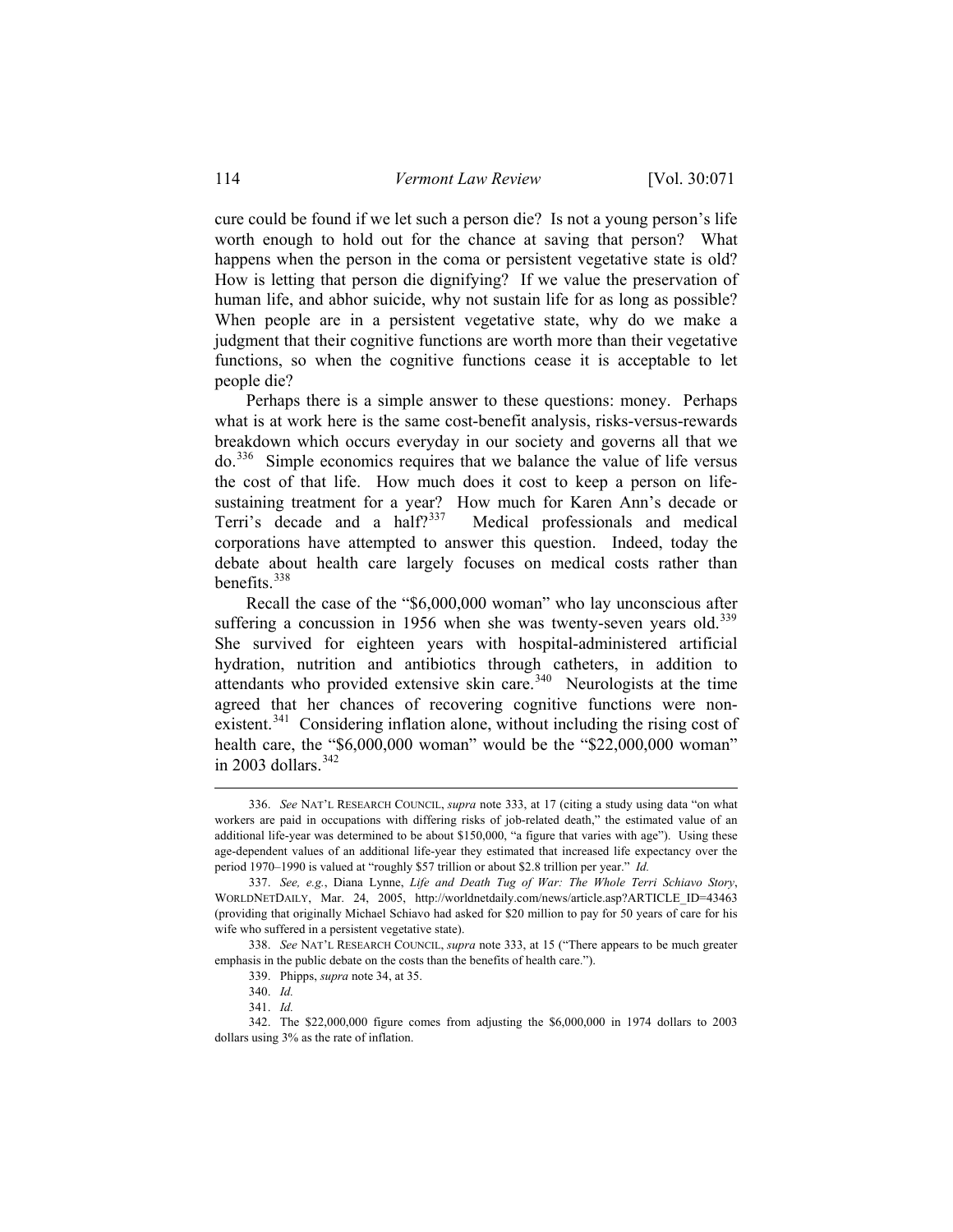Once that kind of money is involved, there are serious economic considerations that weigh into the decision to terminate life. How many Americans can afford a \$22,000,000 hospital bill because they want to keep a comatose and terminally ill family member alive? When a person cannot afford health care for minor medical issues, the government pays the bill through Medicare or Medicaid. $343$  Should society really be expected to pay \$22,000,000 for someone to lie in a bed with a statistically nil chance of recovery? Everyday, economic decisions are made to allocate resources to one cause or another, and, in the final analysis, treating the terminally ill is just another allocation decision.<sup>[344](#page-44-1)</sup>

 Of course, there are other, more sinister, arguments for why we choose to terminate life-sustaining treatment. The cost-benefit argument is at least based on economic principles. What about the base motives of the terminally ill patient's family? In the *Schiavo* case, Michael Schiavo, as Theresa's guardian, had filed a medical malpractice lawsuit against the doctors who treated her after her coma, seeking \$20 million for 50 years of care.<sup>[345](#page-44-2)</sup> That case resulted in a \$1.3 million award, \$700,000 of which was placed into a trust earmarked for Theresa's medical care; and neither Michael nor Theresa's family could have the money while Theresa lived.<sup>[346](#page-44-3)</sup> Under Florida law, her husband would inherit the money under the laws of intestacy; however, had Michael divorced Theresa the fund remaining at the end of Theresa's life would presumably have gone to her parents.<sup>[347](#page-44-4)</sup> In the malpractice case, Michael testified of his love and devotion to Theresa as he spoke of their wedding vows.<sup>[348](#page-44-5)</sup> Yet, eight months later, he asked the hospice that was caring for Theresa to terminate her medication for an

<span id="page-44-0"></span><sup>343.</sup> Medicaid is a joint federal and state program that helps with medical costs for some people with low incomes and that varies from state to state. CTRS. FOR MEDICARE & MEDICAID SERVS., U.S. DEP'T OF HEALTH & HUMAN SERVS., GLOSSARY, http://digbig.com/4fmnw. Medicare is a federal program for persons sixty-five and older and certain younger people with disabilities or End-Stage Renal Disease. *Id.*

<span id="page-44-1"></span><sup>344.</sup> A speaker at the Medical Innovation in the Changing Healthcare Marketplace Conference attempted to estimate "the social benefits of medical research by placing a value on aggregate improvements in longevity." NAT'L RESEARCH COUNCIL, *supra* note 333, at 17. The speaker first estimated the average amount Americans would pay to add an extra year to their lives. *Id.* Using data on what workers were paid in occupations with varying risks of job-related death, the speaker estimated the value of an additional life-year to be about \$150,000 depending on the worker's age. *Id.* Using the age-dependent values of an additional life-year he estimated that increased life expectancy over the period 1970–1990 was valued at roughly \$57 trillion, or about \$2.8 trillion per year. *Id.* Thus, the speaker concluded, "improvements in life expectancy over the period 1970–1990 contributed about as much to overall welfare as did improvements in material wealth." *Id.* at 18.

<span id="page-44-3"></span><span id="page-44-2"></span><sup>345.</sup> Lynne, *supra* note 337.

<sup>346.</sup> *Id.*

<span id="page-44-4"></span><sup>347.</sup> *Schiavo I*, 780 So. 2d 176, 178 (Fla. Dist. Ct. App. 2001).

<span id="page-44-5"></span><sup>348.</sup> Lynne, *supra* note 337.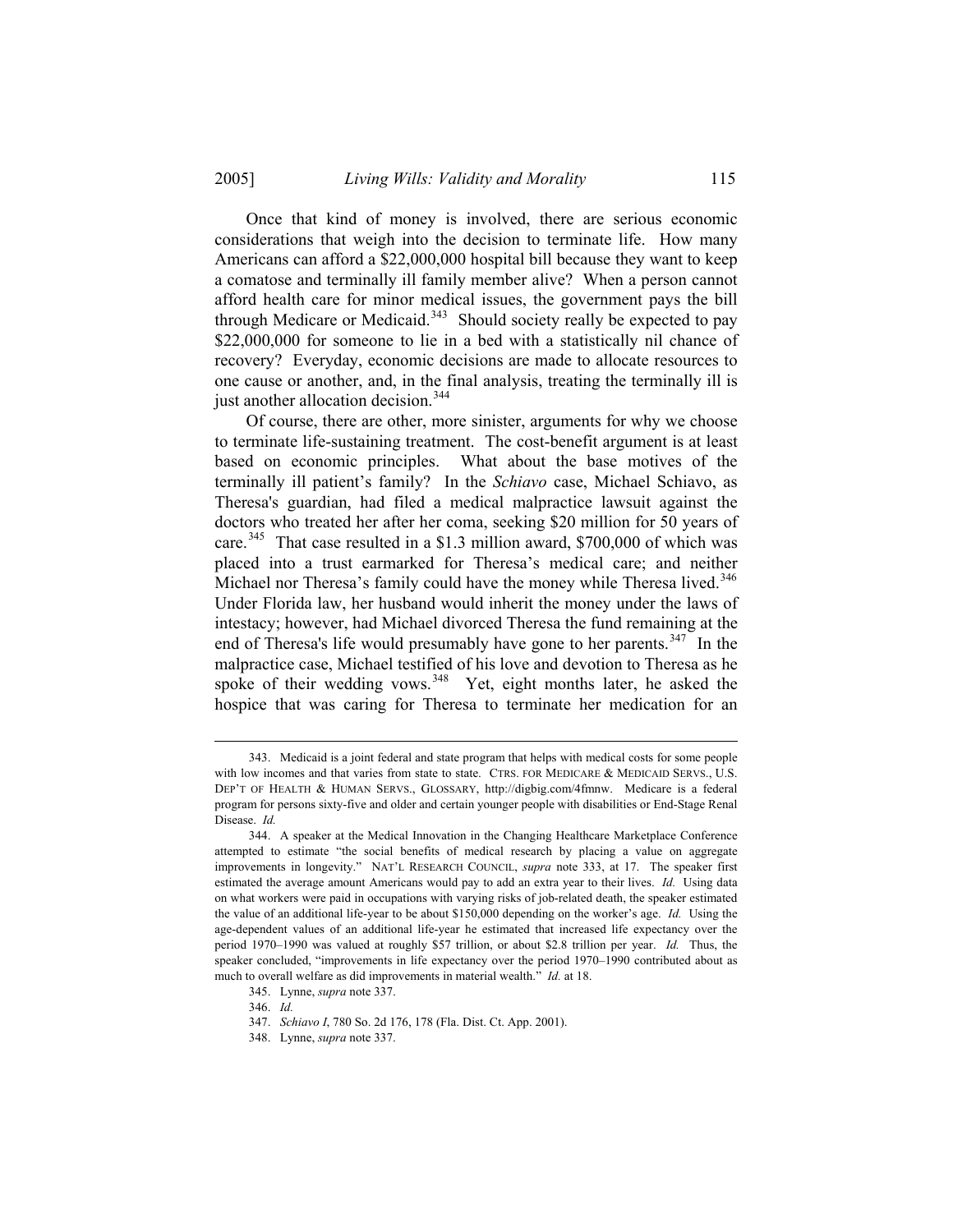infection, and after they refused, Michael put a "Do Not Resuscitate" order in her charts.<sup>[349](#page-45-0)</sup> His brother defended him saying that he believed that Michael had lost hope, $350$  and there is no reason to doubt either Michael or his brother. Even the second district noted the sincerity of both Michael and Theresa's parents. $351$  However, when such large sums are at stake, anyone could question the motives of another.

## V. MY FATHER'S DECISION AND HIS LIVING WILL

 Trying to define death and examining medical, theological, or philosophical texts are useful exercises for attempting to answer some of life's questions but there is also a practical side to the debate. What effect does the law have on people? What happens when the rubber meets the road? To answer these questions I will return to my family's story.

 Several years after Gidi died, while I was in high school, my dad showed me a document. He had me read it very carefully several times, and then he explained to me what it was and what my responsibility would be in the event that he ended up like Gidi: lifeless in a bed and dependant on machines for life. The document my dad showed me was his living will stating his intention not to be placed on life support or to be kept alive by any artificial or heroic means. My father mentioned how Gidi had asked not to be kept alive if he were suffering and dying, but explained how he was unable to pull the plug because his dad was so tough and such a fighter that he knew Gidi would survive if there were any chance at all. Later, when my father and I spoke on the subject again, my father recalled that he really had had no direction on how to handle Gidi's incapacitation, so he had fallen back on Gidi's "would not quit" attitude.<sup>[352](#page-45-3)</sup> My father also recalled that Gidi could breathe on his own and did not require a heart monitor. Gidi's only medical assistance was artificial feeding and hydration, and my father would not let his father starve to death. My dad also explained to me that he did not want my siblings and I, or my mother, to have to make the decision to terminate his life.

 My father's living will clearly states that he does not want to be kept alive by artificial means, and specifically lists the conditions in which he does not wish to live.<sup>[353](#page-45-4)</sup> His living will lists five non-disease-specific

<sup>349.</sup> *Id.*

<sup>350.</sup> *Id.* 

<span id="page-45-4"></span><span id="page-45-3"></span><span id="page-45-2"></span><span id="page-45-1"></span><span id="page-45-0"></span><sup>351.</sup> *Schiavo I*, 780 So. 2d at 177 ("Theresa has been blessed with loving parents and a loving husband.").

<sup>352.</sup> Sam J. Saad, Jr., interviews, *supra* note 2.

<sup>353.</sup> *See infra* app. A.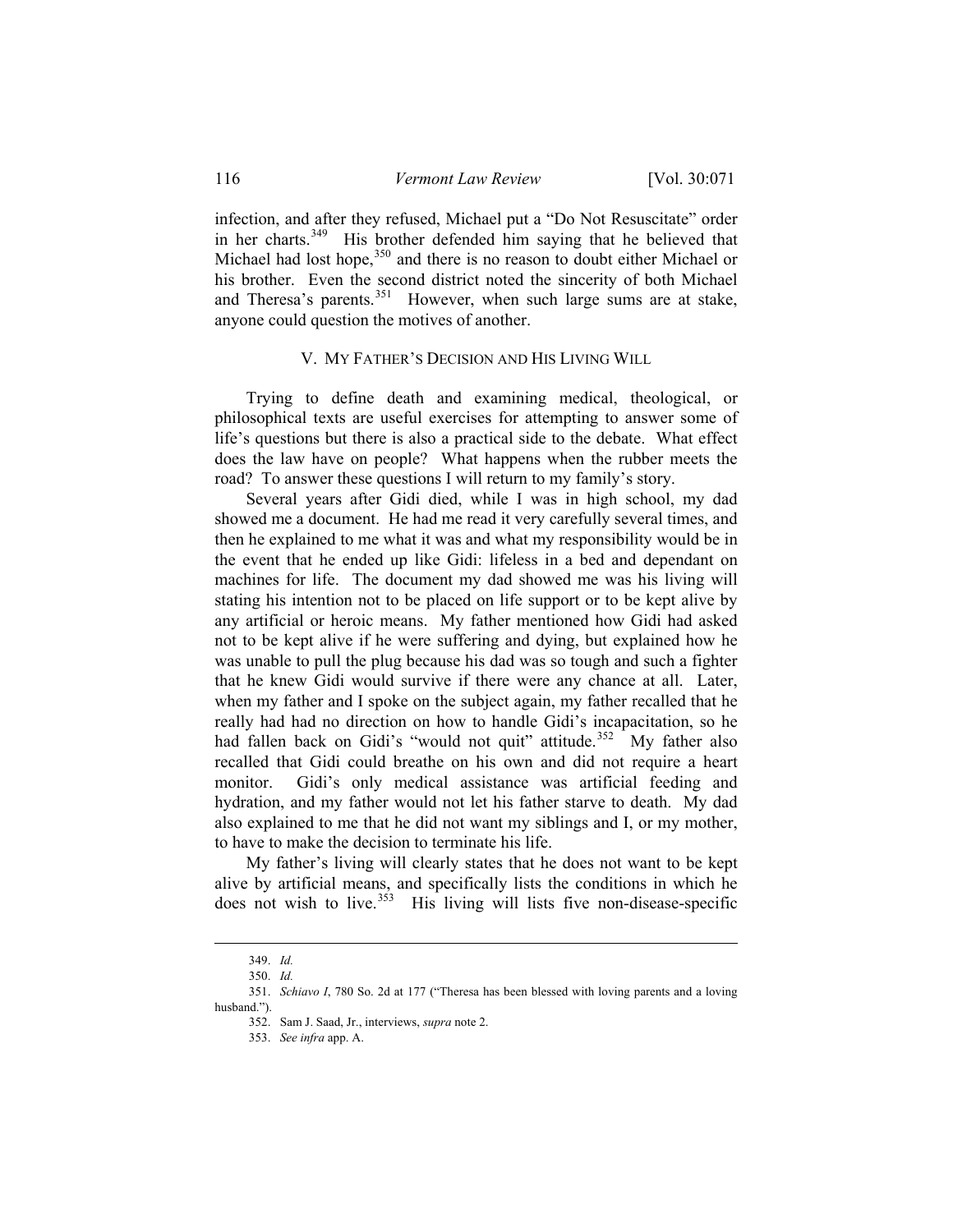scenarios under which he would not want to be kept alive: a persistent vegetative state, a coma, a terminal-incapacitating-brain disease, a nonterminal-incapacitating-brain disease, or any other illness from which there is no reasonable expectation of recovery from incapacitating-physical or - mental disability.<sup>[354](#page-46-0)</sup> My father does not want artificial or heroic means used to keep him alive.<sup>[355](#page-46-1)</sup> Moreover, because he does not fear death and does not want to suffer painfully, he asks that he be relieved of pain even if it would hasten his death. $356$ 

 My father wants to enjoy "a reasonably high quality of life" and if illness should strike him, my father's standard for keeping him alive through artificial means is a "reasonable chance of a reasonably high recovery."[357](#page-46-3) My father's intent in his will was to remove all decision making from his children and his wife.<sup>[358](#page-46-4)</sup> Specifically, my father does not want his children to have to ask: "should I kill my dad?" He does not want there to be an issue—he wants it "cut and dry so my kids do not have to decide because the only thing I care about is being around them."<sup>[359](#page-46-5)</sup>

 My father's rationale for making such a concrete and tightly worded living will is that he does not want his children to have to go through the same anguish he went through. Gidi left no instructions for my father on how to handle the situation should it arise. My father was forced to fall back on what he thought Gidi might do and to rely on the knowledge that his father was not a quitter. With his living will, my father has, in effect, removed the burden of the decision to terminate his life from his children.

 However, does his living will make the process easier? My father believes that now that I am removed from the process, I will not have to ask: "should I kill my father?" Therefore, my father thinks that the process is easier. My first inclination is to disagree with him. I will still be a part of the process. I, or someone in my family, will have to make my father's living will a part of his medical record in order for it to be operative.<sup>[360](#page-46-6)</sup> Someone in my family will probably be asked to sign off on insurance and liability waivers for the hospital, and the attending physician will have to notify my family of the physician's intentions to effectuate the living will. $361$  Thus, I will be an integral part of the process.

<span id="page-46-0"></span><sup>354.</sup> *Id.* 

<span id="page-46-1"></span><sup>355.</sup> *Id.*  356. *Id.* 

<span id="page-46-2"></span><sup>357.</sup> Sam J. Saad, Jr., interviews, *supra* note 2.

<span id="page-46-5"></span><span id="page-46-4"></span><span id="page-46-3"></span><sup>358.</sup> *Id.*

<sup>359.</sup> *Id.*

<span id="page-46-6"></span><sup>360.</sup> NEB. REV. STAT. §§ 20-404(3), -405 (1997).

<span id="page-46-7"></span><sup>361.</sup> *Id.* § 20-405.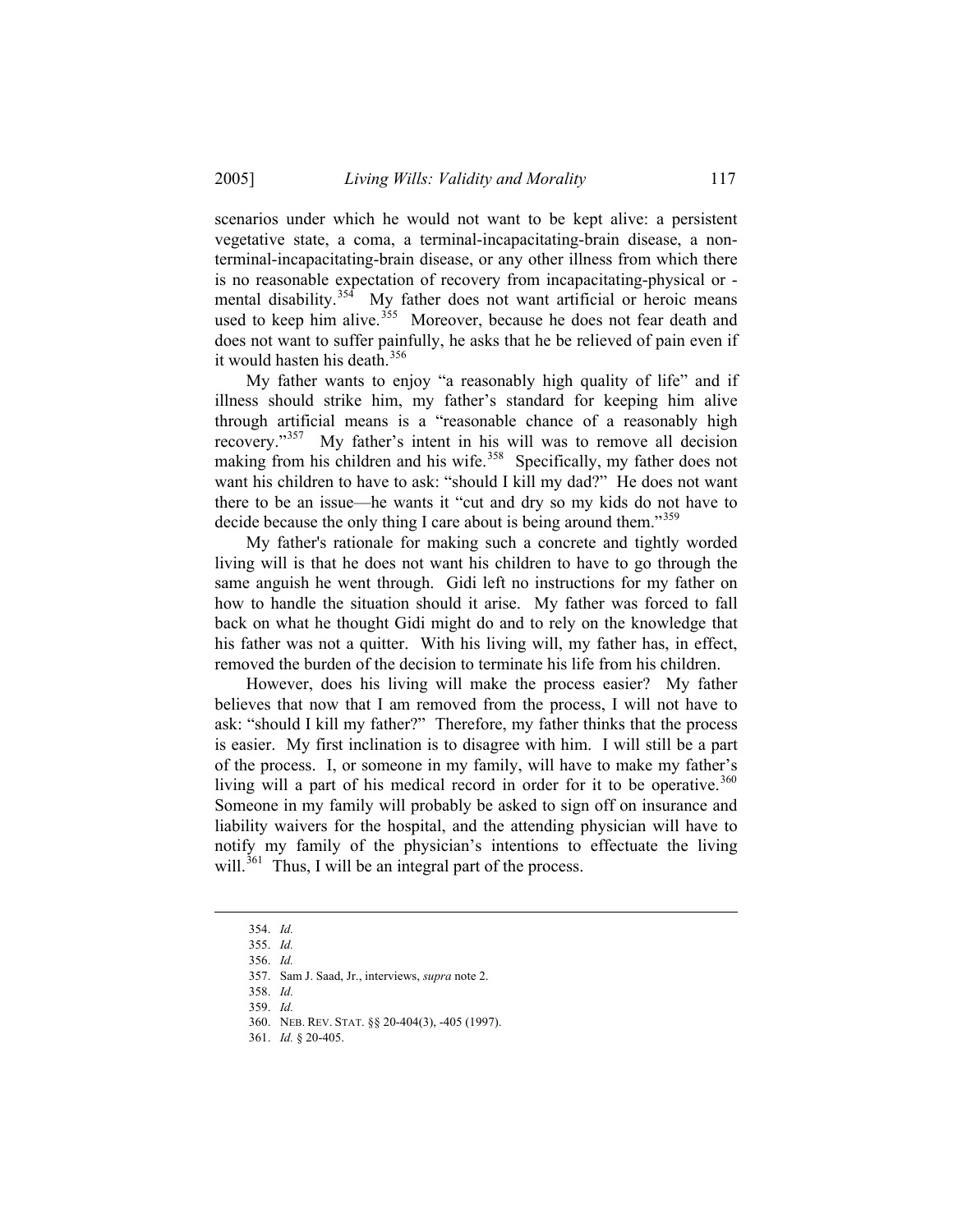However, after contemplating my father's recollection of Gidi's illness and after carefully reading my father's living will, I feel that the most important part of my father would have already died by the time his living will began to operate. Recalling that he does not want to be hooked up to the machines in the first place, I would not view "turning off the machine" as killing my father if he were already incapacitated and suffering from a terminal illness. $362$ 

 In my view and, to some extent my father's, the point of life is to live. When one is laying there like a vegetable, one is not living; though technically alive, there is no point to that person's life.<sup>[363](#page-47-1)</sup> A person in a persistent vegetative state or a coma is not contributing to society in any way. Therefore, when viewed in the light of the fact that my father would already be dead, the living will does make the decision process easier. My siblings and my mother know what his wishes are because they have been discussed. My father has carefully and thoughtfully laid out his wishes on paper. Because the living will would be a part of my father's medical record, the attending physician will not have to ask us, "what do you want to do?" This is essentially like asking, "should I kill my dad?" In addition, I will already be mourning my father's passing. His "final death" will make that process much easier for me because I will have closure.

#### **CONCLUSION**

 In choosing to write on the topic of living wills, I thought I might discover something in the process that would help me decide what to do when I have to decide my father's fate and when I have to decide my own. Watching my grandfather waste away in a nursing home was not easy, but I did not and could not know what was happening. I was too young. Now that I am old enough to appreciate death and its significance, its finality, I am grateful to my father for making his decision, so that I will not have to anguish and watch a great man die as he did. His living will makes clear that he does not wish to be kept alive by artificial or heroic means of any

<span id="page-47-0"></span><sup>362.</sup> In one interview with my father, he claimed that he would not even want to live in a wheelchair because for him that is no way to live. I explained to him that if he did fall into a persistent vegetative state, he would be placed on artificial hydration and nutrition and whatever else was necessary to keep him alive for a short time until his living will could be examined and executed. I assured him that in order to effectuate his wishes I would see that the process was as swift as possible.

<span id="page-47-1"></span><sup>363.</sup> While the idea of not contributing to society can be extended to include several groups of people, particularly the incarcerated, the mentally ill, or the homeless, when people are in a persistent vegetative state or coma, as defined in my father's will, they are not contributing to society and will never have that chance again because they are physically dead, if not brain dead. However, I am not arguing that one's relative "contribution to society" should be a measure for determining a person's rights.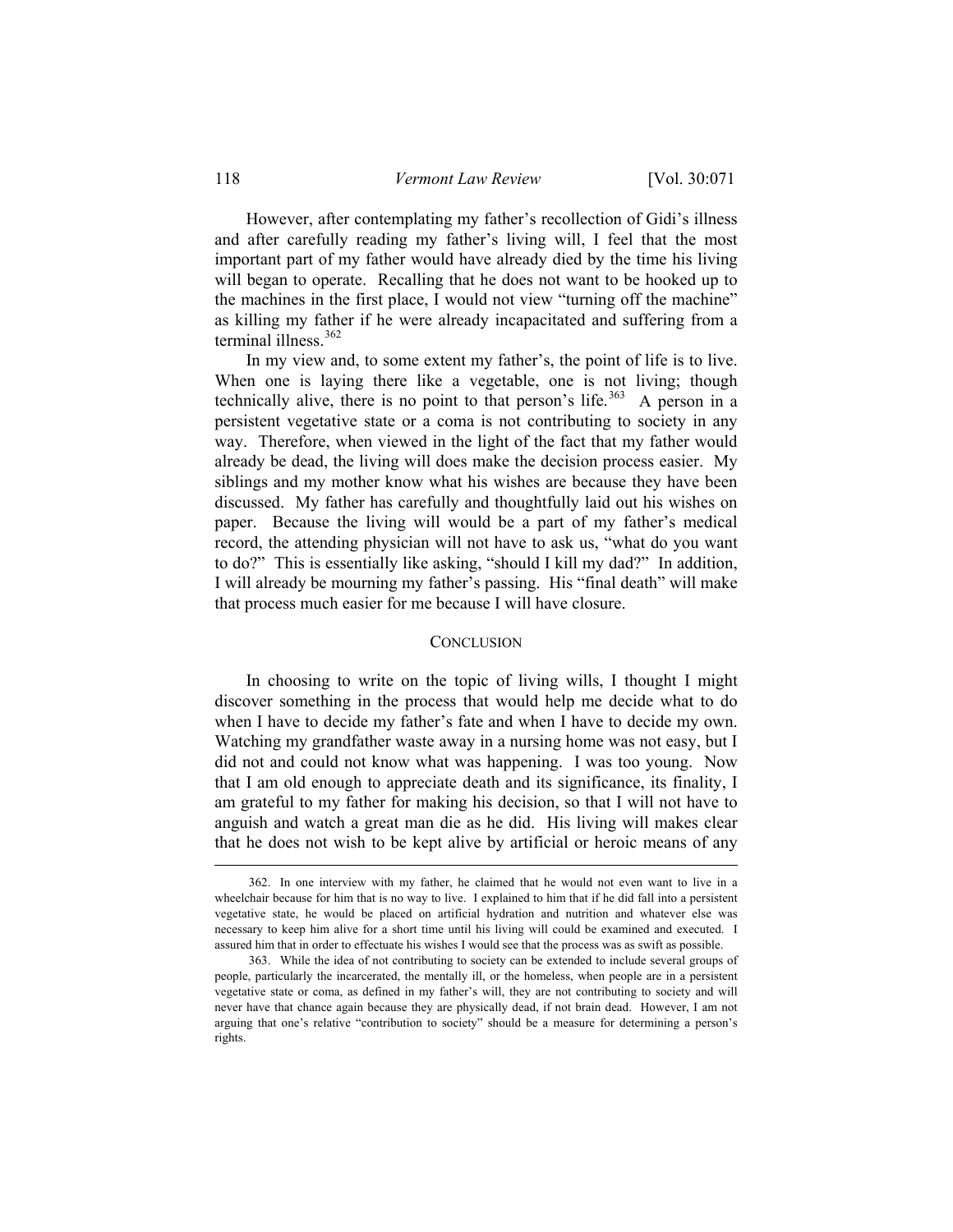kind.<sup>[364](#page-48-0)</sup> The language leaves no doubt about the fact that he does not want his life prolonged one moment by artificial means, and his will specifies no artificial hydration or nutrition. He only wishes to have his pain alleviated.<sup>[365](#page-48-1)</sup>

 After researching the legal morass that is the law of living wills, I have decided to follow my father's lead. Being an optimist, I thought I would end up like my father, not wanting to give up hope until there was none. However, as the debate about the basic definition of death suggests, there is too much ambiguity in medicine and too much unpredictability in the law to leave the circumstances of my death to chance. As René Descartes postulated, "[f]or as to reason or sense, inasmuch as it is the only thing that constitutes us men and distinguishes us from the brutes, I would fain believe that it is to be found complete in each individual  $\ldots$ .  $\ldots$ <sup>[366](#page-48-2)</sup> It is my belief that man is a beast, same as any other, the only thing making us any different being our cognitive abilities. Thus, when my mind goes, so do I.

<span id="page-48-0"></span><sup>364</sup>*. See infra* app. A.

<span id="page-48-1"></span><sup>365.</sup> *Id.*

<span id="page-48-2"></span><sup>366.</sup> DESCARTES, *supra* note 1, at 41.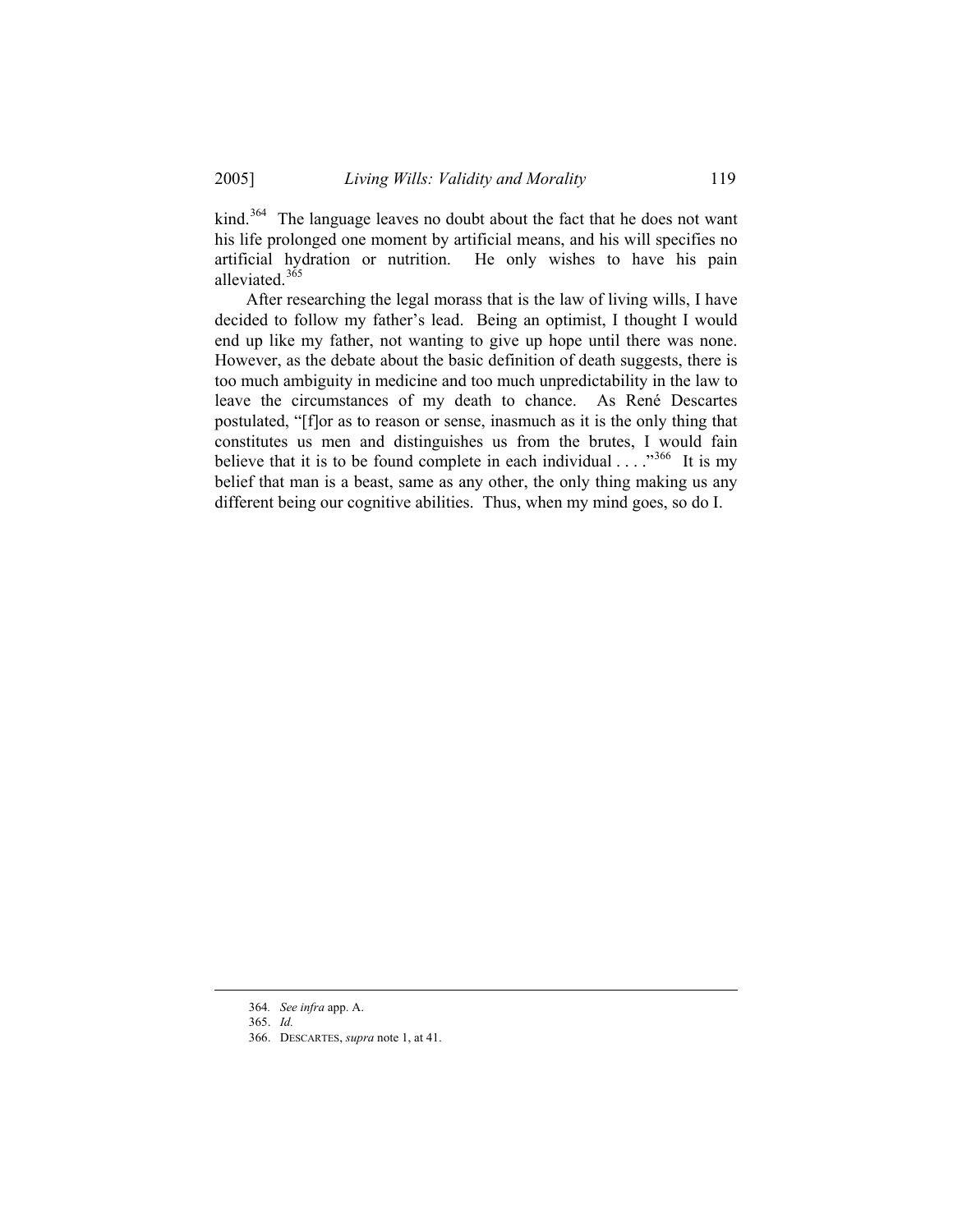#### APPENDIX A: LIVING WILL

TO: My family, my physicians, my attorney, my clergyman, and any medical facility in whose care I happen to be:

Death is as much a reality as birth, growth, maturity and old age; it is the one certainty of life. If the time comes when I, Samuel John Saad, Jr., can no longer take part in decisions for my own future, let this statement stand as an expression of my wishes, while I am still of sound mind.

If I am in a coma or a persistent vegetative state and sound medical opinion determines that I have no known hope of regaining awareness and higher mental functions no matter what is done, then I request that I be allowed to die naturally and not be kept alive by artificial means or "heroic measures," be they surgical, mechanical, chemical, or of some other type, including without limitation the use or administration of cardiopulmonary resuscitation (the use of drugs and electric shock to keep the heart beating), mechanical breathing, artificial nutrition and hydration (the giving of nutrition and fluid through a tube in the veins, nose, or stomach), kidney dialysis, and chemotherapy.

If I am in a coma and sound medical opinion determines that I have a small likelihood of recovering fully, a slightly larger likelihood of surviving with permanent brain damage, and a much larger likelihood of dying, then I request that I be allowed to die naturally and not be kept alive by artificial means or "heroic measures," be they surgical, mechanical, chemical, or of some other type, including without limitation the use or administration of cardiopulmonary resuscitation (the use of drugs and electric shock to keep the heart beating), mechanical breathing, artificial nutrition and hydration (the giving of nutrition and fluid through a tube in the veins, nose, or stomach), kidney dialysis, and chemotherapy.

If I have brain damage or some brain disease which makes me unable both to recognize people and to communicate understandably and sound medical opinion determines that such damage or disease cannot be reversed, and if I also have a terminal illness such as but not limited to incurable cancer that will likely be the cause of my death, then I request that I be allowed to die naturally and not be kept alive by artificial means or "heroic measures," be they surgical, mechanical, chemical, or of some other type, including without limitation the use or administration of cardiopulmonary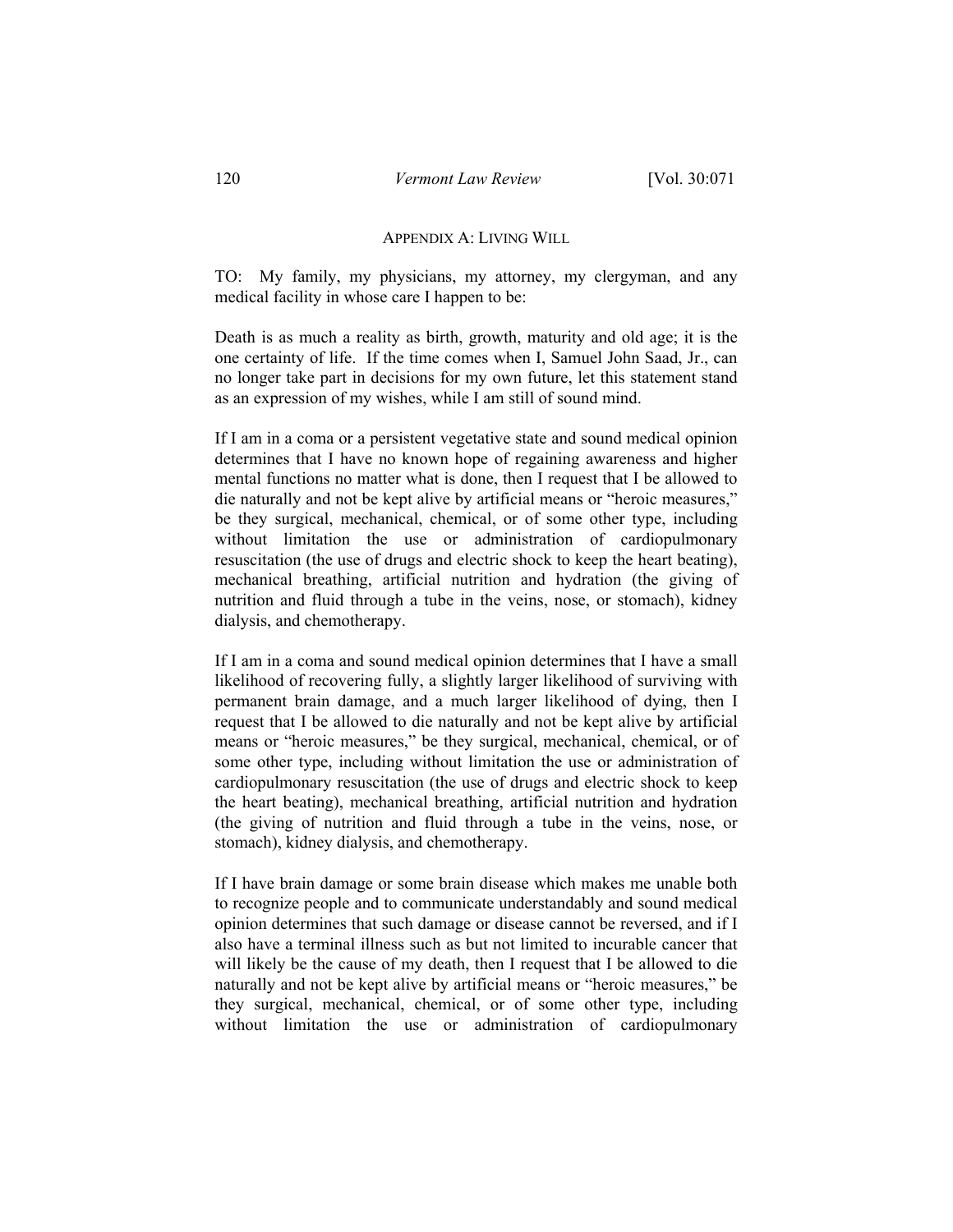resuscitation (the use of drugs and electric shock to keep the heart beating), mechanical breathing, artificial nutrition and hydration (the giving of nutrition and fluid through a tube in the veins, nose, or stomach), kidney dialysis, and chemotherapy.

If I have brain damage or some brain disease that makes me unable both to recognize people and to communicate understandably and sound medical opinion determines that such damage or disease cannot be reversed, but I have no terminal illness and I can live in this condition for a long period of time, then I request that I be allowed to die naturally and not be kept alive by artificial means or "heroic measures," be they surgical, mechanical, chemical, or of some other type, including without limitation the use or administration of cardiopulmonary resuscitation (the use of drugs and electric shock to keep the heart beating), mechanical breathing, artificial nutrition and hydration (the giving of nutrition and fluid through a tube in the veins, nose, or stomach), kidney dialysis, and chemotherapy.

Because it is impossible for me to express my wishes for every conceivable medical situation that may confront me, it is also my desire that if a situation not specifically described in this document should arise in which sound medical opinion determines that there is no reasonable expectation of my recovery from incapacitating physical or mental disability, then I request that I be allowed to die naturally and not be kept alive by artificial means or "heroic measures," be they surgical, mechanical, chemical, or of some other type, including without limitation the use or administration of cardiopulmonary resuscitation (the use of drugs and electric shock to keep the heart beating), mechanical breathing, artificial nutrition and hydration (the giving of nutrition and fluid through a tube in the veins, nose, or stomach), kidney dialysis, and chemotherapy.

I do not fear death itself as much as the indignities of deterioration, dependence, and hopeless pain. I ask, therefore, that medication be mercifully administered to me to alleviate my suffering in the event a situation described herein should arise even though this may hasten the moment of my death. I believe that when my death is inevitable, it should be permitted to occur in dignity without adding to the anguish of my family and the wasteful depleting of our family resources.

I have made this statement after careful consideration. I hope that you who care for me will feel morally bound to follow its mandate. I recognize that this appears to place a heavy responsibility upon you, but it is with the